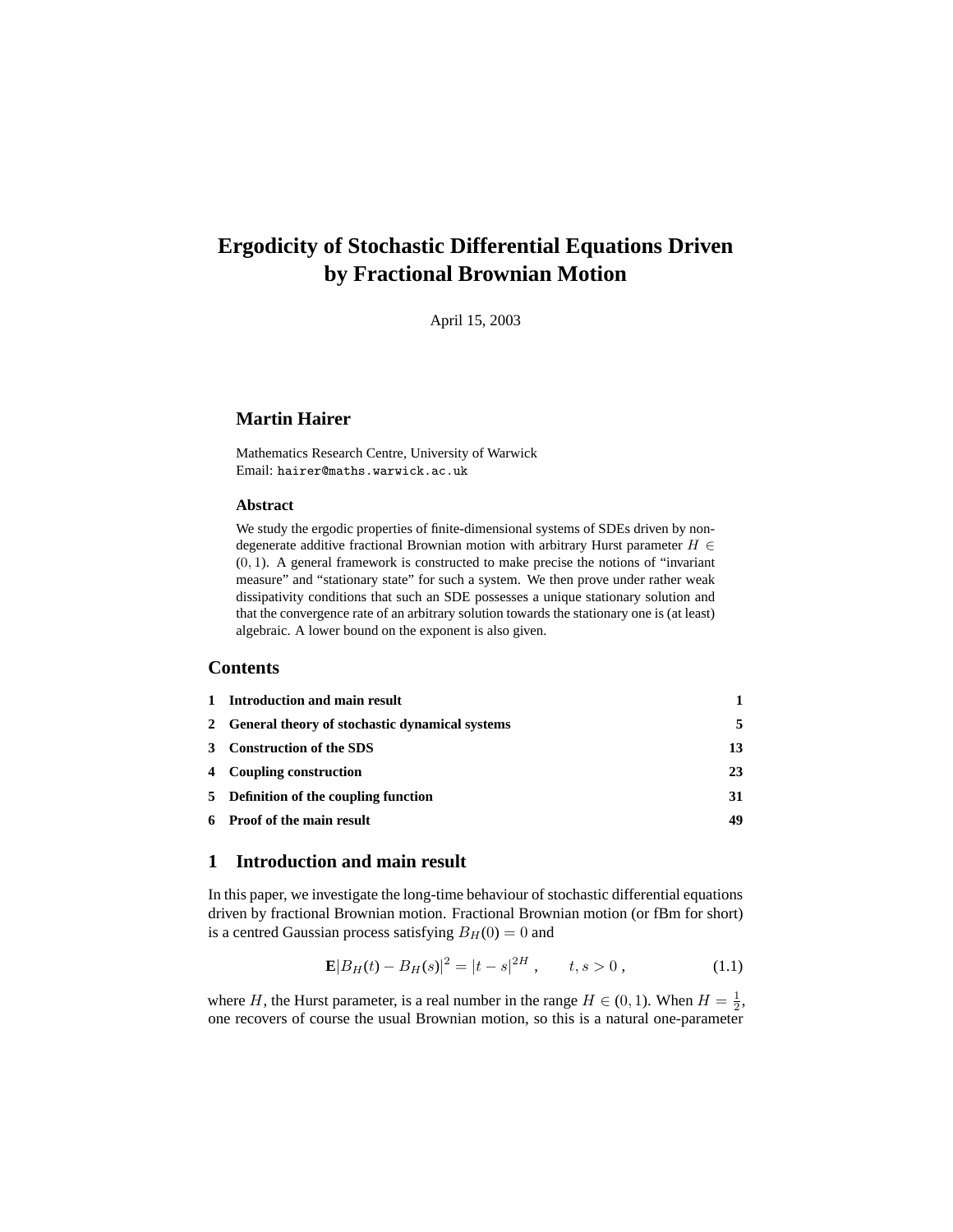family of generalisations of the "standard" Brownian motion. It follows from (1.1) that fBm is also self-similar, but with the scaling law

$$
t \mapsto B_H(at) \approx t \mapsto a^H B_H(t)
$$
,

where  $\approx$  denotes equivalence in law. Also, the sample paths of  $B_H$  are  $\alpha$ -Hölder continuous for every  $\alpha < H$ . The main difference between fBm and the usual Brownian motion is that it is neither Markovian, nor a semi-martingale, so most standard tools from stochastic calculus cannot be applied to its analysis.

Our main motivation is to tackle the problem of ergodicity in non-Markovian systems. Such systems arise naturally in several situations. In physics, stochastic forces are used to describe the interaction between a (small) system and its (large) environment. There is no a-priori reason to assume that the forces applied by the environment to the system are independent over disjoint time intervals. In statistical mechanics, for example, a non-Markovian noise term appears when one attempts to derive the Langevin equation from first principles [JP97, Ris89]. Self-similar stochastic processes like fractional Brownian motion appear naturally in hydrodynamics [MVN68]. It appears that fractional Brownian motion is also useful to model long-time correlations in stock markets [DHPD00, ØH99].

Little seems to be known about the long-time behaviour of non-Markovian systems. In the case of the non-Markovian Langevin equation (which is *not* covered by the results in this paper due to the presence of a delay term), the stationary solution is explicitly known to be distributed according to the usual equilibrium Gibbs measure. The relaxation towards equilibrium is a very hard problem that was solved in [JP97, JP98]. It is however still open in the non-equilibrium case, where the invariant state can not be guessed a-priori. One well-studied general framework for the study of systems driven by noise with extrinsic memory like the ones considered in this paper is given by the theory of Random Dynamical Systems (see the monograph [Arn98] and the reference list therein). In that framework, the existence of random attractors, and therefore the *existence* of invariant measures seems to be well-understood. On the other hand, the problem of *uniqueness* (in an appropriate sense, see the comment following Theorem 1.3 below) of the invariant measure on the random attractor seems to be much harder, unless one can show that the system possesses a unique stochastic fixed point. The latter situation was studied in [MS02] for infinite-dimensional evolution equations driven by fractional Brownian motion.

The reasons for choosing fBm as driving process for (SDE) below are twofold. First, in particular when  $H > \frac{1}{2}$ , fractional Brownian motion presents genuine longtime correlations that persist even under rescaling. The second reason is that there exist simple, explicit formulae that relate fractional Brownian motion to "standard" Brownian motion, which simplifies our analysis. We will limit ourselves to the case where the memory of the system comes entirely from the driving noise process, so we do not consider stochastic delay equations.

We will only consider equations driven by non-degenerate additive noise, *i.e.* we consider equations of the form

$$
dx_t = f(x_t) dt + \sigma dB_H(t) , \qquad x_0 \in \mathbf{R}^n , \qquad (SDE)
$$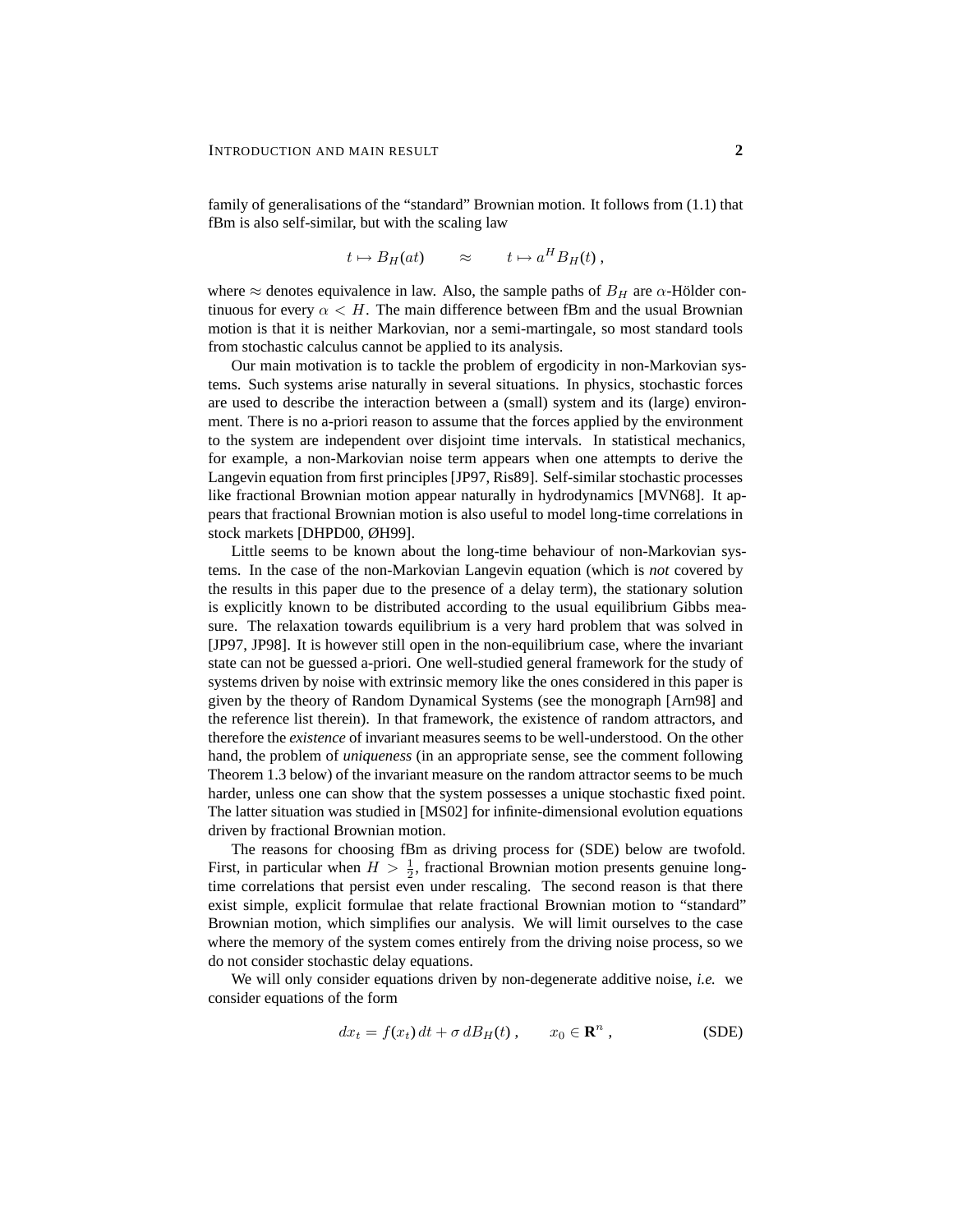where  $x_t \in \mathbb{R}^n$ ,  $f : \mathbb{R}^n \to \mathbb{R}^n$ ,  $B_H$  is an *n*-dimensional fractional Brownian motion with Hurst parameter H, and  $\sigma$  is a constant and invertible  $n \times n$  matrix. Of course, (SDE) should be interpreted as an integral equation.

In order to ensure the existence of globally bounded solutions and in order to have some control on the speed at which trajectories separate, we make throughout the paper the following assumptions on the components of (SDE):

**A1** *Stability*. There exist constants  $C_i^{A1} > 0$  such that

$$
\langle f(x) - f(y), x - y \rangle \le \min\{C_1^{\mathbf{A1}} - C_2^{\mathbf{A1}} ||x - y||^2, C_3^{\mathbf{A1}} ||x - y||^2\},\,
$$

for every  $x, y \in \mathbf{R}^n$ .

**A2** *Growth and regularity.* There exist constants  $C, N > 0$  such that f and its derivative satisfy

$$
||f(x)|| \le C(1 + ||x||)^N, \qquad ||Df(x)|| \le C(1 + ||x||)^N,
$$

for every  $x \in \mathbf{R}^n$ .

**A3** *Non-degeneracy*. The  $n \times n$  matrix  $\sigma$  is invertible.

**Remark 1.1** We can assume that  $\|\sigma\| \leq 1$  without any loss of generality. This assumption will be made throughout the paper in order to simplify some expressions.

One typical example that we have in mind is given by

$$
f(x) = x - x^3 , \qquad x \in \mathbf{R} ,
$$

or any polynomial of odd degree with negative leading coefficient. Notice that  $f$  satisfies **A1**–**A2**, but that it is not globally Lipschitz continuous.

When the Hurst parameter H of the fBm driving (SDE) is bigger than  $1/2$ , more regularity for  $f$  is required, and we will then sometimes assume that the following stronger condition holds instead of **A2**:

**A2'** *Strong regularity.* The derivative of f is globally bounded.

Our main result is that (SDE) possesses a *unique* stationary solution. Furthermore, we obtain an explicit bound showing that every (adapted) solution to (SDE) converges towards this stationary solution, and that this convergence is at least algebraic. We make no claim concerning the optimality of this bound for the class of systems under consideration. Our results are slightly different for small and for large values of  $H$ , so we state them separately.

**Theorem 1.2 (Small Hurst parameter)** *Let*  $H \in (0, \frac{1}{2})$  *and let*  $f$  *and*  $\sigma$  *satisfy*  $AI$ *A3. Then, for every initial condition, the solution to (SDE) converges towards a unique stationary solution in the total variation norm. Furthermore, for every*  $\gamma$  <  $\max_{\alpha \leq H} \alpha(1 - 2\alpha)$ , the difference between the solution and the stationary solution is *bounded by*  $C_{\gamma}t^{-\gamma}$  for large t.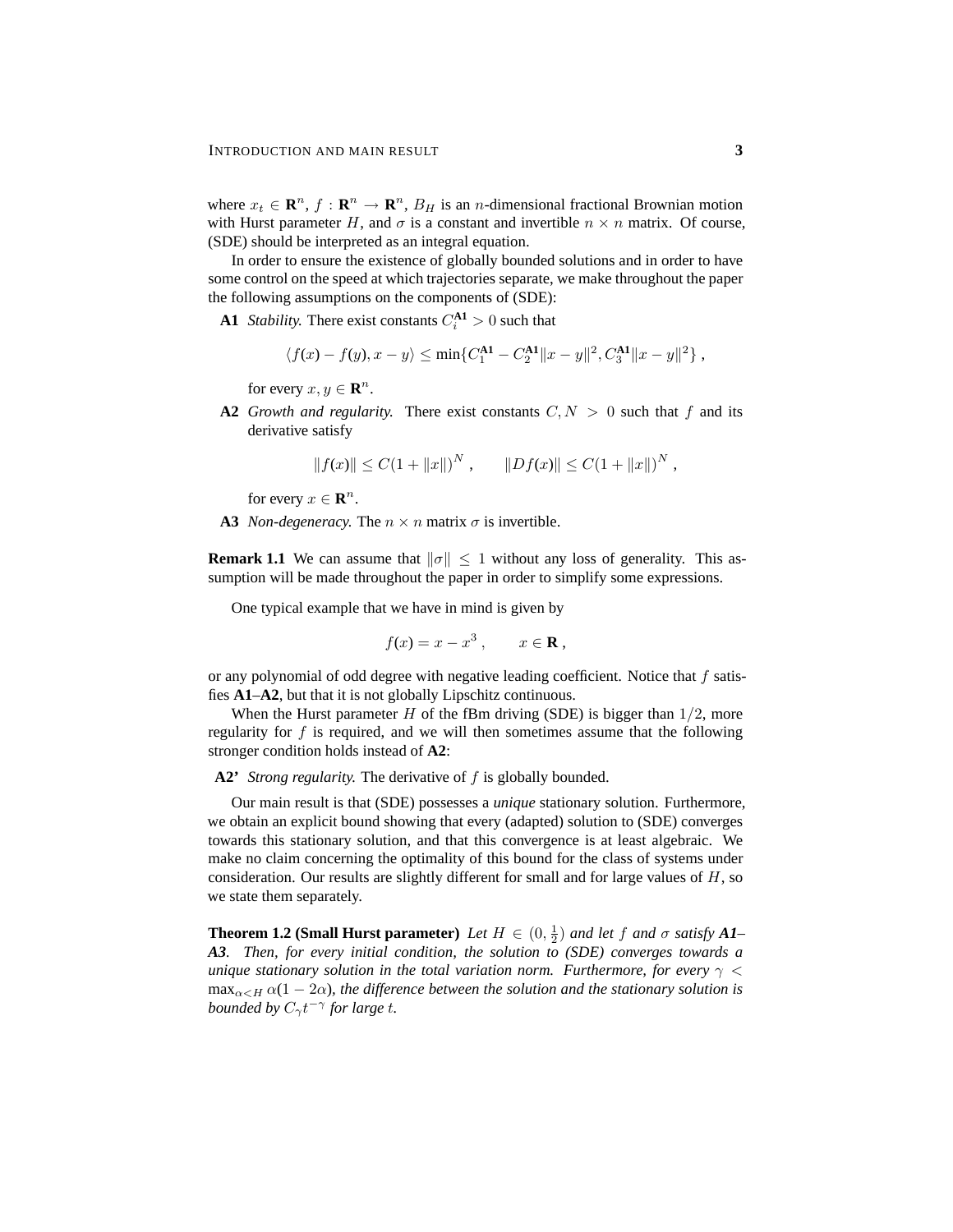**Theorem 1.3 (Large Hurst parameter)** *Let*  $H \in (\frac{1}{2}, 1)$  *and let*  $f$  *and*  $\sigma$  *satisfy*  $AI$ *A3 and A2'. Then, for every initial condition, the solution to (SDE) converges towards a unique stationary solution in the total variation norm. Furthermore, for every*  $\gamma < \frac{1}{8}$ , *the difference between the solution and the stationary solution is bounded by*  $C_{\gamma}t^{-\gamma}$ *for large* t*.*

**Remark 1.4** The "uniqueness" part of these statements should be understood as uniqueness in law in the class of stationary solutions adapted to the natural filtration induced by the two-sided fBm that drives the equation. There could in theory be other stationary solutions, but they would require knowledge of the future to determine the present, so they are usually discarded as unphysical.

Even in the context of Markov processes, similar situations do occur. One can well have uniqueness of the invariant measure, but non-uniqueness of the stationary state, although other stationary states would have to foresee the future. In this sense, the notion of uniqueness appearing in the above statements is similar to the notion of uniqueness of the invariant measure for Markov processes. (See *e.g.* [Arn98], [Cra91] and [Cra02] for discussions on invariant measures that are not necessarily measurable with respect to the past.)

**Remark 1.5** The case  $H = \frac{1}{2}$  is not covered by these two theorems, but it is wellknown that the convergence toward the stationary state is exponential in this case (see for example [MT94]). In both cases, the word "total variation" refers to the total variation distance between measures on the space of paths, see also Theorem 6.1 below for a rigorous formulation of the results above.

## **1.1 Idea of proof and structure of the paper**

Our first task is to make precise the notions of "initial condition", "invariant measure", "uniqueness", and "convergence" appearing in the formulation of Theorems 1.2 and 1.3. This will be achieved in Section 2 below, where we construct a general framework for the study of systems driven by non-Markovian noise. Section 3 shows how (SDE) fits into that framework.

The main tool used in the proof of Theorems 1.2 and 1.3 is a coupling construction similar in spirit to the ones presented in [Mat02, Hai02]. More prcisely, we first show by some compactness argument that there exists at least one invariant measure  $\mu_*$  for (SDE). Then, given an initial condition distributed according to some arbitrary measure  $\mu$ , we construct a "coupling process"  $(x_t, y_t)$  on  $\mathbb{R}^n \times \mathbb{R}^n$  with the following properties:

- 1. The process  $x_t$  is a solution to (SDE) with initial condition  $\mu_*$ .
- 2. The process  $y_t$  is a solution to (SDE) with initial condition  $\mu$ .
- 3. The random time  $\tau_{\infty} = \min\{t \mid x_s = y_s \quad \forall s \ge t\}$  is almost surely finite.

The challenge is to introduce correlations between  $x_s$  and  $y_s$  in precisely such a way that  $\tau_{\infty}$  is finite. If this is possible, the uniqueness of the invariant measure follows immediately. Bounds on the moments of  $\tau_{\infty}$  furthermore translate into bounds on the rate of convergence towards this invariant measure. In Section 4, we expose the general mechanism by which we construct this coupling. Section 5 is then devoted to the precise formulation of the coupling process and to the study of its properties, which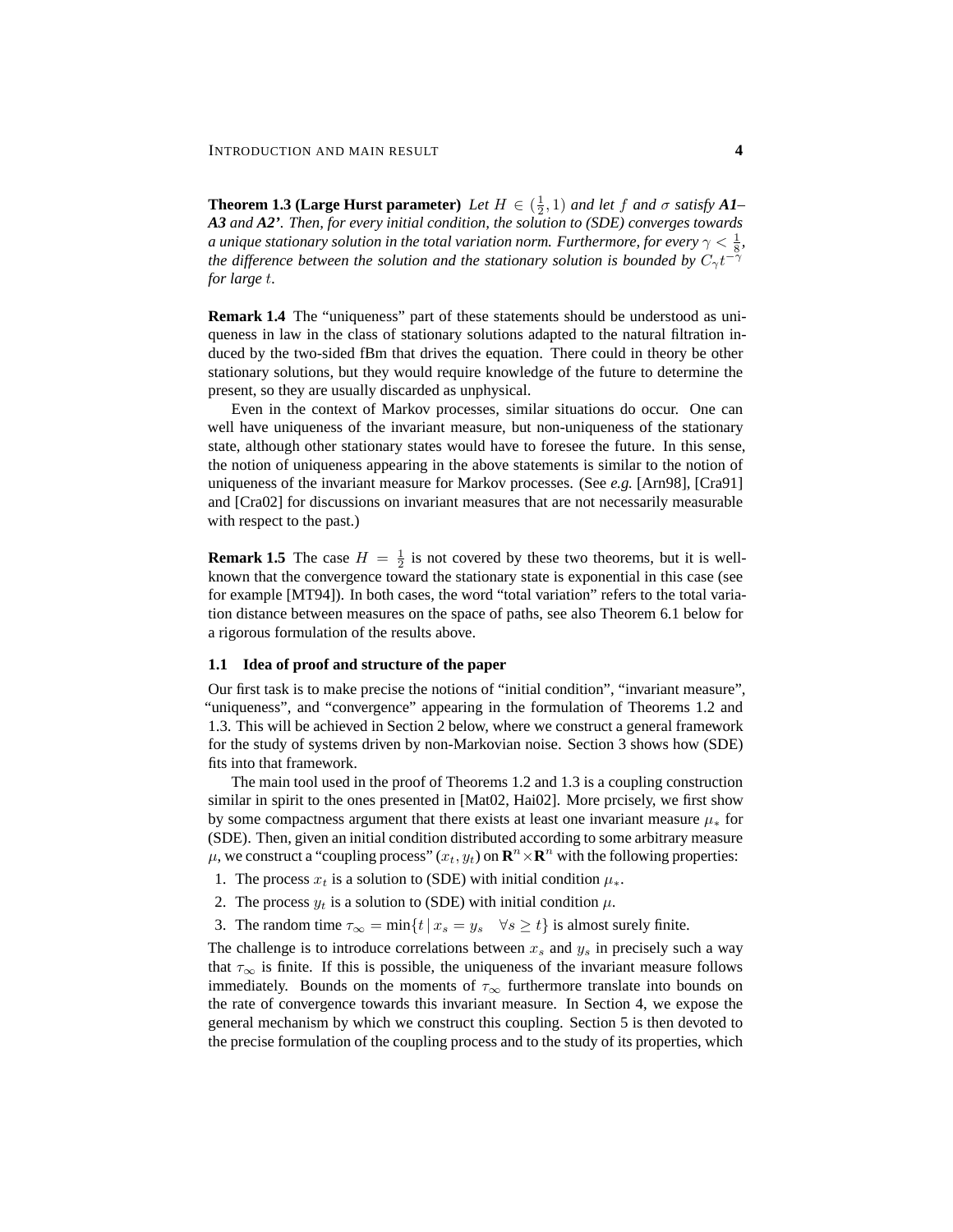will be used in Section 6 to prove Theorems 1.2 and 1.3. We conclude this paper with a few remarks on possible extensions of our results to situations that are not covered here.

#### **Acknowledgements**

The author wishes to thank Dirk Blömker, David Elworthy, Xue-Mei Li, Neil O'Connell, and Roger Tribe for their interest in this work and for many helpful suggestions, stimulating questions, and pertinent remarks.

The author also wishes to thank the Mathematics Research Centre of the University of Warwick for its warm hospitality. This work was supported by the Fonds National Suisse.

# **2 General theory of stochastic dynamical systems**

In this section, we first construct an abstract framework that can be used to model a large class of physically relevant models where the driving noise is stationary. Our framework is very closely related to the framework of random dynamical systems with however one fundamental difference. In the theory of random dynamical systems (RDS), the abstract space  $\Omega$  used to model the noise part typically encodes the *future* of the noise process. In our framework of "stochastic dynamical systems" (SDS) the noise space W typically encodes the *past* of the noise process. As a consequence, the evolution on W will be stochastic, as opposed to the deterministic evolution on  $\Omega$ one encounters in the theory of RDS. This distinction may seem futile at first sight, and one could argue that the difference between RDS and SDS is non-existent by adding the past of the noise process to  $\Omega$  and its future to W.

The additional structure we require is that the evolution on W possesses a *unique* invariant measure. Although this requirement may sound very strong, it is actually not, and most natural examples satisfy it, as long as  $W$  is chosen in such a way that it does not contain information about the future of the noise. In very loose terms, this requirement of having a unique invariant measure states that the noise process driving our system is stationary and that the Markov process modelling its evolution captures all its essential features in such a way that it could not be used to describe a noise process different from the one at hand. In particular, this means that there is a continuous inflow of "new randomness" into the system, which is a crucial feature when trying to apply probabilistic methods to the study of ergodic properties of the system. This is in opposition to the RDS formalism, where the noise is "frozen", as soon as an element of  $\Omega$  is chosen.

From the mathematical point of view, we will consider that the physical process we are interested in lives on a "state space"  $X$  and that its driving noise belongs to a "noise space" W. In both cases, we only consider Polish (*i.e.* complete, separable, and metrisable) spaces. One should think of the state space as a relatively small space which contains all the information accessible to a physical observer of the process. The noise space should be thought of as a much bigger abstract space containing all the information needed to construct a mathematical model of the driving noise up to a certain time. The information contained in the noise space is not accessible to the physical observer.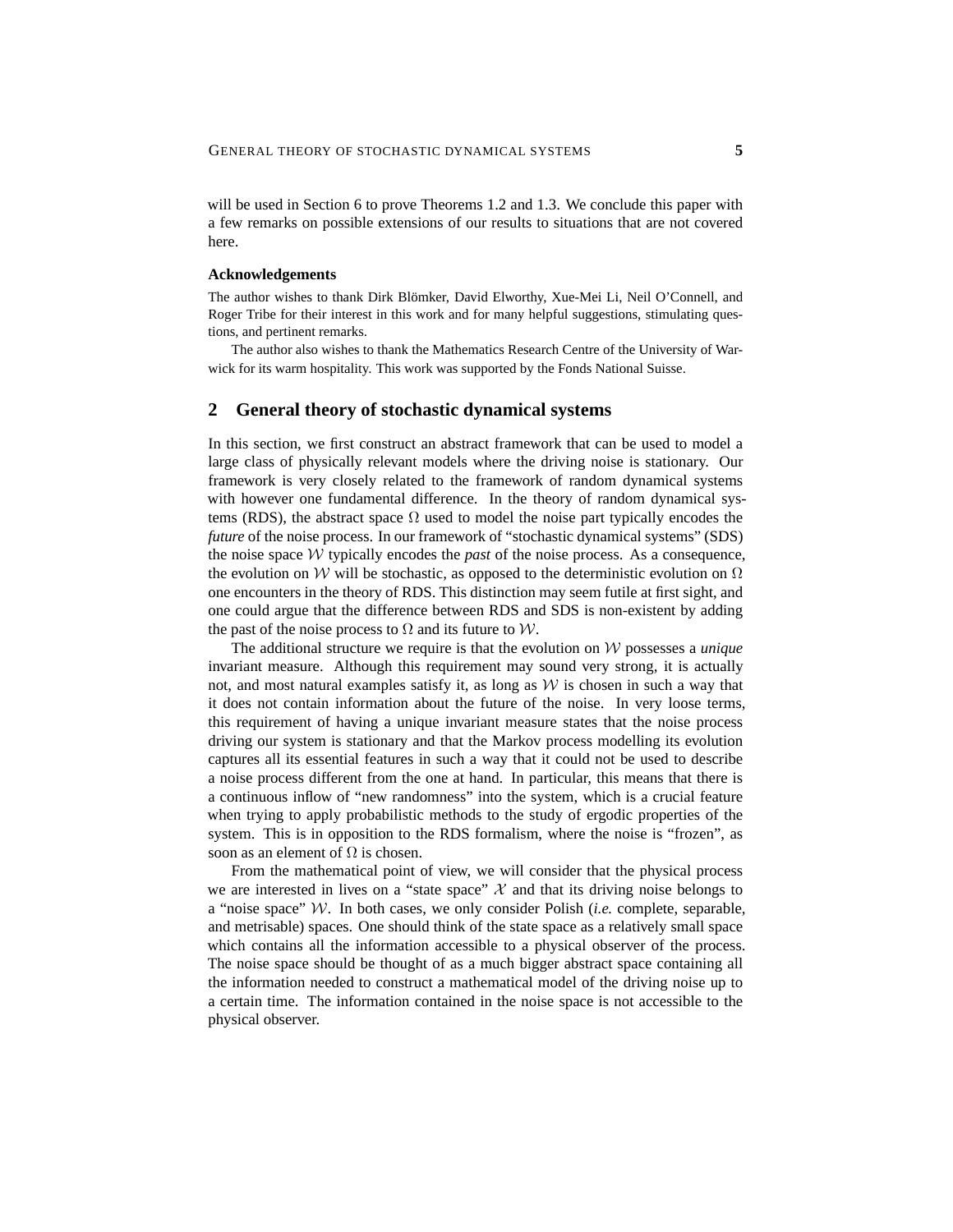Before we state our definition of a SDS, we will recall several notations and definitions, mainly for the sake of mathematical rigour. The reader can safely skip the next subsection and come back to it for reference concerning the notations and the mathematically precise definitions of the concepts that are used.

#### **2.1 Preliminary definitions and notations**

First of all, recall he definition of a transition semigroup:

**Definition 2.1** *Let*  $(\mathcal{E}, \mathcal{E})$  *be a Polish space endowed with its Borel*  $\sigma$ -field. A transition semigroup  $\mathcal{P}_t$  *on*  $\mathcal E$  *is a family of maps*  $\mathcal{P}_t : \mathcal E \times \mathcal E \to [0,1]$  *indexed by*  $t \in [0,\infty)$  *such that*

- *i) for every*  $x \in \mathcal{E}$ *, the map*  $A \mapsto \mathcal{P}_t(x, A)$  *is a probability measure on*  $\mathcal E$  *and, for every*  $A \in \mathcal{E}$ , the map  $x \mapsto \mathcal{P}_t(x, A)$  *is*  $\mathcal{E}$ *-measurable,*
- *ii) one has the identity*

$$
\mathcal{P}_{s+t}(x, A) = \int_{\mathcal{E}} \mathcal{P}_s(y, A) \mathcal{P}_t(x, dy),
$$

*for every*  $s, t > 0$ *, every*  $x \in \mathcal{E}$ *, and every*  $A \in \mathcal{E}$ *. iii*)  $P_0(x, \cdot) = \delta_x$  *for every*  $x \in \mathcal{E}$ *.* 

We will freely use the notations

$$
(\mathcal{P}_t\psi)(x) = \int_{\mathcal{E}} \psi(y) \mathcal{P}_t(x, dy) , \qquad (\mathcal{P}_t\mu)(A) = \int_{\mathcal{E}} \mathcal{P}_t(x, A) \mu(dx) ,
$$

where  $\psi$  is a measurable function on  $\mathcal E$  and  $\mu$  is a measure on  $\mathcal E$ .

Since we will always work with topological spaces, we will require our transition semigroups to have good topological properties. Recall that a sequence  $\{\mu_n\}$  of measures on a topological space  $\mathcal E$  is said to converge toward a limiting measure  $\mu$  in the weak topology if

$$
\int_{\mathcal{E}} \psi(x) \mu_n(dx) \to \int_{\mathcal{E}} \psi(x) \mu(dx) , \qquad \forall \psi \in \mathcal{C}_b(\mathcal{E}) ,
$$

where  $\mathcal{C}_b(\mathcal{E})$  denotes the space of bounded continuous functions from  $\mathcal{E}$  into **R**. In the sequel, we will use the notation  $\mathcal{M}_1(\mathcal{E})$  to denote the space of probability measures on a Polish space  $\mathcal{E}$ , endowed with the topology of weak convergence.

**Definition 2.2** *A* transition semigroup  $P_t$  *on a Polish space*  $\mathcal{E}$  *is* Feller *if it maps*  $C_b(\mathcal{E})$ *into*  $C_b(\mathcal{E})$ *.* 

**Remark 2.3** This definition is equivalent to the requirement that  $x \mapsto \mathcal{P}_t(x, \cdot)$  is continuous from  $\mathcal E$  to  $\mathcal M_1(\mathcal E)$ . As a consequence, Feller semigroups preserve the weak topology in the sense that if  $\mu_n \to \mu$  in  $\mathcal{M}_1(\mathcal{E})$ , then  $\mathcal{P}_t \mu_n \to \mathcal{P}_t \mu$  in  $\mathcal{M}_1(\mathcal{E})$  for every given  $t$ .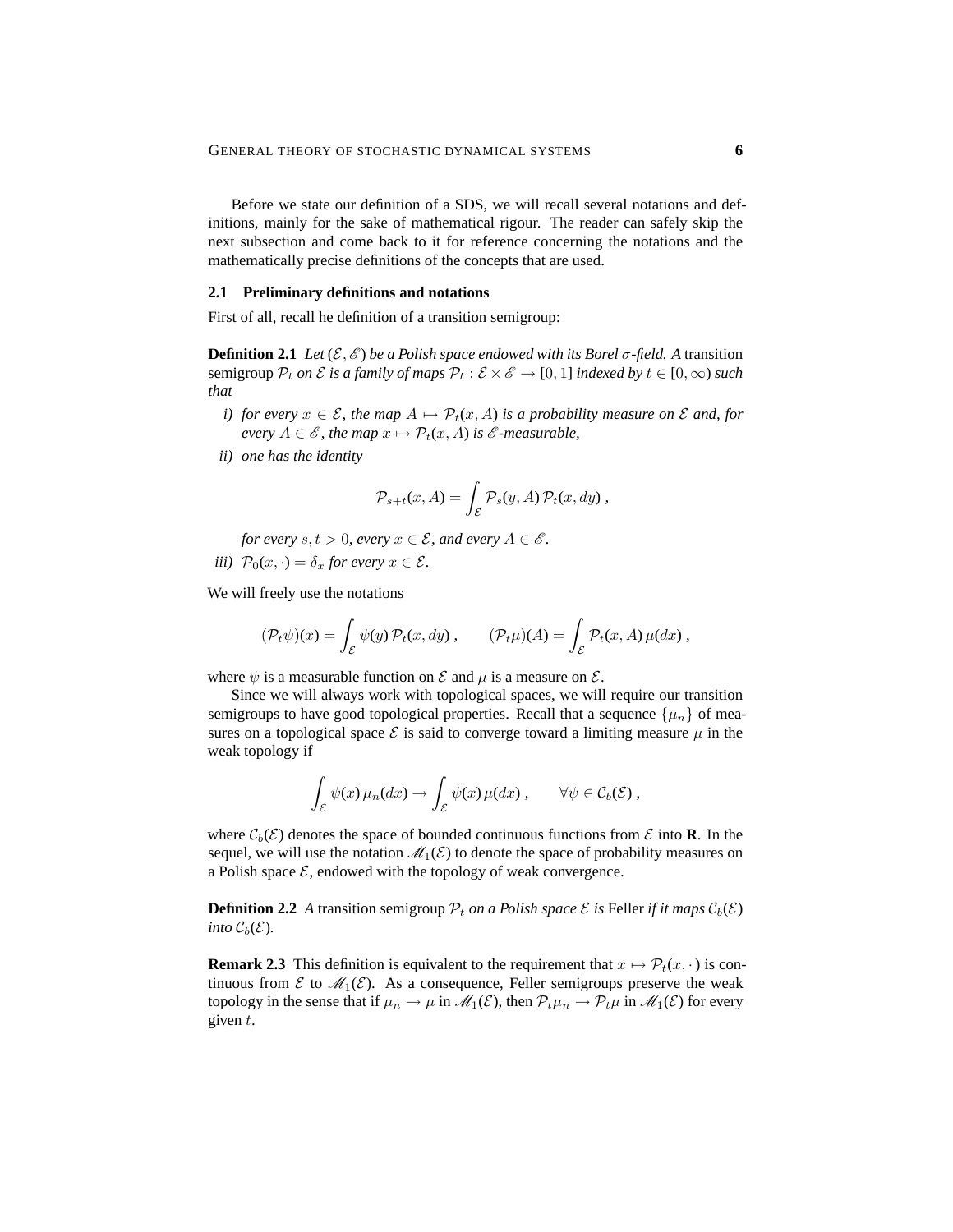Now that we have defined the "good" objects for the "noisy" part of our construction, we turn to the trajectories on the state space. We are looking for a space which has good topological properties but which is large enough to contain most interesting examples. One such space is the space of *cadlag* paths (continu a droite, limite a gauche — continuous on the right, limits on the left), which can be turned into a Polish space when equipped with a suitable topology.

**Definition 2.4** *Given a Polish space*  $\mathcal E$  *and a positive number*  $T$ *, the space*  $\mathcal D([0, T], \mathcal E)$ *is the set of functions*  $f : [0, T] \rightarrow \mathcal{E}$  *that are right-continuous and whose left-limits exist at every point.* A sequence  $\{f_n\}_{n\in\mathbb{N}}$  *converges to a limit* f *if and only if there exists a sequence*  $\{\lambda_n\}$  *of continuous and increasing functions*  $\lambda_n : [0, T] \to [0, T]$ *satisfying*  $\lambda_n(0) = 0$ ,  $\lambda_n(T) = T$ , and such that

$$
\lim_{n \to \infty} \sup_{0 \le s < t \le T} \left| \log \frac{\lambda_n(t) - \lambda_n(s)}{t - s} \right| = 0 \,, \tag{2.1}
$$

*and*

$$
\lim_{n \to \infty} \sup_{0 \le t \le T} d(f_n(t), f(\lambda_n(t))) = 0,
$$
\n(2.2)

*where* d *is any totally bounded metric on* E *which generates its topology.*

*The space*  $\mathcal{D}(\mathbf{R}_+,\mathcal{E})$  *is the space of all functions from*  $\mathbf{R}_+$  *to*  $\mathcal E$  *such that their restrictions to*  $[0, T]$  *are in*  $\mathcal{D}([0, T], \mathcal{E})$  *for all*  $T > 0$ *. A sequence converges in*  $\mathcal{D}(\mathbf{R}_+, \mathcal{E})$ *if there exists a sequence*  $\{\lambda_n\}$  *of continuous and increasing functions*  $\lambda_n$  :  $\mathbf{R}_+ \to \mathbf{R}_+$ *satisfying*  $\lambda_n(0) = 0$  *and such that* (2.1) *and* (2.2) *hold.* 

It can be shown (see *e.g.* [EK86] for a proof) that the spaces  $\mathcal{D}([0, T], \mathcal{E})$  and  $\mathcal{D}(\mathbf{R}_+,\mathcal{E})$  are Polish when equipped with the above topology (usually called the Skorohod topology). Notice that the space  $\mathcal{D}([0,T],\mathcal{E})$  has a natural embedding into  $\mathcal{D}(\mathbf{R}_+,\mathcal{E})$  by setting  $f(t) = f(T)$  for  $t > T$  and that this embedding is continuous. However, the restriction operator from  $\mathcal{D}(\mathbf{R}_+,\mathcal{E})$  to  $\mathcal{D}([0,T],\mathcal{E})$  is not continuous, since the topology on  $\mathcal{D}([0, T], \mathcal{E})$  imposes that  $f_n(T) \to f(T)$ , which is not imposed by the topology on  $\mathcal{D}(\mathbf{R}_+,\mathcal{E})$ .

In many interesting situations, it is enough to work with continuous sample paths, which live in much simpler spaces:

**Definition 2.5** *Given a Polish space*  $\mathcal E$  *and a positive number*  $T$ *, the space*  $\mathcal C([0,T], \mathcal E)$ *is the set of continuous functions*  $f : [0, T] \rightarrow \mathcal{E}$  *equipped with the supremum norm.* 

*The space*  $C(\mathbf{R}_+,\mathcal{E})$  *is the space of all functions from*  $\mathbf{R}_+$  *to*  $\mathcal E$  *such that their restrictions to*  $[0, T]$  *are in*  $\mathcal{C}([0, T], \mathcal{E})$  *for all*  $T > 0$ *. A sequence converges in*  $\mathcal{C}(\mathbf{R}_+, \mathcal{E})$ *if all its restrictions converge.*

It is a standard result that the spaces  $C([0, T], \mathcal{E})$  and  $C(\mathbf{R}_+, \mathcal{E})$  are Polish if  $\mathcal E$  is Polish. We can now turn to the definition of the systems we are interested in.

#### **2.2 Definition of a SDS**

We first define the class of noise processes we will be interested in: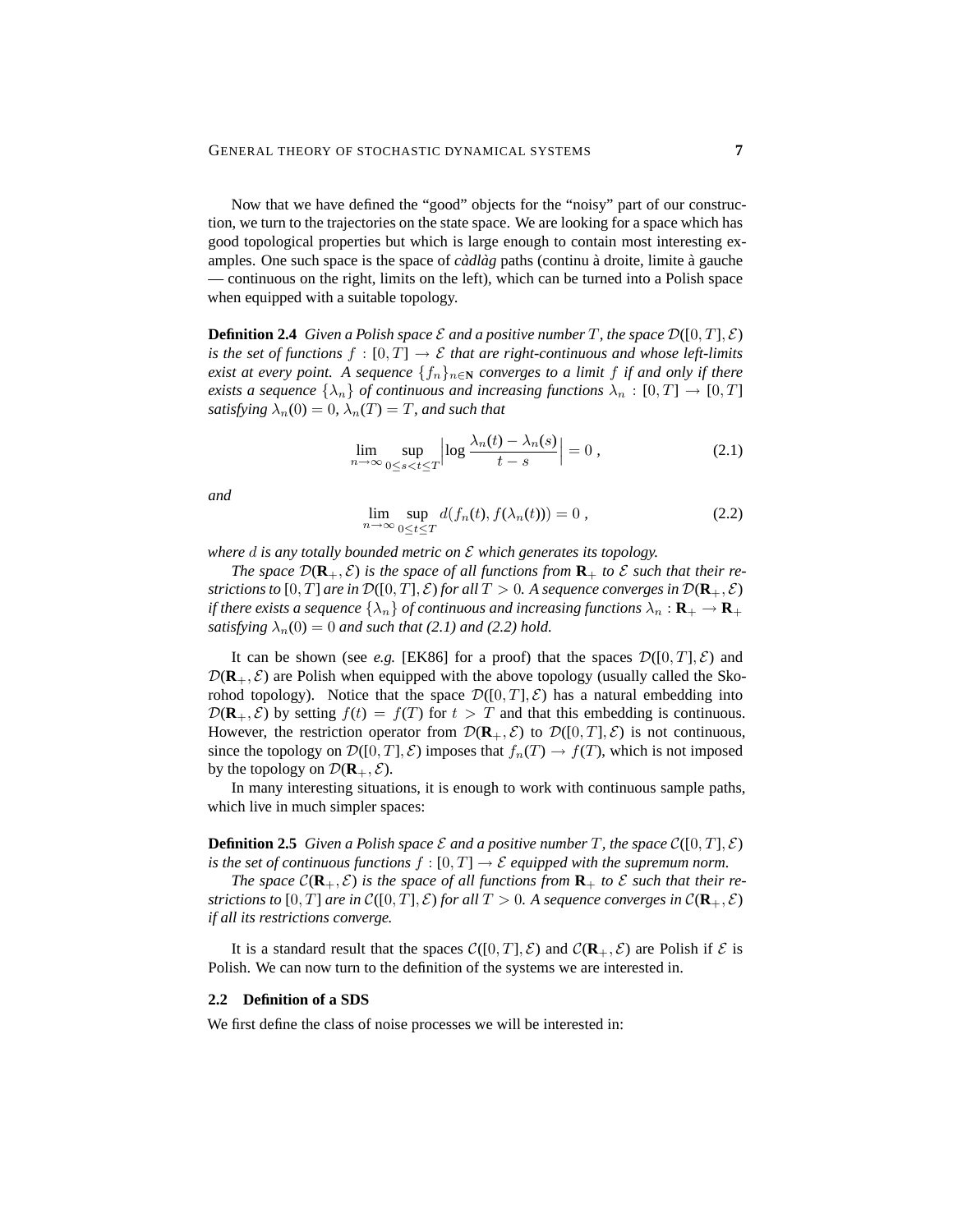**Definition 2.6** *A quadruple*  $(W, \{P_t\}_{t\geq 0}, P_w, \{\theta_t\}_{t\geq 0})$  *is called a stationary noise* process *if it satisfies the following:*

- *i)* W *is a Polish space,*
- *ii)*  $P_t$  *is a Feller transition semigroup on* W, which accepts  $P_w$  *as its unique invariant measure,*
- *iii*) The family  $\{\theta_t\}_{t>0}$  *is a semiflow of measurable maps on* W *satisfying the prop-* $\partial_t^* \mathcal{P}_t(x, \cdot) = \delta_x$  *for every*  $x \in \mathcal{W}$ .

This leads to the following definition of SDS, which is intentionally kept as close as possible to the definition of RDS in [Arn98, Def. 1.1.1]:

**Definition 2.7** *A* stochastic dynamical system *on the Polish space X over the stationary noise process*  $(W, \{P_t\}_{t>0}, P_w, \{\theta_t\}_{t>0})$  *is a mapping* 

$$
\varphi : \mathbf{R}_{+} \times \mathcal{X} \times \mathcal{W} \to \mathcal{X} , \qquad (t, x, w) \mapsto \varphi_{t}(x, w) ,
$$

*with the following properties:*

*(SDS1)* Regularity of paths: *For every*  $T > 0$ ,  $x \in \mathcal{X}$ *, and*  $w \in \mathcal{W}$ *, the map*  $\Phi_T(x, w) : [0, T] \to \mathcal{X}$  *defined by* 

$$
\Phi_T(x, w)(t) = \varphi_t(x, \theta_{T-t}w),
$$

*belongs to*  $\mathcal{D}([0,T], \mathcal{X})$ *.* 

- *(SDS2)* Continuous dependence: *The maps*  $(x, w) \mapsto \Phi_T(x, w)$  *are continuous from*  $\mathcal{X} \times \mathcal{W}$  *to*  $\mathcal{D}([0, T], \mathcal{X})$  *for every*  $T > 0$ *.*
- *(SDS3)* Cocycle property: *The family of mappings*  $\varphi_t$  *satisfies*

$$
\varphi_0(x, w) = x ,
$$
  
\n
$$
\varphi_{s+t}(x, w) = \varphi_s(\varphi_t(x, \theta_s w), w) ,
$$
\n(2.3)

*for all*  $s, t > 0$ *, all*  $x \in \mathcal{X}$ *, and all*  $w \in \mathcal{W}$ *.* 

**Remark 2.8** The above definition is very close to the definition of *Markovian random dynamical system* introduced in [Cra91]. Beyond the technical differences, the main difference is a shift in the viewpoint: a Markovian RDS is built on top of a RDS, so one can analyse it from both a semigroup point of view and a RDS point of view. In the case of a SDS as defined above, there is no underlying RDS (although one can always construct one), so the semigroup point of view is the only one we consider.

**Remark 2.9** The cocycle property (2.3) looks different from the cocycle property for random dynamical systems. Actually, in our case  $\varphi$  is a *backward cocycle* for  $\theta_t$ , which is reasonable since, as a "left inverse" for  $\mathcal{P}_t$ ,  $\theta_t$  actually pushes time backward. Notice also that, unlike in the definition of RDS, we require some continuity property with respect to the noise to hold. This continuity property sounds quite restrictive, but it is actually mainly a matter of choosing a topology on  $W$ , which is in a sense "compatible" with the topology on  $X$ .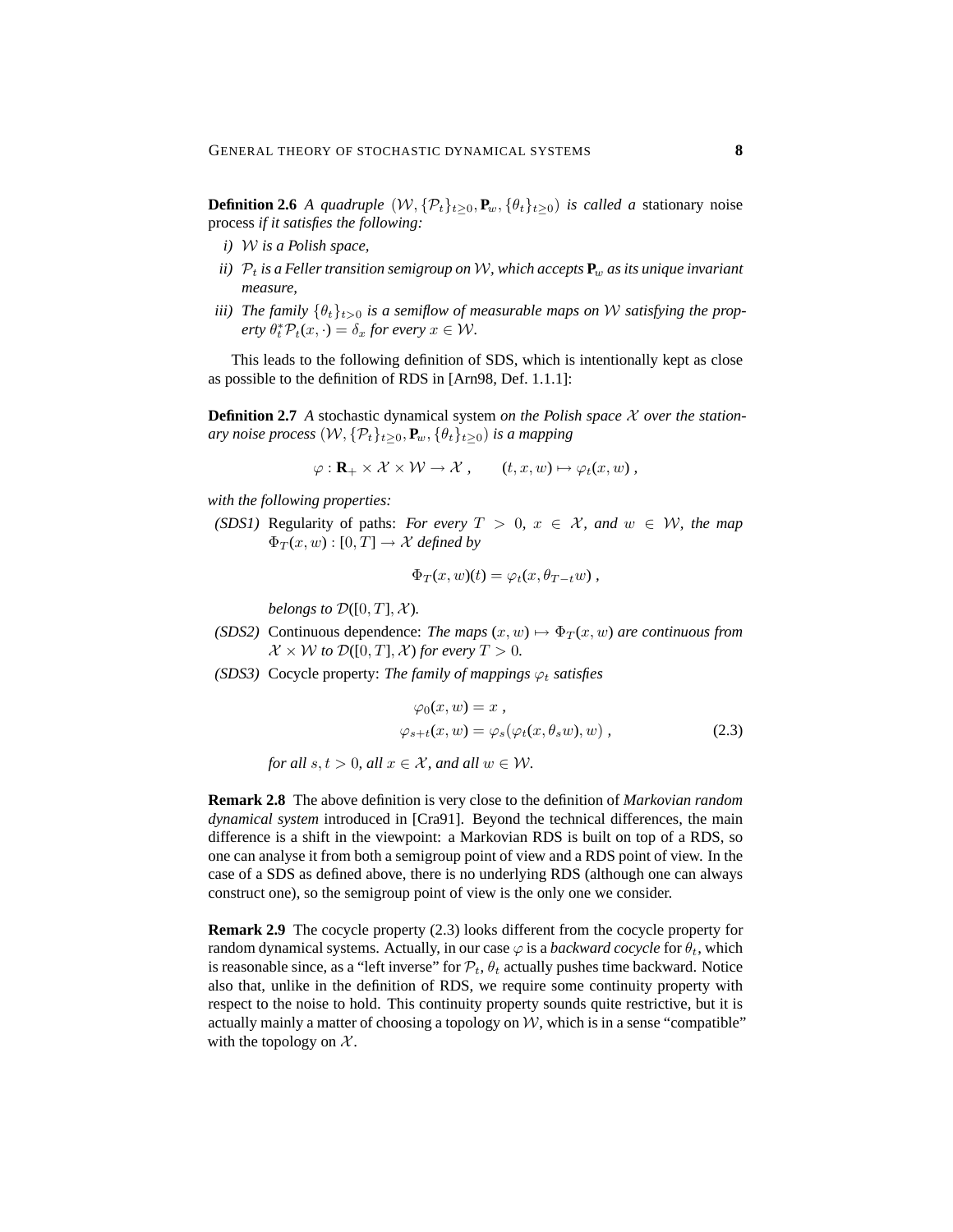Similarly, we define a continuous (where "continuous" should be thought of as continuous with respect to time) SDS by

**Definition 2.10** *A SDS is said to be* continuous *if*  $\mathcal{D}([0, T], \mathcal{X})$  *can be replaced by*  $C([0, T], \mathcal{X})$  *in the above definition.* 

**Remark 2.11** One can check that the embeddings  $C([0, T], \mathcal{X}) \hookrightarrow \mathcal{D}([0, T], \mathcal{X})$  and  $C(\mathbf{R}_+,\mathcal{X}) \hookrightarrow \mathcal{D}(\mathbf{R}_+,\mathcal{X})$  are continuous, so a continuous SDS also satisfies Definition 2.7 of a SDS.

Before proceeding any further, we recall the following standard notations. Given a product space  $\mathcal{X} \times \mathcal{W}$ , we denote by  $\Pi_{\mathcal{X}}$  and  $\Pi_{\mathcal{W}}$  the maps that select the first (resp. second) component of an element. Also, given two measurable spaces  $\mathcal E$  and  $\mathcal F$ , a measurable map  $f : \mathcal{E} \to \mathcal{F}$ , and a measure  $\mu$  on  $\mathcal{E}$ , we define the measure  $f^*\mu$  on  $\mathcal{F}$ in the natural way by  $f^*\mu = \mu \circ f^{-1}$ .

Given a SDS as in Definition 2.7 and an initial condition  $x_0 \in \mathcal{X}$ , we now turn to the construction of a stochastic process with initial condition  $x_0$  constructed in a natural way from  $\varphi$ . First, given  $t \geq 0$  and  $(x, w) \in \mathcal{X} \times \mathcal{W}$ , we construct a probability measure  $\mathcal{Q}_t(x, w; \cdot)$  on  $\mathcal{X} \times \mathcal{W}$  by

$$
Q_t(x, w; A \times B) = \int_B \delta_{\varphi_t(x, w')} (A) \mathcal{P}_t(w, dw') , \qquad (2.4)
$$

where  $\delta_x$  denotes the delta measure located at x. The following result is elementary:

**Lemma 2.12** *Let*  $\varphi$  *be a SDS on* X *over*  $(W, {\{P_t\}_{t \geq 0}, P_w, {\{\theta_t\}_{t \geq 0}}})$  *and define the family of measures*  $Q_t(x, w; \cdot)$  *by (2.4). Then*  $Q_t$  *is a Feller transition semigroup on*  $\mathcal{X} \times \mathcal{W}$ . Furthermore, it has the property that if  $\Pi_{\mathcal{W}}^* \mu = \mathbf{P}_w$  for a measure  $\mu$  on  $\mathcal{X} \times \mathcal{W}$ , *then*  $\Pi^*_{\mathcal{W}} \mathcal{Q}_t \mu = \mathbf{P}_w$ *.* 

*Proof.* The fact that  $\Pi^*_{\mathcal{W}} \mathcal{Q}_t \mu = \mathbf{P}_w$  follows from the invariance of  $\mathbf{P}_w$  under  $\mathcal{P}_t$ . We now check that  $Q_t$  is a Feller transition semigroup. Conditions *i*) and *iii*) follow immediately from the properties of  $\varphi$ . The continuity of  $\mathcal{Q}_t(x, w; \cdot)$  with respect to  $(x, w)$  is a straightforward consequence of the facts that  $\mathcal{P}_t$  is Feller and that  $(x, w) \mapsto \varphi_t(x, w)$ is continuous (the latter statement follows from (SDS2) and the definition of the topology on  $\mathcal{D}([0, t], \mathcal{X})$ ).

It thus remains only to check that the Chapman-Kolmogorov equation holds. We have from the cocycle property:

$$
\mathcal{Q}_{s+t}(x, w; A \times B) = \int_B \delta_{\varphi_{s+t}(x, w')} (A) \mathcal{P}_{s+t}(w, dw')
$$
  
= 
$$
\int_B \int_X \delta_{\varphi_s(y, w')} (A) \delta_{\varphi_t(x, \theta_s w')} (dy) \mathcal{P}_{s+t}(w, dw')
$$
  
= 
$$
\int_W \int_B \int_X \delta_{\varphi_s(y, w')} (A) \delta_{\varphi_t(x, \theta_s w')} (dy) \mathcal{P}_s(w'', dw') \mathcal{P}_t(w, dw'')
$$
.

The claim then follows from the property  $\theta_s^* \mathcal{P}_s(w'', dw') = \delta_{w''}(dw')$  by exchanging the order of integration. $\Box$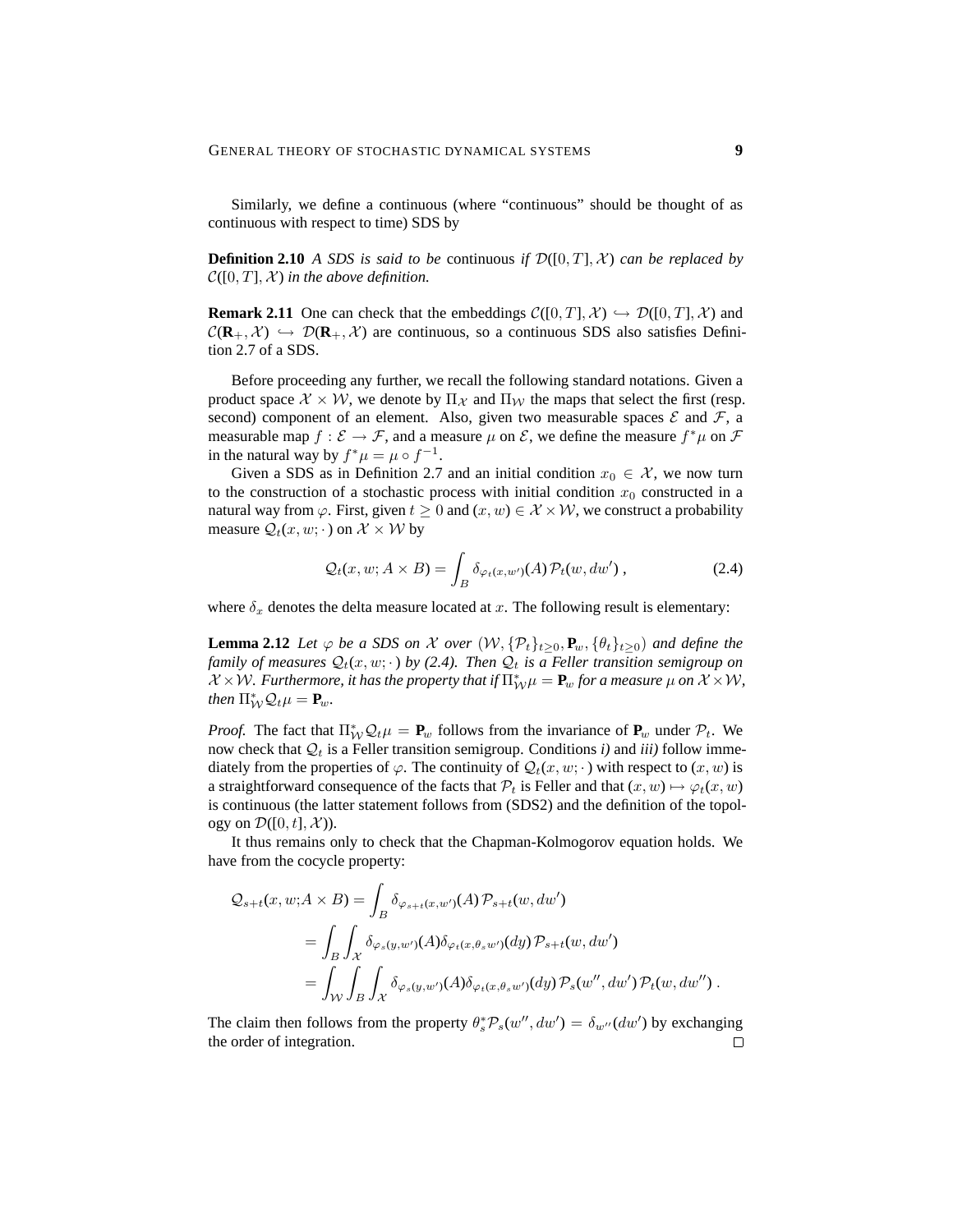**Remark 2.13** Actually, (2.4) defines the evolution of the one-point process generated by  $\varphi$ . The *n*-points process would evolve according to

$$
\mathcal{Q}_t^{(n)}(x_1,\ldots,x_n,w;A_1\times\ldots\times A_n\times B)=\int_B\prod_{i=1}^n\delta_{\varphi_t(x_i,w')}(A_i)\,\mathcal{P}_t(w,dw')\;.
$$

One can check as above that this defines a Feller transition semigroup on  $\mathcal{X}^n \times \mathcal{W}$ .

This lemma suggests the following definition:

**Definition 2.14** *Let*  $\varphi$  *be a SDS as above. Then a probability measure*  $\mu$  *on*  $\mathcal{X} \times \mathcal{W}$ *is called a* generalised initial condition *for*  $\varphi$  *if*  $\Pi_{\mathcal{W}}^* \mu = \mathbf{P}_w$ *. We denote by*  $\mathcal{M}_{\varphi}$  *the space of generalised initial conditions endowed with the topology of weak convergence. Elements of*  $\mathcal{M}_{\varphi}$  *that are of the form*  $\mu = \delta_x \times \mathbf{P}_w$  *for some*  $x \in \mathcal{X}$  *will be called* initial conditions*.*

Given a generalised initial condition  $\mu$ , it is natural construct a stochastic process  $(x_t, w_t)$  on  $\mathcal{X} \times \mathcal{W}$  by drawing its initial condition according to  $\mu$  and then evolving it according to the transition semigroup  $\mathcal{Q}_t$ . The marginal  $x_t$  of this process on X will be called the *process generated by*  $\varphi$  *for*  $\mu$ . We will denote by  $\mathscr{Q}\mu$  the law of this process (*i.e.*  $\mathscr{Q}_{\mu}$  is a measure on  $\mathcal{D}(\mathbf{R}_{+}, \mathcal{X})$  in the general case and a measure on  $\mathcal{C}(\mathbf{R}_{+}, \mathcal{X})$  in the continuous case). More rigorously, we define for every  $T > 0$  the measure  $\mathcal{Q}_T \mu$ on  $\mathcal{D}([0,T],\mathcal{X})$  by

$$
\mathscr{Q}_T\mu=\Phi_T^*\mathcal{P}_t\mu\;,
$$

where  $\Phi_T$  is defined as in (SDS1). By the embedding  $\mathcal{D}([0,T], \mathcal{X}) \hookrightarrow \mathcal{D}(\mathbf{R}_+, \mathcal{X})$ , this actually gives a family of measures on  $\mathcal{D}(\mathbf{R}_+, \mathcal{X})$ . It follows from the cocycle property that the restriction to  $\mathcal{D}([0,T],\mathcal{X})$  of  $\mathcal{Q}_{T}\mu$  with  $T' > T$  is equal to  $\mathcal{Q}_{T}\mu$ . The definition of the topology on  $\mathcal{D}(\mathbf{R}_+, \mathcal{X})$  does therefore imply that the sequence  $\mathscr{Q}_T\mu$  converges weakly to a unique measure on  $\mathcal{D}(\mathbf{R}_+, \mathcal{X})$  that we denote by  $\mathscr{Q}\mu$ . A similar argument, combined with (SDS2) yields

**Lemma 2.15** *Let*  $\varphi$  *be a SDS. Then, the operator*  $\mathscr Q$  *as defined above is continuous from*  $\mathcal{M}_{\varphi}$  *to*  $\mathcal{M}_1(\mathcal{D}(\mathbf{R}_+,\mathcal{X}))$ *.*  $\Box$ 

This in turn motivates the following equivalence relation:

**Definition 2.16** *Two generalised initial conditions*  $\mu$  *and*  $\nu$  *of a SDS*  $\varphi$  *are* equivalent *if the processes generated by*  $\mu$  *and*  $\nu$  *are equal in law. In short,*  $\mu \sim \nu \Leftrightarrow \mathcal{Q}\mu = \mathcal{Q}\nu$ .

The physical interpretation of this notion of equivalence is that the noise space contains some redundant information that is not required to construct the future of the system. Note that this does not necessarily mean that the noise space could be reduced in order to have a more "optimal" description of the system. For example, if the process  $x_t$  generated by any generalised initial condition is Markov, then all the information contained in W is redundant in the above sense (*i.e.*  $\mu$  and  $\nu$  are equivalent if  $\Pi^*_{\mathcal{X}}\mu = \Pi^*_{\mathcal{X}}\nu$ ). This does of course not mean that  $W$  can be entirely thrown away in the above description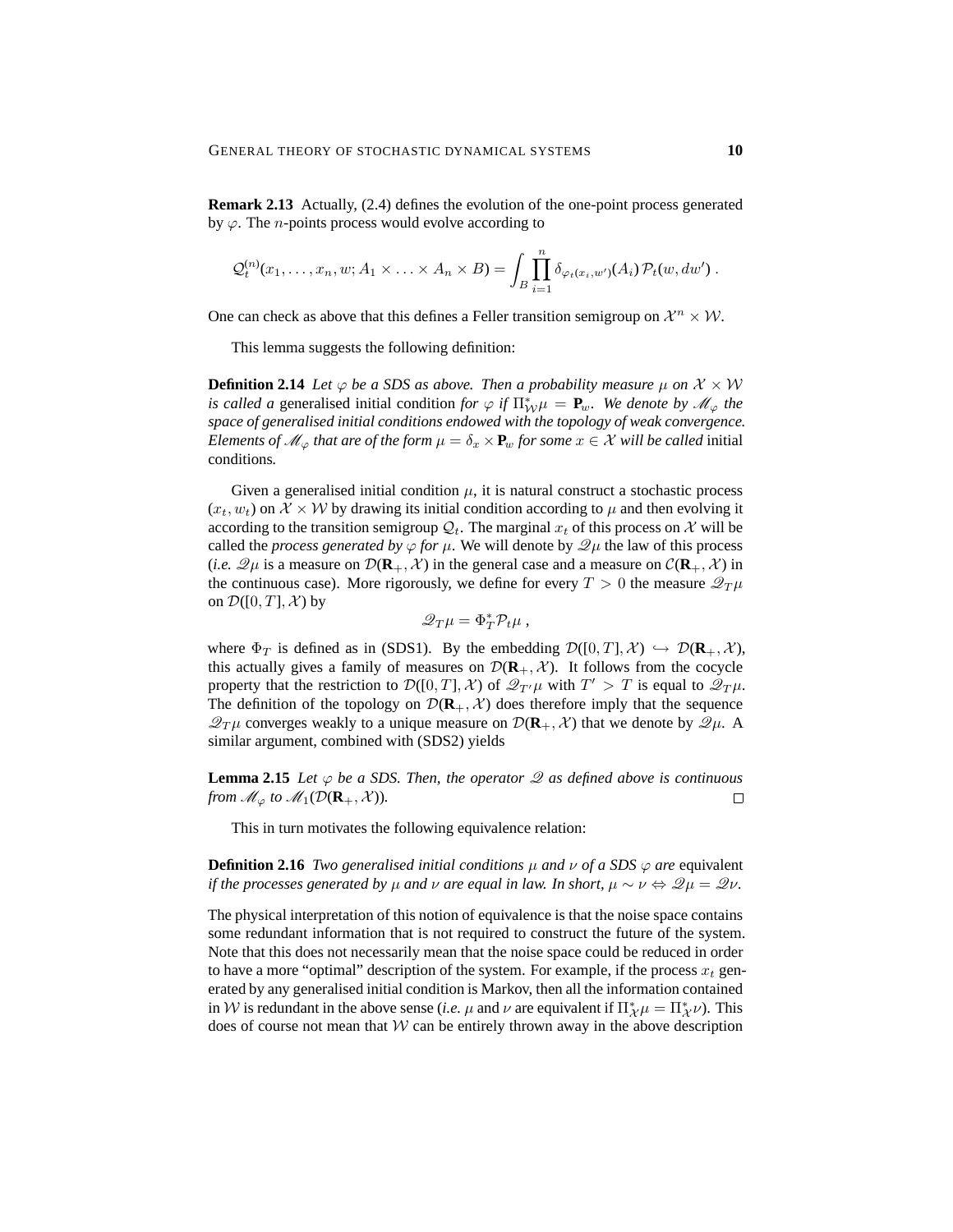(otherwise, since the map  $\varphi$  is deterministic, the evolution would become deterministic).

The main reason for introducing the notion of SDS is to have a framework in which one can study ergodic properties of physical systems with memory. It should be noted that it is designed to describe systems where the memory is *extrinsic*, as opposed to systems with *intrinsic* memory like stochastic delay equations. We present in the next subsection a few elementary ergodic results in the framework of SDS.

#### **2.3 Ergodic properties**

In the theory of Markov processes, the main tool for investigating ergodic properties is the *invariant measure*. In the setup of SDS, we say that a measure  $\mu$  on  $\mathcal{X} \times \mathcal{W}$ is invariant for the SDS  $\varphi$  if it is invariant for the Markov transition semigroup  $\mathcal{Q}_t$ generated by  $\varphi$ . We say that a measure  $\mu$  on  $\mathcal{X} \times \mathcal{W}$  is *stationary* for  $\varphi$  if one has

$$
Q_t\mu\sim\mu\ ,\quad \forall t>0\ ,
$$

*i.e.* if the process on X generated by  $\mu$  is stationary. Following our philosophy of considering only what happens on the state space  $\mathcal{X}$ , we should be interested in stationary measures, disregarding completely whether they are actually invariant or not. In doing so, we could be afraid of loosing many convenient results from the well-developed theory of Markov processes. Fortunately, the following lemma shows that the set of invariant measures and the set of stationary measures are actually the same, when quotiented by the equivalence relation of Definition 2.16.

**Proposition 2.17** *Let*  $\varphi$  *be a SDS and let*  $\mu$  *be a stationary measure for*  $\varphi$ *. Then, there exists a measure*  $\mu_* \sim \mu$  *which is invariant for*  $\varphi$ *.* 

*Proof.* Define the ergodic averages

$$
\mathcal{R}_T \mu = \frac{1}{T} \int_0^T \mathcal{Q}_t \mu \, dt \,. \tag{2.5}
$$

Since  $\mu$  is stationary, we have  $\Pi^*_{\mathcal{X}} \mathcal{R}_T \mu = \Pi^*_{\mathcal{X}} \mu$  for every T. Furthermore,  $\Pi^*_{\mathcal{W}} \mathcal{R}_T \mu =$  ${\bf P}_w$  for every T, therefore the sequence of measures  $\mathcal{R}_T\mu$  is tight on  $\mathcal{X} \times \mathcal{W}$ . Let  $\mu_\star$  be any of its accumulation points in  $\mathcal{M}_1(\mathcal{X} \times \mathcal{W})$ . Since  $\mathcal{Q}_t$  is Feller,  $\mu_{\star}$  is invariant for  $Q_t$  and, by Lemma 2.15, one has  $\mu_\star \sim \mu$ .  $\Box$ 

From a mathematical point of view, it may in some cases be interesting to know whether the invariant measure  $\mu_{\star}$  constructed in Proposition 2.17 is uniquely determined by  $\mu$ . From an intuitive point of view, this uniqueness property should hold if the information contained in the trajectories on the state space  $X$  is sufficient to reconstruct the evolution of the noise. This intuition is made rigorous by the following proposition.

**Proposition 2.18** Let  $\varphi$  be a SDS, define  $\mathscr{W}^x_T$  as the  $\sigma$ -field on  $\mathcal W$  generated by the map  $\Phi_T(x, \cdot): \mathcal{W} \to \mathcal{D}([0,T], \mathcal{X})$ , and set  $\mathscr{W}_T = \bigwedge_{x \in \mathcal{X}} \mathscr{W}_T^x$ . Assume that  $\mathscr{W}_T \subset \mathscr{W}_{T'}$  for  $T < T'$  and that  $W = \bigvee_{T \geq 0} W_T$  is equal to the Borel σ-field on W. Then, for  $μ_1$  and  $μ_2$  *two invariant measures, one has the implication*  $μ_1 ∼ μ_2 ⇒ μ_1 = μ_2$ .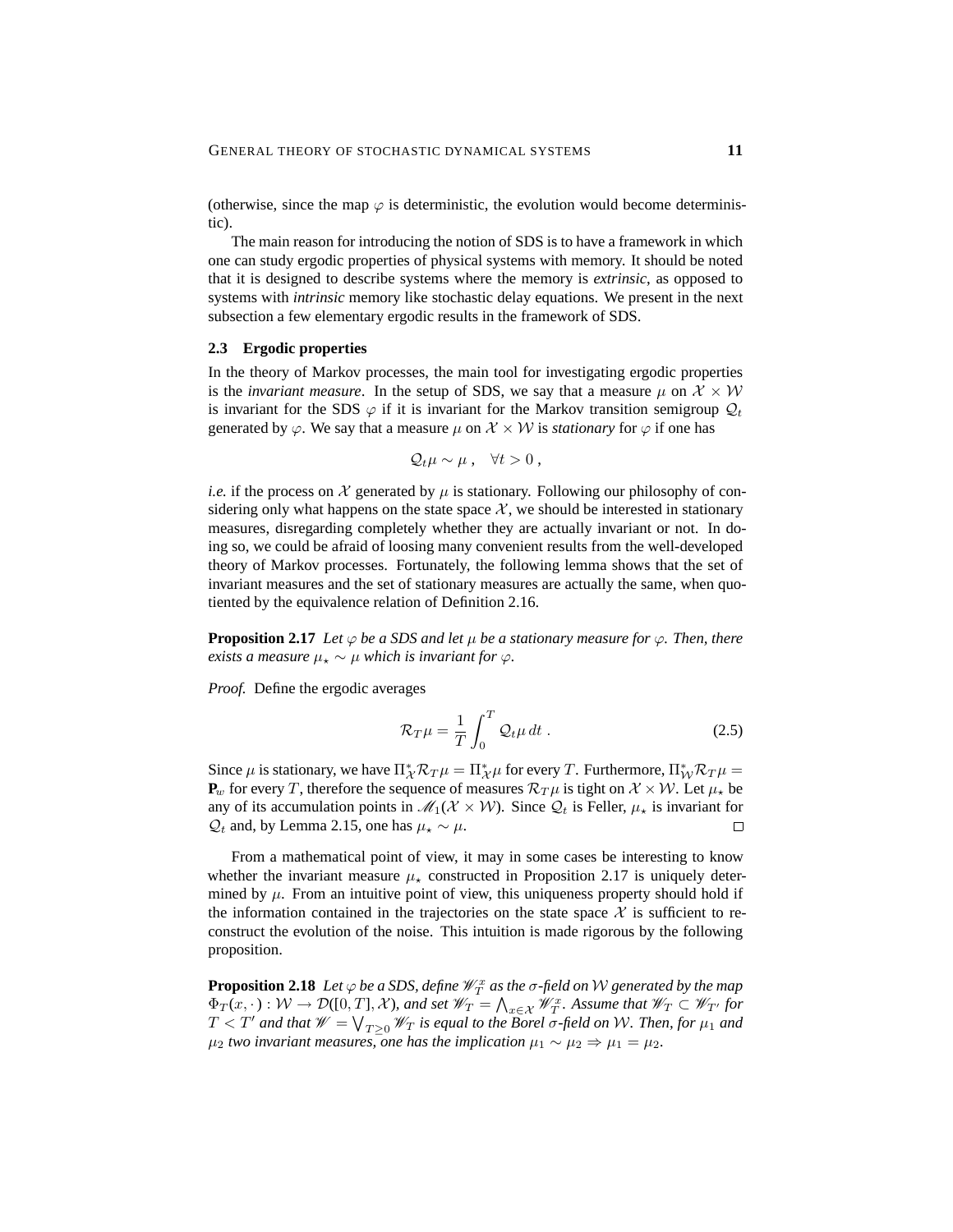*Proof.* Assume  $\mu_1 \sim \mu_2$  are two invariant measures for  $\varphi$ . Since  $\mathscr{W}_T \subset \mathscr{W}_{T'}$  if  $T < T'$ , their equality follows if one can show that, for every  $T > 0$ ,

$$
\mathbf{E}(\mu_1 \,|\, \mathscr{X} \otimes \mathscr{W}_T) = \mathbf{E}(\mu_2 \,|\, \mathscr{X} \otimes \mathscr{W}_T) , \qquad (2.6)
$$

where  $\mathscr X$  denotes the Borel  $\sigma$ -field on  $\mathscr X$ .

Since  $\mu_1 \sim \mu_2$ , one has in particular  $\Pi_{\mathcal{X}}^* \mu_1 = \Pi_{\mathcal{X}}^* \mu_2$ , so let us call this measure *v*. Since *W* is Polish, we then have the disintegration  $x \mapsto \mu_i^x$ , yielding formally  $\mu_i(dx, dw) = \mu_i^x(dw) \nu(dx)$ , where  $\mu_i^x$  are probability measures on W. (See [GS77, p. 196] for a proof.) Fix  $T > 0$  and define the family  $\mu_i^{x,T}$  of probability measures on  $W$  by

$$
\mu_i^{x,T} = \int_{\mathcal{W}} \mathcal{P}_t(w,\cdot) \mu_i^x(dw) .
$$

With this definition, one has

$$
\mathscr{Q}_T\mu_i = \int_{\mathcal{X}} \left( \Phi_T(x,\cdot) \, \mu_i^{x,T} \right) \nu(dx) \, .
$$

Let  $e_0 : \mathcal{D}([0,T], \mathcal{X}) \to \mathcal{X}$  be the evaluation map at 0, then

$$
\mathbf{E}(\mathscr{Q}_T\mu_i | e_0 = x) = (\Phi_T(x, \cdot)^* \mu_i^{x, T}),
$$

for *ν*-almost every  $x \in \mathcal{X}$ . Since  $\mathcal{Q}_T \mu_1 = \mathcal{Q}_T \mu_2$ , one therefore has

$$
\mathbf{E}\left(\mu_1^{x,T} \mid \mathscr{W}_T^x\right) = \mathbf{E}\left(\mu_2^{x,T} \mid \mathscr{W}_T^x\right),\tag{2.7}
$$

for v-almost every  $x \in \mathcal{X}$ . On the other hand, the stationarity of  $\mu_i$  implies that, for every  $A \in \mathcal{X}$  and every  $B \in \mathcal{W}_T$ , one has the equality

$$
\mu_i(A \times B) = \int_{\mathcal{X}} \int_B \chi_A(\varphi_T(x, w)) \mu_i^{x, T}(dw) \nu(dx).
$$

Since  $\varphi_T(x, \cdot)$  is  $\mathcal{W}_T^x$ -measurable and  $B \in \mathcal{W}_T^x$ , this is equal to

$$
\int_{\mathcal{X}} \int_{B} \chi_A(\varphi_T(x,w)) \mathbf{E}(\mu_i^{x,T} | \mathscr{W}_T^x) (dw) \nu(dx).
$$

Thus (2.7) implies (2.6) and the proof of Proposition 2.18 is complete.

 $\Box$ 

The existence of an invariant measure is usually established by finding a Lyapunov function. In this setting, Lyapunov functions are given by the following definition.

**Definition 2.19** *Let*  $\varphi$  *be a SDS and let*  $F : \mathcal{X} \to [0, \infty)$  *be a continuous function. Then F is a* Lyapunov function for  $\varphi$  *if it satisfies the following conditions:* 

- *(L1) The set*  $F^{-1}([0, C])$  *is compact for every*  $C \in [0, \infty)$ *.*
- *(L2) There exist constants C and*  $\gamma > 0$  *such that*

$$
\int_{\mathcal{X}\times\mathcal{W}} F(x)\left(\mathcal{Q}_t\mu\right)(dx,dw) \le C + e^{-\gamma t} \int_{\mathcal{X}} F(x)\left(\Pi_{\mathcal{X}}^*\mu\right)(dx),\tag{2.8}
$$

*for every* t > 0 *and every generalised initial condition* µ *such that the right-hand side is finite.*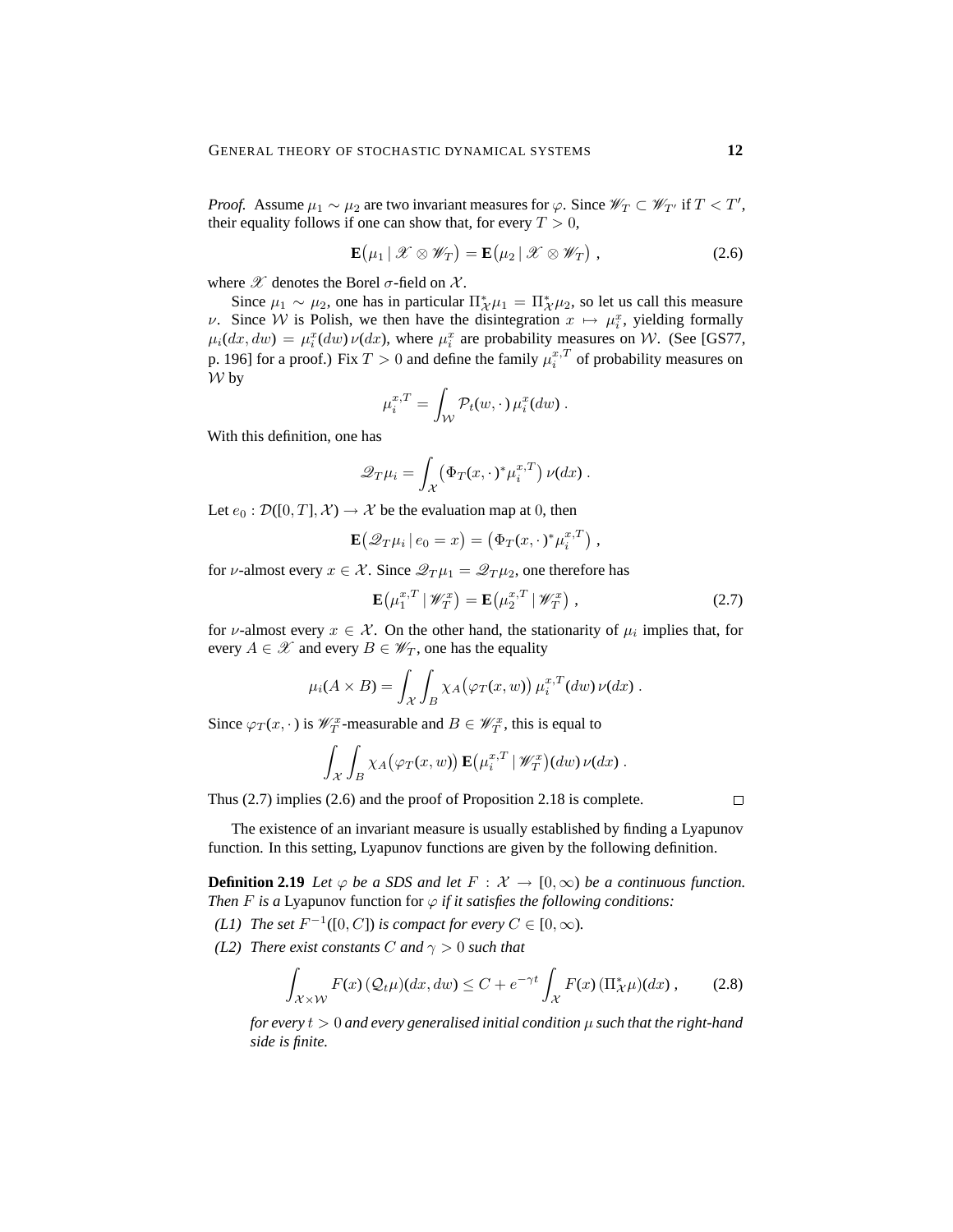It is important to notice that one does *not* require F to be a Lyapunov function for the transition semigroup  $\mathcal{Q}_t$ , since (2.8) is only required to hold for measures  $\mu$ satisfying  $\Pi^*_{\mathcal{W}} \mu = \mathbf{P}_w$ . One nevertheless has the following result:

**Lemma 2.20** *Let*  $\varphi$  *be a SDS. If there exists a Lyapunov function* F *for*  $\varphi$ *, then there exists also an invariant measure*  $\mu_*$  *for*  $\varphi$ *, which satisfies* 

$$
\int_{\mathcal{X}\times\mathcal{W}} F(x)\,\mu_{\star}(dx,dw) \leq C\,. \tag{2.9}
$$

*Proof.* Let  $x \in \mathcal{X}$  be an arbitrary initial condition, set  $\mu = \delta_x \times \mathbf{P}_w$ , and define the ergodic averages  $\mathcal{R}_T\mu$  as in (2.5). Combining (L1) and (L2) with the fact that  $\Pi^*_{\mathcal{W}} \mathcal{R}_T \mu = \mathbf{P}_w$ , one immediately gets the tightness of the sequence  $\{\mathcal{R}_T \mu\}$ . By the standard Krylov-Bogoloubov argument, any limiting point of  $\{R_T\mu\}$  is an invariant measure for  $\varphi$ . The estimate (2.9) follows from (2.8), combined with the fact that F is continuous.  $\Box$ 

This concludes our presentation of the abstract framework in which we analyse the ergodic properties of (SDE).

# **3 Construction of the SDS**

In this section, we construct a continuous stochastic dynamical system which yields the solutions to (SDE) in an appropriate sense.

First of all, let us discuss what we mean by "solution" to (SDE).

**Definition 3.1** *Let*  $\{x_t\}_{t>0}$  *be a stochastic process with continuous sample paths. We say that*  $x_t$  *is a* solution *to (SDE) if the stochastic process*  $N(t)$  *defined by* 

$$
N(t) = x_t - x_0 - \int_0^t f(x_s) \, ds \,,\tag{3.1}
$$

*is equal in law to*  $\sigma B_H(t)$ *, where*  $\sigma$  *is as in (SDE) and*  $B_H(t)$  *is a n*-dimensional fBm *with Hurst parameter* H*.*

We will set up our SDS in such a way that, for every generalised initial condition  $\mu$ , the canonical process associated to the measure  $\mathcal{Q}_{\mu}$  is a solution to (SDE). This will be the content of Proposition 3.11 below. In order to achieve this, our main task is to set up a noise process in a way which complies to Definition 2.6.

#### **3.1 Representation of the fBm**

In this section, we give a representation of the fBm  $B_H(t)$  with Hurst parameter  $H \in$  $(0, 1)$  which is suitable for our analysis. Recall that, by definition,  $B_H(t)$  is a centred Gaussian process satisfying  $B_H(0) = 0$  and

$$
\mathbf{E}|B_H(t) - B_H(s)|^2 = |t - s|^{2H}.
$$
\n(3.2)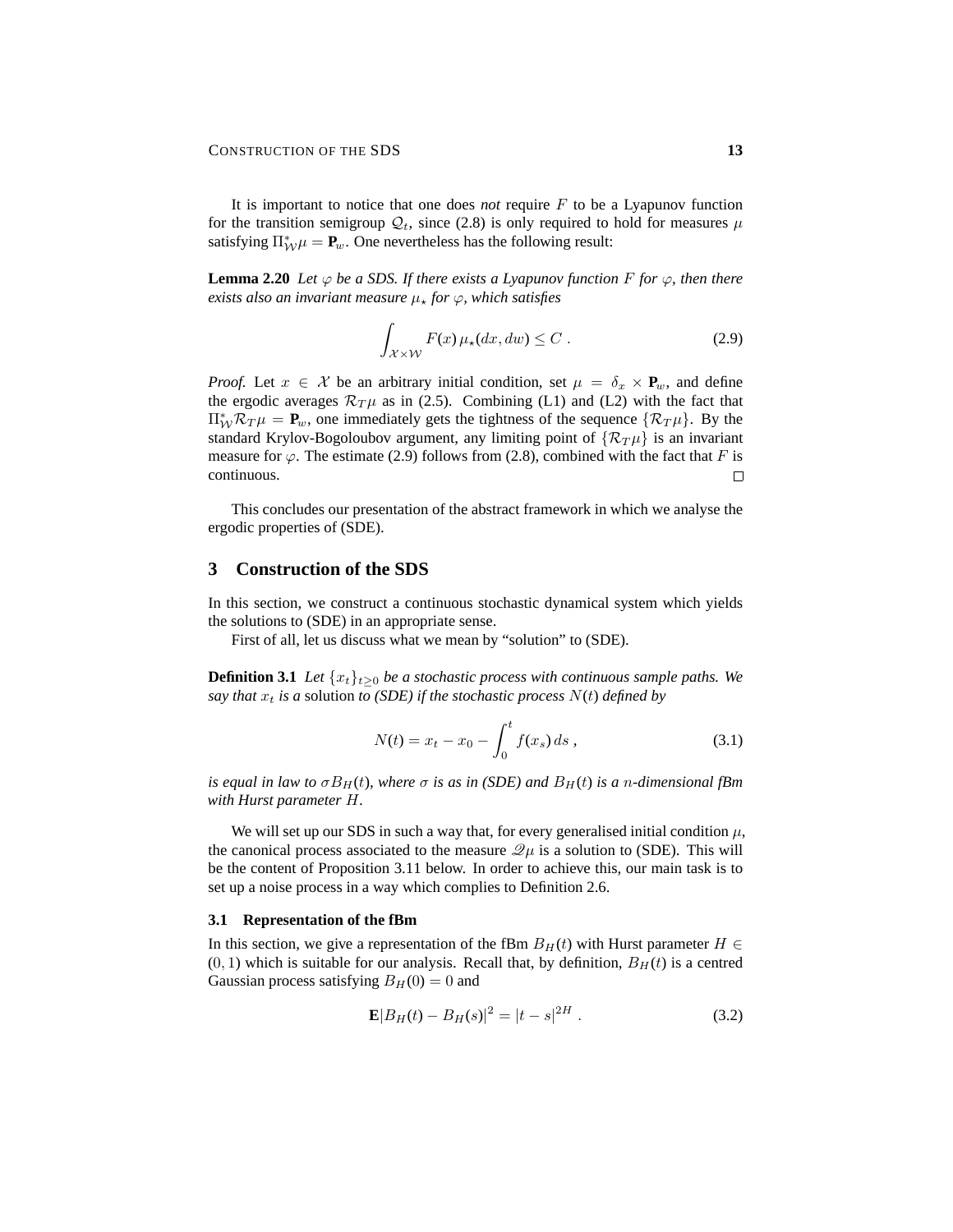Naturally, a *two-sided fractional Brownian motion* by requiring that (3.2) holds for all s, t ∈ **R**. Notice that, unlike for the normal Brownian motion, the two-sided fBm is *not* obtained by gluing two independent copies of the one-sided fBm together at  $t = 0$ . We have the following useful representation of the two-sided fBm, which is also (up to the normalisation constant) the representation used in the original paper [MVN68].

**Lemma 3.2** *Let*  $w(t)$ *,*  $t \in \mathbb{R}$  *be a two-sided Wiener process and let*  $H \in (0, 1)$ *. Define for some constant*  $\alpha_H$  *the process* 

$$
B_H(t) = \alpha_H \int_{-\infty}^0 (-r)^{H-\frac{1}{2}} \left( dw(r+t) - dw(r) \right). \tag{3.3}
$$

*Then there exists a choice of*  $\alpha_H$  *such that*  $B_H(t)$  *is a two-sided fractional Brownian motion with Hurst parameter* H*.*  $\Box$ 

**Notation 3.3** Given the representation  $(3.3)$  of the fBm with Hurst parameter  $H$ , we call w the "Wiener process associated to  $B_H$ ". We also refer to  $\{w(t) : t \leq 0\}$  as the "past" of w and to  $\{w(t): t > 0\}$  as the "future" of w. We similarly refer to the "past" and the "future" of  $B_H$ . Notice the notion of future for  $B_H$  is different from the notion of future for w in terms of  $\sigma$ -algebras, since the future of  $B_H$  depends on the past of  $\overline{w}$ .

**Remark 3.4** The expression (3.3) looks strange at first sight, but one should actually think of  $B_H(t)$  as being given by  $B_H(t) = \tilde{B}_H(t) - \tilde{B}_H(0)$ , where

$$
\stackrel{\text{``}}{B}_H(t) = \alpha_H \int_{-\infty}^t (t - s)^{H - \frac{1}{2}} \, dw(s) \, . \tag{3.4}
$$

This expression is strongly reminiscent of the usual representation of the stationary Ornstein-Uhlenbeck process, but with an algebraic kernel instead of an exponential one. Of course, (3.4) does not make any sense since  $(t - s)^{H-\frac{1}{2}}$  is not square integrable. Nevertheless, (3.4) has the advantage of explicitly showing the stationarity of the increments for the two-sided fBm.

## **3.2 Noise spaces**

In this section, we introduce the family of spaces that will be used to model our noise. Denote by  $C_0^{\infty}(\mathbf{R}_-)$  the set of  $C^{\infty}$  function  $w: (-\infty, 0] \to \mathbf{R}$  satisfying  $w(0) = 0$ and having compact support. Given a parameter  $H \in (0, 1)$ , we define for every  $w \in$  $C_0^{\infty}(\mathbf{R}_-)$  the norm

$$
||w||_H = \sup_{t,s \in \mathbf{R}_-} \frac{|w(t) - w(s)|}{|t - s|^{\frac{1 - H}{2}} (1 + |t| + |s|)^{\frac{1}{2}}}.
$$
 (3.5)

We then define the Banach space  $\mathcal{H}_H$  to be the closure of  $\mathcal{C}_0^{\infty}(\mathbf{R}_-)$  under the norm  $\Vert \cdot \Vert_H$ . The following lemma is important in view of the framework exposed in Section 2: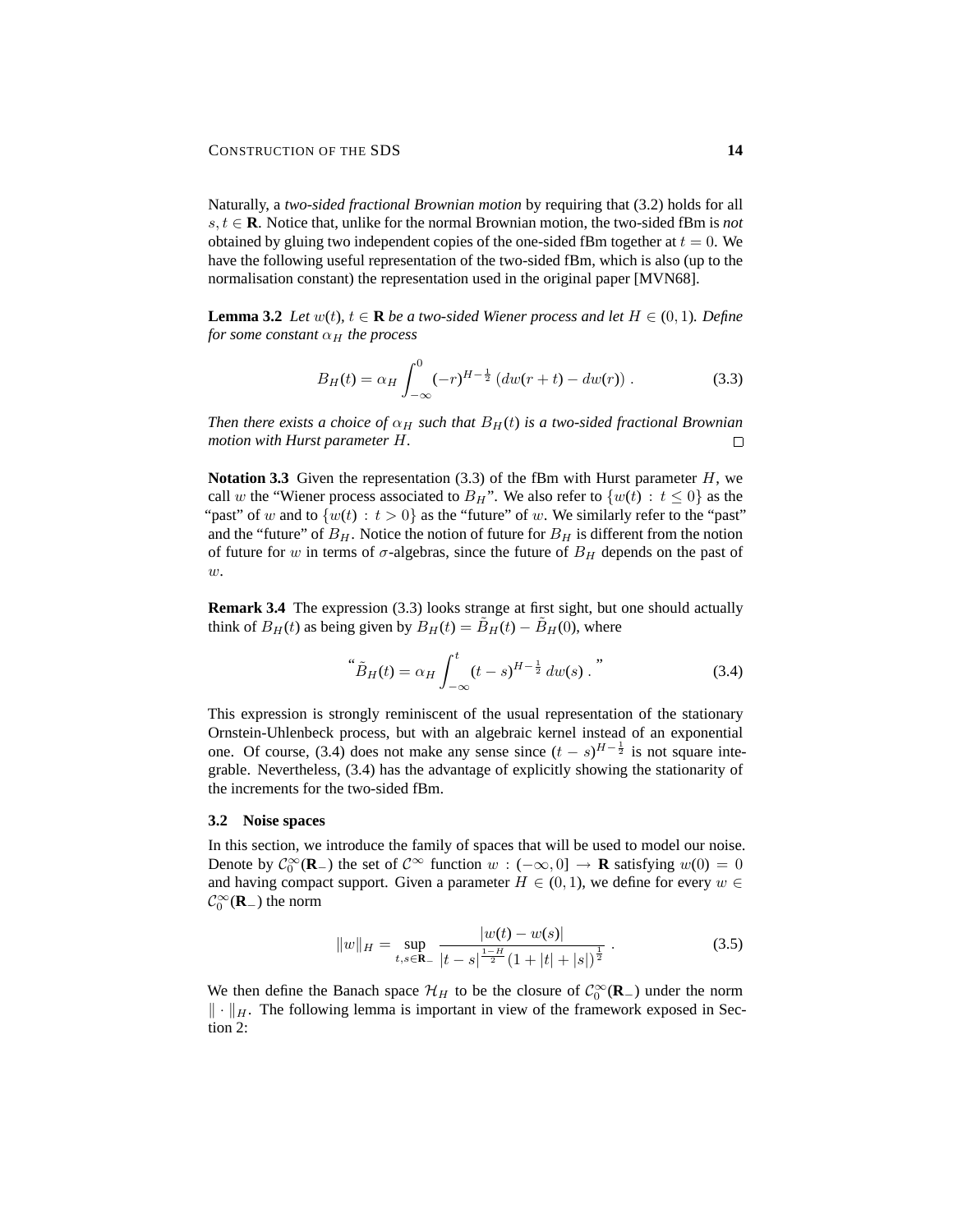## **Lemma 3.5** *The spaces*  $\mathcal{H}_H$  *are separable.*

*Proof.* It suffices to find a norm  $\|\cdot\|_{*}$  which is stronger than  $\|\cdot\|_{H}$  and such that the closure of  $C_0^{\infty}(\mathbf{R}_-)$  under  $\|\cdot\|_{\star}$  is separable. One example of such a norm is given by  $||w||_{\star} = \sup_{t < 0} |tw(t)|.$  $\Box$ 

Notice that it is crucial to define  $\mathcal{H}_H$  as the closure of  $\mathcal{C}_0^{\infty}$  under  $\|\cdot\|_H$ . If we defined it simply as the space of all functions with finite  $\|\cdot\|_H$ -norm, it would not be separable. (Think of the space of bounded continuous functions, versus the space of continuous functions vanishing at infinity.)

In view of the representation (3.3), we define the linear operator  $\mathcal{D}_H$  on functions  $w\in \mathcal{C}_0^\infty$  by

$$
(\mathcal{D}_H w)(t) = \alpha_H \int_{-\infty}^0 (-s)^{H-\frac{1}{2}} (\dot{w}(s+t) - \dot{w}(s)) ds , \qquad (3.6)
$$

where  $\alpha_H$  is as in Lemma 3.2. We have the following result:

**Lemma 3.6** *Let*  $H \in (0, 1)$  *and let*  $\mathcal{H}_H$  *be as above. Then the operator*  $\mathcal{D}_H$ *, formally defined by (3.6), is continuous from*  $\mathcal{H}_H$  *into*  $\mathcal{H}_{1-H}$ *. Furthermore, the operator*  $\mathcal{D}_H$ *has a bounded inverse, given by the formula*

$$
\mathcal{D}_H^{-1} = \gamma_H \mathcal{D}_{1-H} ,
$$

*for some constant*  $\gamma_H$  *satisfying*  $\gamma_H = \gamma_{1-H}$ *.* 

**Remark 3.7** The operator  $\mathcal{D}_H$  is actually (up to a multiplicative constant) a fractional integral of order  $H - \frac{1}{2}$  which is renormalised in such a way that one gets rid of the divergence at  $-\infty$ . It is therefore not surprising that the inverse of  $\mathcal{D}_H$  is  $\mathcal{D}_{1-H}$ .

*Proof.* For  $H = \frac{1}{2}$ ,  $\mathcal{D}_H$  is the identity and there is nothing to prove. We therefore assume in the sequel that  $H \neq \frac{1}{2}$ .

We first show that  $\mathcal{D}_H$  is continuous from  $\mathcal{H}_H$  into  $\mathcal{H}_{1-H}$ . One can easily check that  $\mathcal{D}_H$  maps  $\mathcal{C}_0^{\infty}$  into the set of  $\mathcal{C}^{\infty}$  functions which converge to a constant at  $-\infty$ . This set can be seen to belong to  $\mathcal{H}_{1-H}$  by a simple cutoff argument, so it suffices to show that  $||\mathcal{D}_H w||_{1-H} \leq C||w||_H$  for  $w \in C_0^{\infty}$ . Assume without loss of generality that  $t > s$  and define  $h = t - s$ . We then have

$$
(\mathcal{D}_H w)(t) - (\mathcal{D}_H w)(s) = \alpha_H \int_{-\infty}^s ((t - r)^{H - \frac{1}{2}} - (s - r)^{H - \frac{1}{2}}) dw(r)
$$

$$
+ \alpha_H \int_s^t (t - r)^{H - \frac{1}{2}} dw(r) .
$$

Splitting the integral and integrating by parts yields

$$
(\mathcal{D}_H w)(t) - (\mathcal{D}_H w)(s) = -\alpha_H (H - \frac{1}{2}) \int_{s-h}^s (s-r)^{H-\frac{3}{2}} (w(r) - w(s)) \, dr
$$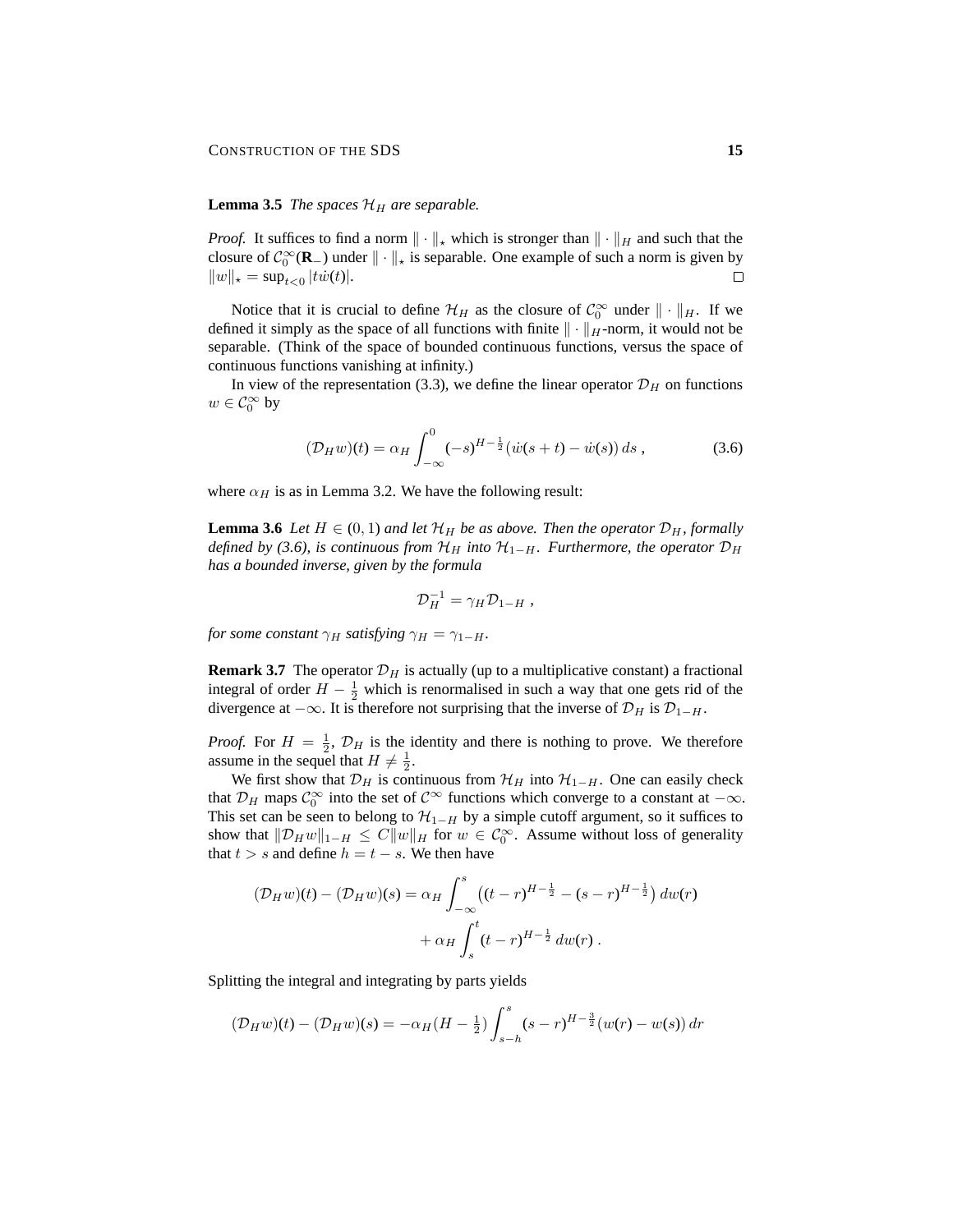CONSTRUCTION OF THE SDS **16** 

$$
+\alpha_H(H - \frac{1}{2}) \int_{t-2h}^t (t-r)^{H-\frac{3}{2}} (w(r) - w(t)) dr
$$
  
+  $\alpha_H(H - \frac{1}{2}) \int_{-\infty}^{s-h} ((t-r)^{H-\frac{3}{2}} - (s-r)^{H-\frac{3}{2}}) (w(r) - w(s)) dr$   
+  $\alpha_H(2h)^{H-\frac{1}{2}} (w(t) - w(s))$   
 $\equiv T_1 + T_2 + T_3 + T_4.$ 

We estimate each of these terms separately. For  $T_1$ , we have

$$
|T_1| \leq C \left(1 + |s| + |t|\right)^{1/2} \int_0^h r^{H - \frac{3}{2} + \frac{1-H}{2}} \, dr \leq C h^{\frac{H}{2}} \left(1 + |s| + |t|\right)^{1/2} \, .
$$

The term  $T_2$  is bounded by  $Ch^{\frac{H}{2}}(1+|s|+|t|)^{1/2}$  in a similar way. Concerning  $T_3$ , we bound it by

$$
|T_3| \le C \int_h^{\infty} (r^{H - \frac{3}{2}} - (h + r)^{H - \frac{3}{2}}) (w(s - r) - w(s)) dr
$$
  
\n
$$
\le Ch \int_h^{\infty} r^{H - \frac{5}{2}} r^{\frac{1-H}{2}} (1 + |s| + |r|)^{1/2} dr
$$
  
\n
$$
\le Ch^{\frac{H}{2}} (1 + |s|)^{1/2} + Ch \int_h^{\infty} r^{\frac{H}{2} - 2} (h + r)^{1/2} dr
$$
  
\n
$$
\le Ch^{\frac{H}{2}} (1 + |s| + h)^{1/2} \le Ch^{\frac{H}{2}} (1 + |s| + |t|)^{1/2} .
$$

The term  $T_4$  is easily bounded by  $Ch^{\frac{H}{2}}(1+|s|+|t|)^{1/2}$ , using the fact that  $w \in \mathcal{H}_H$ . This shows that  $\mathcal{D}_H$  is bounded from  $\mathcal{H}_H$  to  $\mathcal{H}_{1-H}$ .

It remains to show that  $\mathcal{D}_H \circ \mathcal{D}_{1-H}$  is a multiple of the identity. We treat the cases  $H < 1/2$  and  $H > 1/2$  separately. Assume first that  $H > 1/2$ . Integrating (3.6) by parts, we can then write

$$
(\mathcal{D}_H v)(t) = -\alpha_H (H - \frac{1}{2}) \int_{-\infty}^0 (-r)^{H - \frac{3}{2}} (v(r + t) - v(r)) dr
$$

We set  $\beta_H = -\alpha_H \alpha_{1-H}(H - \frac{1}{2})$  in order to simplify the notations and assume  $t > 0$ . (In view of the definition of  $\mathcal{H}_H$ , we actually always have  $t < 0$ , but since the operator  $\mathcal{D}_H$  commutes with the translation operator, we can assume  $t > 0$  without loss of generality.) Putting  $v = \mathcal{D}_{1-H}w$  yields

$$
(\mathcal{D}_H v)(t) = \beta_H \int_{-\infty}^0 (-r)^{H-\frac{3}{2}} \left( \int_{-\infty}^r ((r+t-s)^{\frac{1}{2}-H} - (r-s)^{\frac{1}{2}-H}) dw(s) + \int_r^{r+t} (r+t-s)^{\frac{1}{2}-H} dw(s) dr \right).
$$

Exchanging the order of integration and regrouping terms yields

$$
(\mathcal{D}_H v)(t) = \beta_H \int_0^t \int_{s-t}^0 (-r)^{H-\frac{3}{2}} (r+t-s)^{\frac{1}{2}-H} \, dr \, dw(s)
$$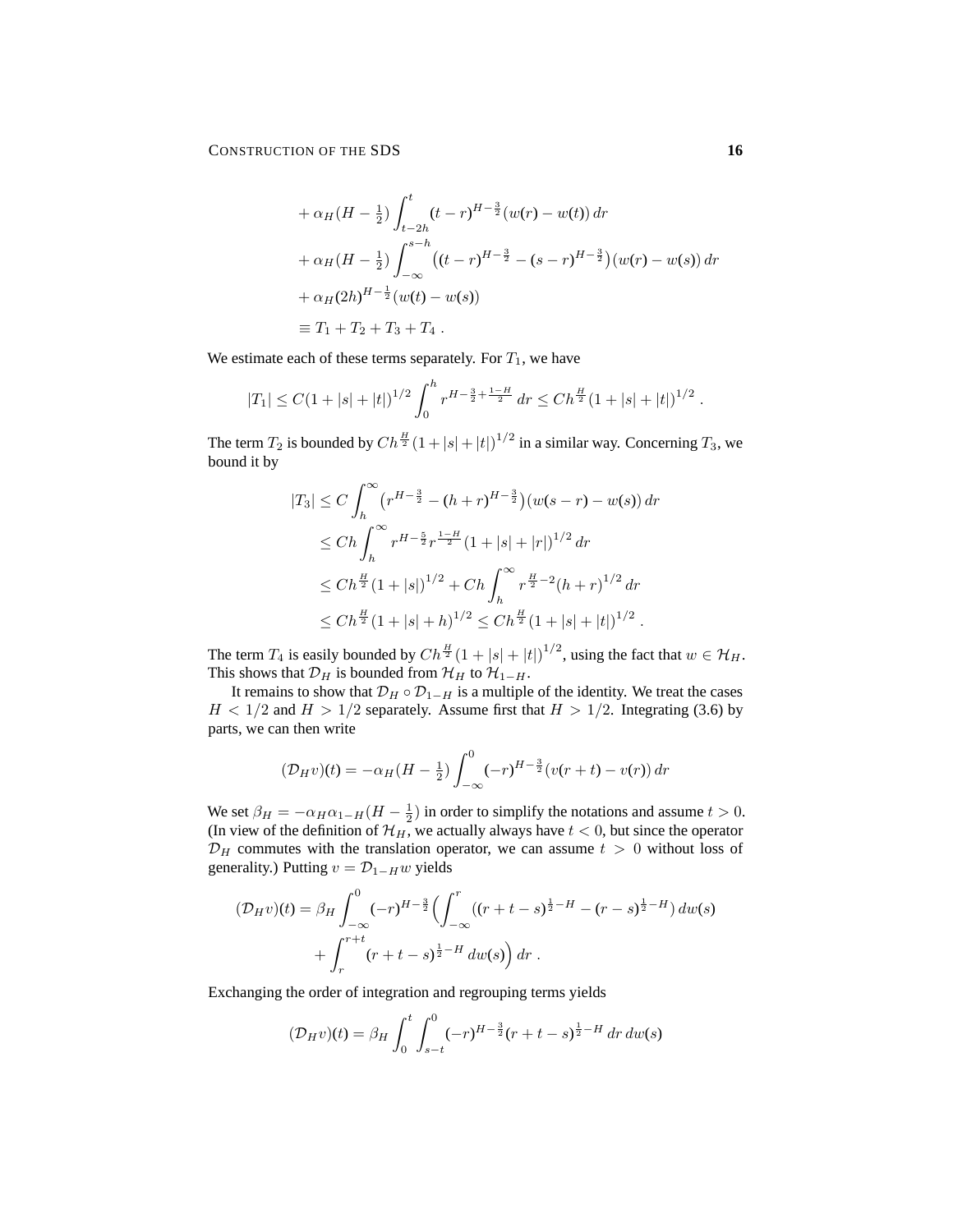$$
+ \beta_H \int_{-\infty}^0 \left( \int_{s-t}^0 (-r)^{H-\frac{3}{2}} (r+t-s)^{\frac{1}{2}-H} \, dr \right. - \int_s^0 (-r)^{H-\frac{3}{2}} (r-s)^{\frac{1}{2}-H} \, dr \right) dw(s) \, .
$$

Since

$$
\int_{-h}^{0} (-r)^{H-\frac{3}{2}} (r+h)^{\frac{1}{2}-H} dr = \Gamma(H-\frac{1}{2})\Gamma(\frac{3}{2}-H)
$$

for every  $h > 0$ , one finally gets

$$
(\mathcal{D}_H \mathcal{D}_{1-H} w)(t) = -\alpha_H \alpha_{1-H} \Gamma(\frac{1}{2} + H) \Gamma(\frac{3}{2} - H) w(t) \equiv \gamma_H^{-1} w(t) ,
$$

valid for every  $t > 0$  and  $H > 1/2$ . It remains to treat the case  $H < 1/2$ . Integrating again (3.6) by parts (and assuming  $t > 0$ ), we can write

$$
(\mathcal{D}_H v)(t) = -\alpha_H (H - \frac{1}{2}) \int_{-\infty}^0 (-r)^{H - \frac{3}{2}} (v(t+r) - v(r) - v(t)) \, dr \,. \tag{3.7}
$$

At this point, one can make a similar analysis, but there are more terms, so it gets a bit more involved. We thus define the functions

$$
f_1(t, r, s) = \beta_H(t + r - s)^{\frac{1}{2} - H} , \quad f_2(t, r, s) = \beta_H(-s)^{\frac{1}{2} - H} ,\n f_3(t, r, s) = -\beta_H(t - s)^{\frac{1}{2} - H} , \quad f_4(t, r, s) = -\beta_H(r - s)^{\frac{1}{2} - H} ,
$$

(with  $\beta_H$  defined in the same way as previously) and we write (3.7) as

$$
(\mathcal{D}_H v)(t) = \int_{-\infty}^t \int_{-\infty}^0 (-r)^{H-\frac{3}{2}} F_t(r, s) \, dr \, dw(s) \,,
$$

where the function  $F_t$  is piecewise (in the r, s-plane) given by a partial sum of the  $f_i$ , according to the following diagram:



For example,  $F_t = f_2 + f_3$  if  $s < 0$  and  $r < s - t$ . It therefore remains to compute  $K_t(s) \equiv \int_{-\infty}^0 (-r)^{H-\frac{3}{2}} F_t(r, s) dr$  for  $s \in (-\infty, t]$ . We start with the case  $s < 0$  and we split the integral in the following way:

$$
K_t(s) = f_2 \int_{-\infty}^s (-r)^{H-\frac{3}{2}} dr + f_3 \int_{-\infty}^{s-t} (-r)^{H-\frac{3}{2}} dr
$$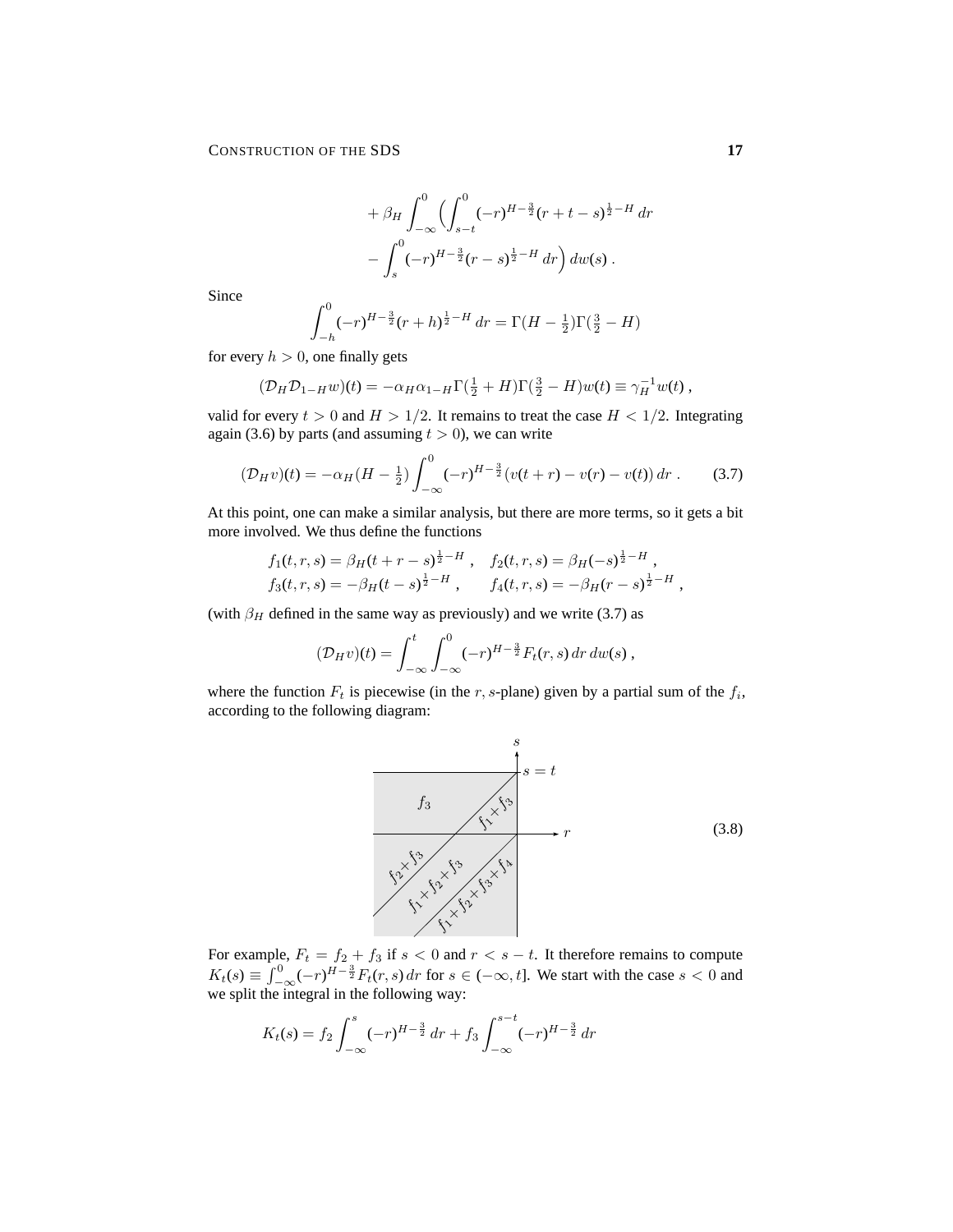CONSTRUCTION OF THE SDS **18** 

$$
+\int_{s-t}^0 (f_1+f_3)(-r)^{H-\frac{3}{2}} dr + \int_s^0 (f_2+f_4)(-r)^{H-\frac{3}{2}} dr.
$$

The first two terms are equal to  $\pm \beta_H/(H - \frac{1}{2})$  and cancel out. The remainder can be written as  $K_t(s) = I(-s) - I(t - s)$  with

$$
I(-s) = \beta_H \int_s^0 ((-s)^{\frac{1}{2}-H} - (r-s)^{\frac{1}{2}-H})(-r)^{H-\frac{3}{2}} dr
$$
  
\n
$$
= \beta_H(\frac{1}{2}-H) \int_s^0 \int_r^0 (q-s)^{-H-\frac{1}{2}} (-r)^{H-\frac{3}{2}} dq dr
$$
  
\n
$$
= \beta_H(\frac{1}{2}-H) \int_s^0 \int_s^q (q-s)^{-H-\frac{1}{2}} (-r)^{H-\frac{3}{2}} dr dq
$$
  
\n
$$
= -\beta_H \int_s^0 (q-s)^{-H-\frac{1}{2}} ((-q)^{H-\frac{1}{2}} - (-s)^{H-\frac{1}{2}}) dq.
$$

Now it can be seen from the change of variable  $q \mapsto -sq$  that both terms are homogeneous of degree 0 in s. Therefore  $I(-s)$  is constant and so  $K_t(s) = 0$  for  $s < 0$ . For  $s > 0$ , one has

$$
K_t(s) = f_3 \int_{-\infty}^{s-t} (-r)^{H-\frac{3}{2}} dr + \int_{s-t}^0 (f_1 + f_3)(-r)^{H-\frac{3}{2}} dr
$$
  
=  $\beta_H \int_{-1}^0 (q+1)^{-H-\frac{1}{2}} (-q)^{H-\frac{1}{2}} dq = \beta_H \Gamma(\frac{1}{2} - H) \Gamma(\frac{1}{2} + H) = \gamma_H^{-1}.$ 

This concludes the proof of Lemma 3.6.

Since we want to use the operators  $\mathcal{D}_H$  and  $\mathcal{D}_{1-H}$  to switch between Wiener processes and fractional Brownian motions, it is crucial to show that the sample paths of the two-sided Wiener process belong to all of the  $\mathcal{H}_H$  with probability 1. Actually, what we show is that the Wiener measure can be constructed as a Borel measure on  $\mathcal{H}_H$ .

**Lemma 3.8** *There exists a unique Gaussian measure* W *on*  $\mathcal{H}_H$  *which is such that the canonical process associated to it is a time-reversed Brownian motion.*

*Proof.* We start by showing that the  $\mathcal{H}_H$ -norm of the Wiener paths has bounded moments of all orders. It follows from a generalisation of the Kolmogorov criterion [RY99, Theorem 2.1] that

$$
\mathbf{E}\left(\sup_{s,t\in[0,2]} \frac{|w(s) - w(t)|}{|s - t|^{\frac{1 - H}{2}}}\right)^p < \infty\tag{3.9}
$$

for all  $p > 0$ . Since the increments of w are independent, this implies that, for every  $\varepsilon > 0$ , there exists a random variable  $C_1$  such that

$$
\sup_{|s-t| \le 1} \frac{|w(s) - w(t)|}{|s-t|^{\frac{1-H}{2}} (1+|t|+|s|)^{\varepsilon}} < C_1 ,
$$
\n(3.10)

 $\Box$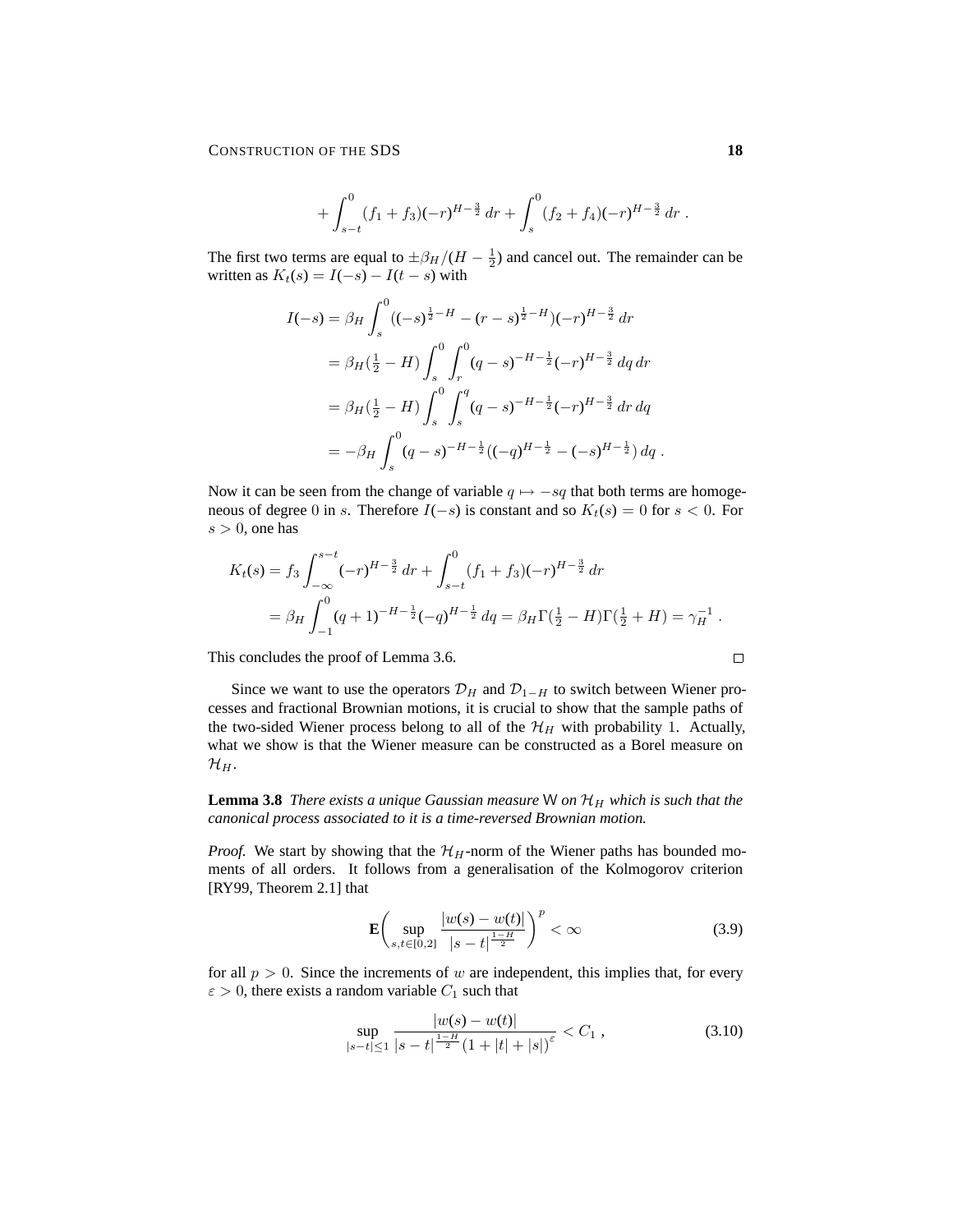with probability 1, and that all the moments of  $C_1$  are bounded. We can therefore safely assume in the sequel that  $|t - s| > 1$ . It follows immediately from (3.10) and the triangle inequality that there exists a constant  $C$  such that

$$
|w(s) - w(t)| \le CC_1|t - s|(1 + |t| + |s|)^{\varepsilon}, \tag{3.11}
$$

whenever  $|t - s| > 1$ . Furthermore, it follows from the time-inversion property of the Brownian motion, combined with (3.9), that  $|w|$  does not grow much faster than  $|t|^{1/2}$ for large values of t. In particular, for every  $\varepsilon' > 0$ , there exists a random variable  $C_2$ such that

$$
|w(t)| \le C_2 (1+|t|)^{\frac{1}{2}+\varepsilon'}, \qquad \forall t \in \mathbf{R}, \qquad (3.12)
$$

and that all the moments of  $C_2$  are bounded. Combining (3.11) and (3.12), we get (for some other constant  $C$ )

$$
|w(s) - w(t)| \leq CC_1^{\frac{1-H}{2}} C_2^{\frac{1+H}{2}} |t - s|^{\frac{1-H}{2}} (1 + |s| + |t|)^{\frac{H+1}{4} + \varepsilon \frac{1-H}{2} + \varepsilon' \frac{1+H}{2}}.
$$

The claim follows by choosing for example  $\varepsilon = \varepsilon' = (1 - H)/4$ .

This is not quite enough, since we want the sample paths to belong to the closure of  $C_0^{\infty}$  under the norm  $\|\cdot\|_H$ . Define the function

$$
(s, t) \mapsto \Gamma(s, t) = \frac{(1 + |t| + |s|)^2}{|t - s|}
$$

By looking at the above proof, we see that we actually proved the stronger statement that for every  $H \in (0, 1)$ , one can find a  $\gamma > 0$  such that

$$
||w||_{H,\gamma} = \sup_{s,t} \frac{\Gamma(s,t)^{\gamma} |w(s) - w(t)|}{|s - t|^{\frac{1-H}{2}} (1 + |t| + |s|)^{\frac{1}{2}}} < \infty
$$

with probability 1. Let us call  $\mathcal{H}_{H,\gamma}$  the Banach space of functions with finite  $\|\cdot\|_{H,\gamma}$ norm. We will show that one has the continuous inclusions:

$$
\mathcal{H}_{H,\gamma} \hookrightarrow \mathcal{H}_H \hookrightarrow \mathcal{C}(\mathbf{R}_-,\mathbf{R})\,. \tag{3.13}
$$

.

Let us call W˜ the usual time-reversed Wiener measure on C(**R**−, **R**) equipped with the σ-field  $\mathcal R$  generated by the evaluation functions. Since  $\mathcal H_{H,\gamma}$  is a measurable subset of  $C(\mathbf{R}_-, \mathbf{R})$  and  $\tilde{W}(\mathcal{H}_{H,\gamma}) = 1$ , we can restrict  $\tilde{W}$  to a measure on  $\mathcal{H}_H$ , equipped with the restriction  $\mathcal R$  of  $\mathcal R$ . It remains to show that  $\mathcal R$  is equal to the Borel  $\sigma$ -field  $\mathcal B$  on  $\mathcal H_H$ . This follows from the fact that the evaluation functions are  $\mathscr{B}$ -measurable (since they are actually continuous) and that a countable number of function evaluations suffices to determine the  $\|\cdot\|_H$ -norm of a function. The proof of Lemma 3.8 is thus complete if we show (3.13).

Notice first that the function  $\Gamma(s, t)$  becomes large when  $|t - s|$  is small or when either |t| or  $|s|$  are large, more precisely we have

$$
\Gamma(s,t) > \max\{|s|, |t|, |t-s|^{-1}\}.
$$
\n(3.14)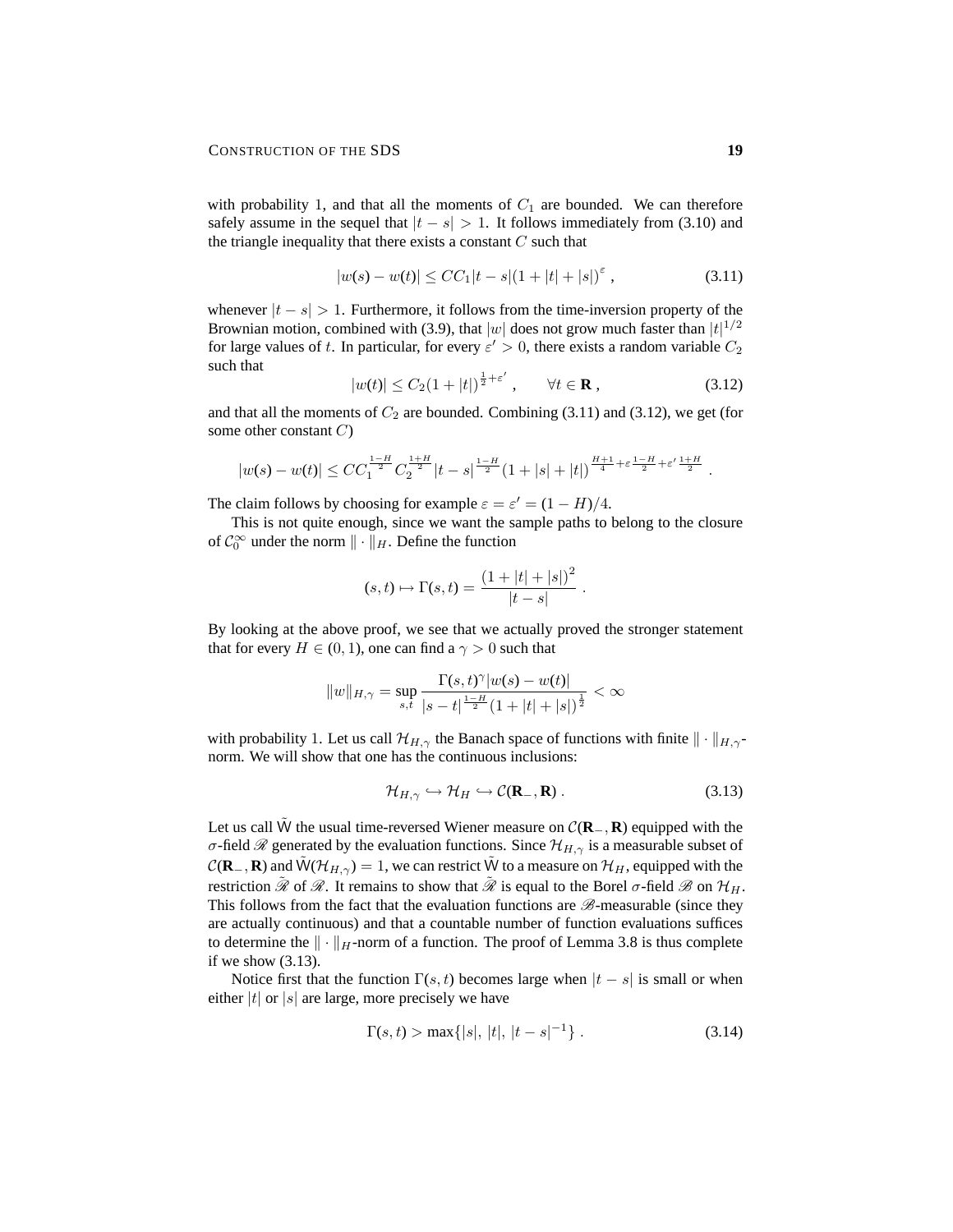Therefore, functions  $w \in \mathcal{H}_{H,\gamma}$  are actually more regular and have better growth properties than what is needed to have finite  $\|\cdot\|_H$ -norm. Given w with  $\|w\|_{H,\gamma} < \infty$  and any  $\varepsilon > 0$ , we will construct a function  $\tilde{w} \in C_0^{\infty}$  such that  $||w - \tilde{w}||_H < \varepsilon$ . Take two  $\mathcal{C}^{\infty}$  functions  $\varphi_1$  and  $\varphi_2$  with the following shape:



Furthermore, we choose them such that:

$$
\int_{\mathbf{R}_{-}} \varphi_1(s) ds = 1 , \qquad \left| \frac{d\varphi_2(t)}{dt} \right| \leq 2 .
$$

For two positive constants  $r < 1$  and  $R > 1$  to be chosen later, we define

$$
\tilde{w}(t) = \varphi_2(t/R) \int_{\mathbf{R}_-} w(t+s) \frac{\varphi_1(s/r)}{r} ds.
$$

*i.e.* we smoothen out w at length scales smaller than  $r$  and we cut it off at distances bigger than  $R$ . A straightforward estimate shows that there exists a constant  $C$  such that

$$
\|\tilde{w}\|_{H,\gamma}\leq C\|w\|_{H,\gamma},
$$

independently of  $r < 1/4$  and  $R > 1$ . For  $\delta > 0$  to be chosen later, we then divide the quadrant  $K = \{(t, s) | t, s < 0\}$  into three regions:

$$
K_1 = \{(t, s) | |t| + |s| \ge R\} \cap K,
$$
  
\n
$$
K_2 = \{(t, s) | |t - s| \le \delta\} \cap K \setminus K_1,
$$
  
\n
$$
K_3 = K \setminus (K_1 \cup K_2).
$$

We then bound  $||w - \tilde{w}||_H$  by

$$
||w - \tilde{w}||_H \le \sup_{(s,t)\in K_1\cup K_2} \frac{C||w||_{H,\gamma}}{\Gamma(t,s)^\gamma} + \sup_{(s,t)\in K_3} \frac{|w(s) - \tilde{w}(s)| + |w(t) - \tilde{w}(t)|}{|t-s|^{\frac{1-H}{2}}(1+|t|+|s|)^{\frac{1}{2}}} \le C(\delta^\gamma + R^{-\gamma}) ||w||_{H,\gamma} + 2\delta^{\frac{H-1}{2}} \sup_{0
$$

By choosing  $\delta$  small enough and R large enough, the first term can be made arbitrarily small. One can then choose  $r$  small enough to make the second term arbitrarily small as well. This shows that (3.13) holds and therefore the proof of Lemma 3.8 is complete.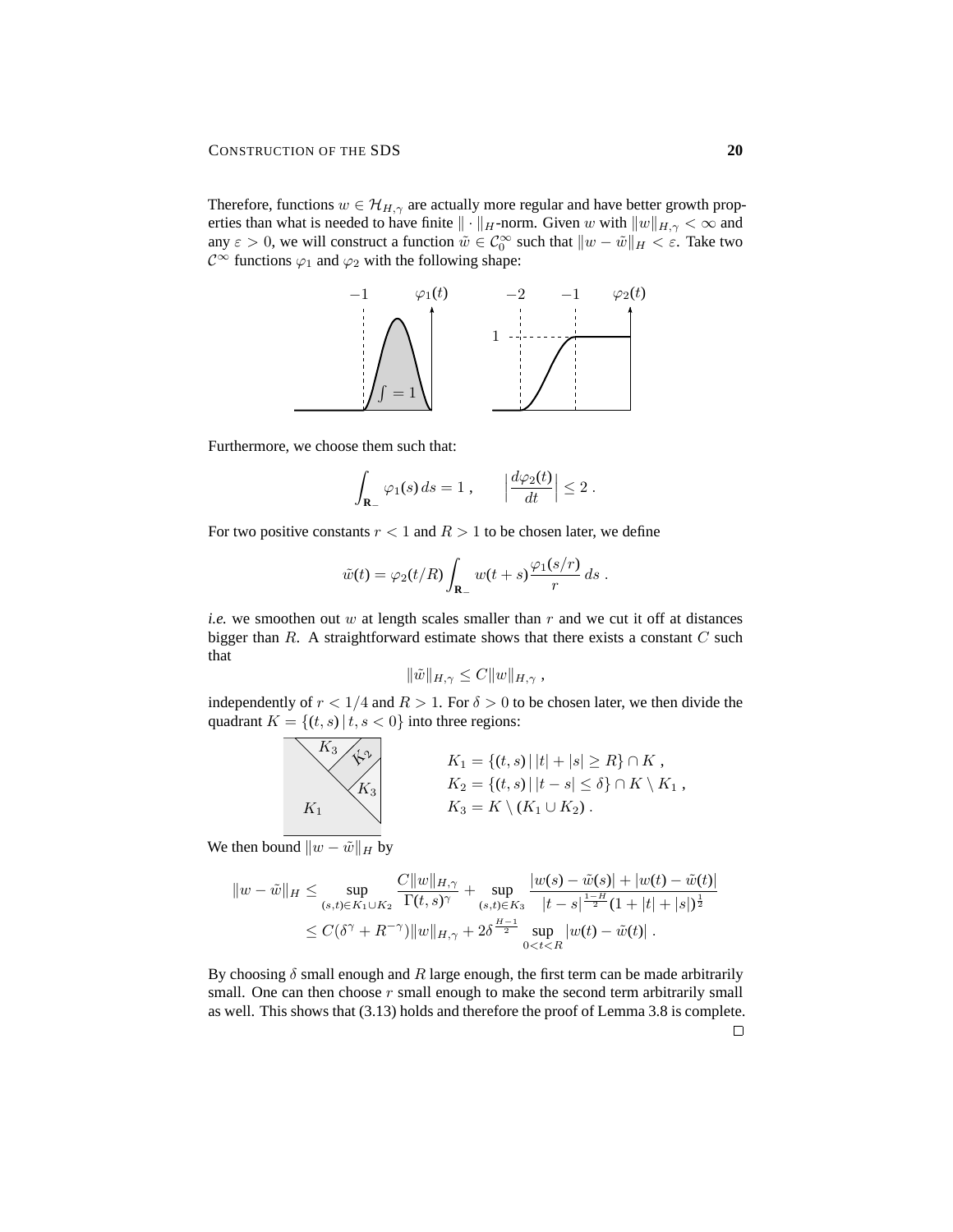#### **3.3 Definition of the SDS**

The results shown so far in this section are sufficient to construct the required SDS. We start by considering the pathwise solutions to (SDE). Given a time  $T > 0$ , an initial condition  $x \in \mathbb{R}^n$ , and a noise  $b \in C_0([0, T], \mathbb{R}^n)$ , we look for a function  $\Phi_T(x, b) \in$  $C([0, T], \mathbf{R}^n)$  satisfying

$$
\Phi_T(x, b)(t) = \sigma b(t) + x + \int_0^t f(\Phi_T(x, b)(s)) ds . \qquad (3.15)
$$

We have the following standard result:

**Lemma 3.9** *Let*  $f : \mathbb{R}^n \to \mathbb{R}^n$  *satisfy assumptions A1 and A2<i>. Then, there exists a*  $u$ *nique map*  $\Phi_T : \mathbf{R}^n \times C([0,T], \mathbf{R}^n) \to C([0,T], \mathbf{R}^n)$  *satisfying* (3.15). *Furthermore*,  $\Phi_T$  *is locally Lipschitz continuous.* 

*Proof.* The local *(i.e.* small T) existence and uniqueness of continuous solutions to (3.15) follows from a standard contraction argument. In order to show the global existence and the local Lipschitz property, fix x, b, an T, and define  $y(t) = x + \sigma b(t)$ . Define  $z(t)$  as the solution to the differential equation

$$
\dot{z}(t) = f(z(t) + y(t)), \quad z(0) = 0.
$$
 (3.16)

Writing down the differential equation satisfied by  $||z(t)||^2$  and using **A1** and **A2**, one sees that  $(3.16)$  possesses a (unique) solution up to time T. One can then set  $\Phi_T(x, b)(t) = z(t) + y(t)$  and check that it satisfies (3.15). The local Lipschitz property of  $\Phi_T$  then immediately follows from the local Lipschitz property of f.  $\Box$ 

We now define the stationary noise process. For this, we define  $\theta_t : \mathcal{H}_H \to \mathcal{H}_H$  by

$$
(\theta_t w)(s) = w(s-t) - w(-t) .
$$

In order to construct the transition semigroup  $\mathcal{P}_t$ , we define first  $\mathcal{H}_H$  like  $\mathcal{H}_H$ , but with arguments in  $\mathbf{R}_+$  instead of  $\mathbf{R}_-$ , and we write  $\tilde{W}$  for the Wiener measure on  $\tilde{\mathcal{H}}_H$ , as constructed in Lemma 3.8 above. Define the function  $P_t : \mathcal{H}_H \times \mathcal{H}_H \rightarrow \mathcal{H}_H$  by

$$
(P_t(w,\tilde{w}))(s) = \begin{cases} \tilde{w}(t+s) - \tilde{w}(t) & \text{for } s > -t, \\ w(t+s) - \tilde{w}(t) & \text{for } s \le -t, \end{cases} \tag{3.17}
$$

and set  $\mathcal{P}_t(w, \cdot) = P_t(w, \cdot) \cdot \tilde{W}$ . This construction can be visualised by the following picture:



One then has the following.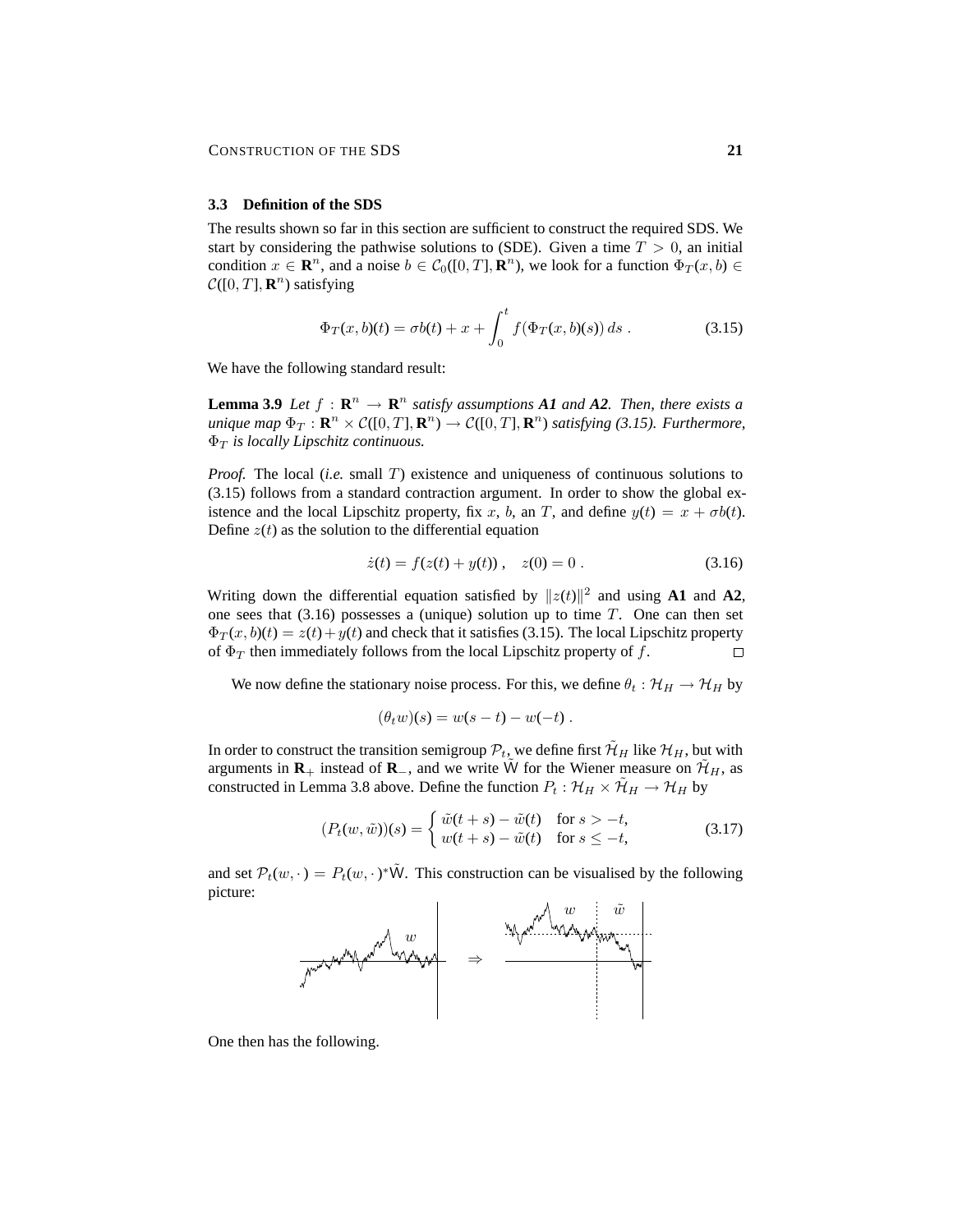**Lemma 3.10** *The quadruple*  $(\mathcal{H}_H, {\mathcal{P}_t}_{t\geq 0}, W, {\theta_t}_{t\geq 0})$  *is a stationary noise process.*

*Proof.* We already know from Lemma 3.5 that  $\mathcal{H}_H$  is Polish. Furthermore, one has  $\theta_t \circ P_t(w, \cdot) = w$ , so it remains to show that  $P_t$  is a Feller transition semigroup with W as its unique invariant measure. It is straightforward to check that it is a transition semigroup and the Feller property follows from the continuity of  $P_t(w, \tilde{w})$  with respect to  $w$ . By the definition  $(3.17)$  and the time-reversal invariance of the Wiener process, every invariant measure for  $\{\mathcal{P}_t\}_{t>0}$  must have its finite-dimensional distributions coincide with those of W. Since the Borel  $\sigma$ -field on  $\mathcal{H}_H$  is generated by the evaluation functions, this shows that W is the only invariant measure.  $\Box$ 

We now construct a SDS over  $n$  copies of the above noise process. With a slight abuse of notation, we denote that noise process by  $(W, \{P_t\}_{t>0}, W, \{\theta_t\}_{t>0})$ . We define the (continuous) shift operator  $R_T : \mathcal{C}((-\infty, 0], \mathbb{R}^n) \to \mathcal{C}_0([0, T], \mathbb{R}^n)$  by  $(R_T b)(t) = b(t - T) - b(-T)$  and set

$$
\varphi : \mathbf{R}_{+} \times \mathbf{R}^{n} \times \mathcal{W} \to \mathbf{R}^{n}
$$
  
(*t*, *x*, *w*)  $\mapsto \Phi_{t}(x, R_{t} \mathcal{D}_{H} w)$ . (3.18)

From the above results, the following is straightforward:

**Proposition 3.11** *The function*  $\varphi$  *of (3.18)* defines a continuous SDS over the noise *process*  $(W, \{P_t\}_{t>0}, W, \{\theta_t\}_{t>0})$ . Furthermore, for every generalised initial con*dition*  $\mu$ *, the process generated by*  $\varphi$  *from*  $\mu$  *is a solution to (SDE) in the sense of Definition 3.1.*

*Proof.* The regularity properties of  $\varphi$  have already been shown in Lemma 3.9. The cocycle property is an immediate consequence of the composition property for solutions of ODEs. The fact that the processes generated by  $\varphi$  are solutions to (SDE) is a direct consequence of (3.15), combined with Lemma 3.2, the definition of  $\mathcal{D}_H$ , and the fact that W is the Wiener measure.  $\Box$ 

To conclude this section, we show that, thanks to the dissipativity condition imposed on the drift term  $f$ , the SDS defined above admits any power of the Euclidean norm on  $\mathbb{R}^n$  as a Lyapunov function:

**Proposition 3.12** *Let*  $\varphi$  *be the continuous SDS defined above and assume that* A1 *and A2 hold. Then, for every*  $p \geq 2$ , the map  $x \mapsto ||x||^p$  is a Lyapunov function for  $\varphi$ .

*Proof.* Fix  $p \geq 2$  and let  $\mu$  be an arbitrary generalised initial condition satisfying

$$
\int_{\mathbf{R}^n} ||x||^p \left( \Pi_{\mathbf{R}^n}^* \mu \right) (dx) < \infty \; .
$$

Let  $\tilde{\varphi}$  be the continuous SDS associated by Proposition 3.11 to the equation

$$
dy(t) = -y dt + \sigma dB_H(t) . \qquad (3.19)
$$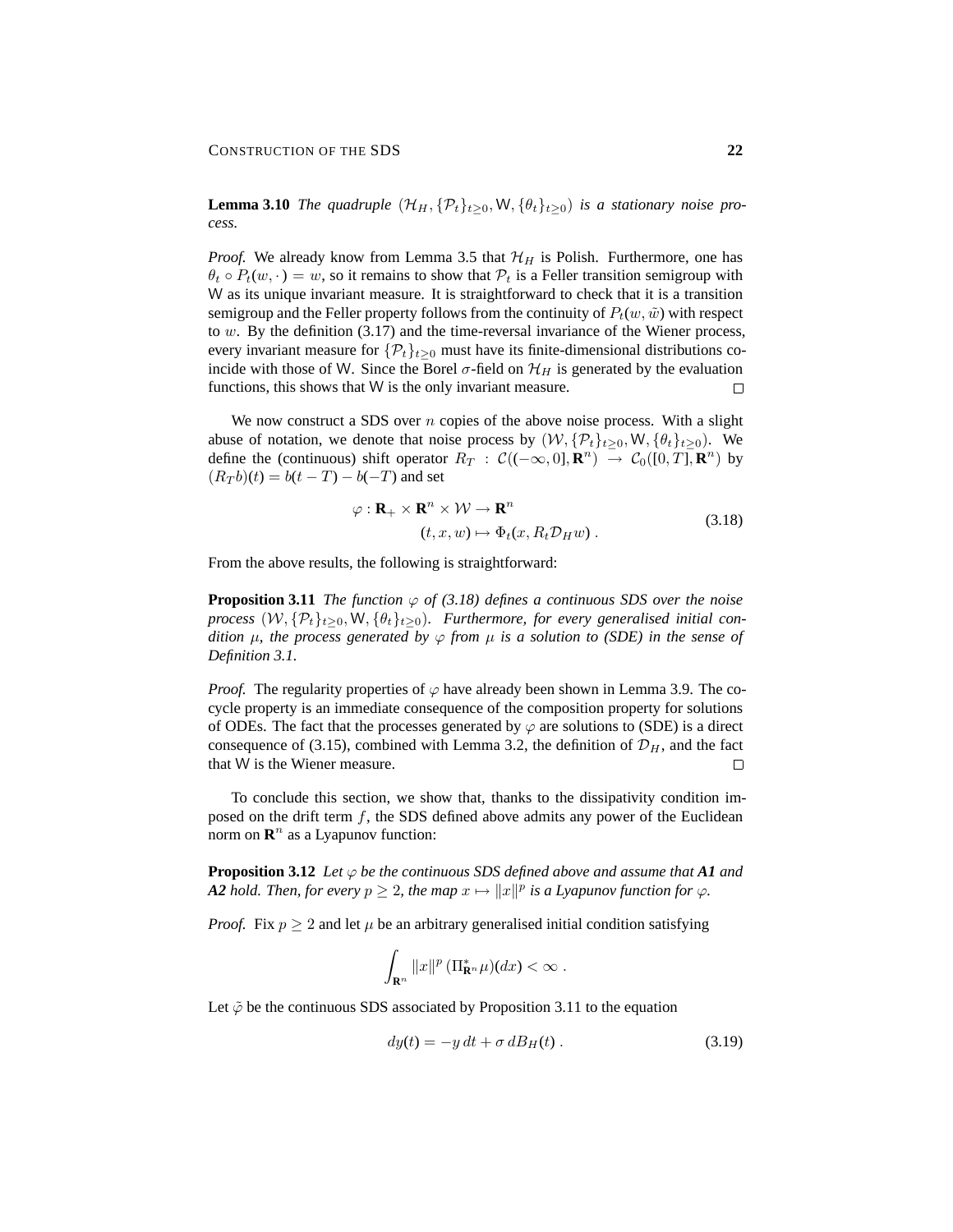Notice that both  $\varphi$  and  $\tilde{\varphi}$  are defined over the same stationary noise process.

We define  $x_t$  as the process generated by  $\varphi$  from  $\mu$  and  $y_t$  as the process generated by  $\tilde{\varphi}$  from  $\delta_0 \times W$  (in other words  $y_0 = 0$ ). Since both SDS are defined over the same stationary noise process,  $x_t$  and  $y_t$  are defined over the same probability space. The process  $y_t$  is obviously Gaussian, and a direct (but lengthy) calculation shows that its variance is given by:

$$
\mathbf{E}||y_t||^2 = 2H \operatorname{tr}(\sigma \sigma^*) e^{-t} \int_0^t s^{2H-1} \cosh(t-s) \, ds ,
$$

In particular, one has for all  $t$ :

$$
\mathbf{E}||y_t||^2 \le 2H \operatorname{tr}(\sigma \sigma^*) \int_0^\infty s^{2H-1} e^{-s} \, ds = \Gamma(2H+1) \operatorname{tr}(\sigma \sigma^*) \equiv C_\infty \,. \tag{3.20}
$$

Now define  $z_t = x_t - y_t$ . The process  $z_t$  is seen to satisfy the random differential equation given by

$$
\frac{dz_t}{dt} = f(z_t + y_t) + y_t, \qquad z_0 = x_0.
$$

Furthermore, one has the following equation for  $||z_t||^2$ :

$$
\frac{d||z_t||^2}{dt} = 2\langle z_t, f(z_t + y_t) \rangle + 2\langle z_t, y_t \rangle.
$$

Using **A2–A3** and the Cauchy-Schwarz inequality, we can estimate the right-hand side of this expression by:

$$
\frac{d||z_t||^2}{dt} \le 2C_1^{\mathbf{A1}} - 2C_2^{\mathbf{A1}}||z_t||^2 + 2\langle z_t, y_t + f(y_t) \rangle \le -2C_2^{\mathbf{A1}}||z_t||^2 + \tilde{C}(1 + ||y_t||^2)^N,
$$
\n(3.21)

for some constant  $\tilde{C}$ . Therefore

$$
||z_t||^2 \le e^{-2C_2^{\Lambda 1}t} ||x_0||^2 + \tilde{C} \int_0^t e^{-2C_2^{\Lambda 1}(t-s)} (1+||y_s||^2)^N ds
$$
.

It follows immediately from (3.20) and the fact that  $y_s$  is Gaussian with bounded covariance (3.20) that there exists a constant  $C_p$  such that

$$
\mathbf{E} \|z_t\|^p \leq C_p e^{-pC_2^{\mathbf{A}1}t} \mathbf{E} \|x_0\|^p + C_p,
$$

for all times  $t > 0$ . Therefore (2.8) holds and the proof of Proposition 3.12 is complete.  $\Box$ 

# **4 Coupling construction**

We do now have the necessary formalism to study the long-time behaviour of the SDS  $\varphi$  we constructed from (SDE). The main tool that will allow us to do that is the notion of self-coupling for stochastic dynamical systems.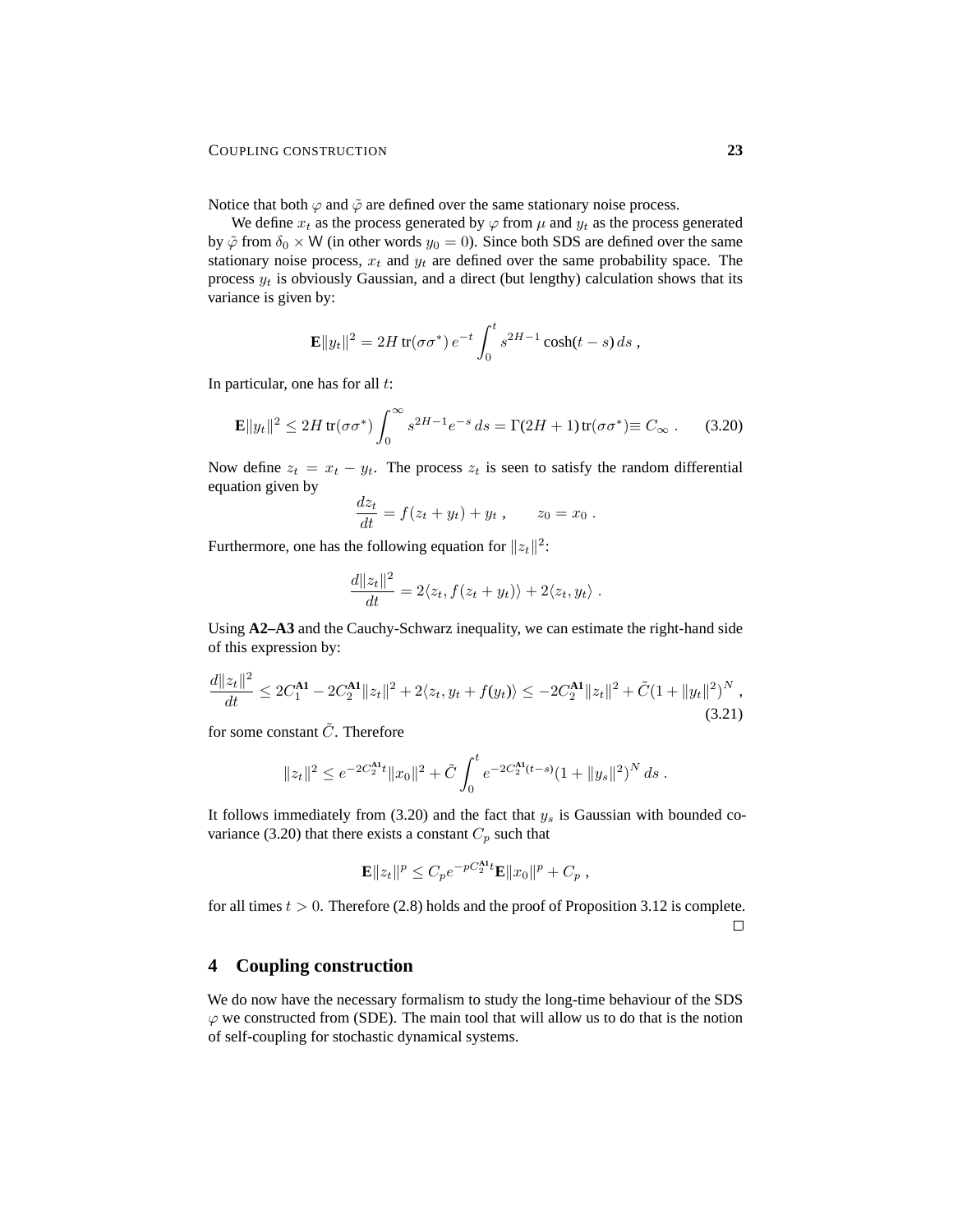### **4.1 Self-coupling of SDS**

The main goal of this paper is to show that the asymptotic behaviour of the solutions of (SDE) does not depend on its initial condition. This will then imply that the dynamics converges to a stationary state (in a suitable sense). We therefore look for a suitable way of comparing solutions to (SDE). In general, two solutions starting from different initial points in  $\mathbb{R}^n$  and driven with the same realisation of the noise  $B_H$  have no reason of getting close to each other as time goes by. Condition **A1** indeed only ensures that they will tend to approach each other as long as they are sufficiently far apart. This is reasonable, since by comparing only solutions driven by the same realisation of the noise process, one completely forgets about the randomness of the system and the "blurring" this randomness induces.

It is therefore important to compare probability measures (for example on pathspace) induced by the solutions rather than the solution themselves. More precisely, given a SDS  $\varphi$  and two generalised initial conditions  $\mu$  and  $\nu$ , we want to compare the measures  $\mathscr{QQ}_t\mu$  and  $\mathscr{QQ}_t\nu$  as t goes to infinity. The distance we will work with is the total variation distance, henceforth denoted by  $\|\cdot\|_{TV}$ . We will actually use the following useful representation of the total variation distance. Let  $\Omega$  be a measurable space and let  $P_1$  and  $P_2$  be two probability measures on  $\Omega$ . We denote by  $C(P_1, P_2)$  the set of all probability measures on  $\Omega \times \Omega$  which are such that their marginals on the two components are equal to **P**<sub>1</sub> and **P**<sub>2</sub> respectively. Let furthermore  $\Delta \subset \Omega \times \Omega$  denote the diagonal, *i.e.* the set of elements of the form  $(\omega, \omega)$ . We then have

$$
\|\mathbf{P}_1 - \mathbf{P}_2\|_{TV} = 2 - \sup_{\mathbf{P} \in C(\mathbf{P}_1, \mathbf{P}_2)} 2\mathbf{P}(\Delta) . \tag{4.1}
$$

Elements of  $C(\mathbf{P}_1, \mathbf{P}_2)$  will be referred to as *couplings* between  $\mathbf{P}_1$  and  $\mathbf{P}_2$ . This leads naturally to the following definition:

**Definition 4.1** *Let*  $\varphi$  *be a SDS with state space*  $\mathcal X$  *and let*  $\mathcal M_{\varphi}$  *be the associated space of generalised initial conditions.* A self-coupling *for*  $\varphi$  *is a measurable map*  $(\mu, \nu) \mapsto$  $\mathscr{Q}(\mu, \nu)$  *from*  $\mathscr{M}_{\varphi} \times \mathscr{M}_{\varphi}$  *into*  $\mathcal{D}(\mathbf{R}_+, \mathcal{X}) \times \mathcal{D}(\mathbf{R}_+, \mathcal{X})$ *, with the property that for every pair*  $(\mu, \nu)$ *,*  $\mathcal{Q}(\mu, \nu)$  *is a coupling for*  $\mathcal{Q}\mu$  *and*  $\mathcal{Q}\nu$ *.* 

Define the shift map  $\Sigma_t : \mathcal{D}(\mathbf{R}_+, \mathcal{X}) \to \mathcal{D}(\mathbf{R}_+, \mathcal{X})$  by

$$
(\Sigma_t x)(s) = x(t+s) .
$$

It follows immediately from the cocycle property and the stationarity of the noise process that  $\mathscr{QQ}_t\mu = \sum_{t}^{*}\mathscr{Q}\mu$ . Therefore, the measure  $\sum_{t}^{*}\mathscr{Q}(\mu,\nu)$  is a coupling for  $\mathscr{QQ}_t\mu$ and  $\mathscr{Q}Q_t\nu$  (which is in general different from the coupling  $\mathscr{Q}(Q_t\mu, Q_t\nu)$ ). Our aim in the remainder of this paper is to construct a self-coupling  $\mathcal{Q}(\mu, \nu)$  for the SDS associated to (SDE) which has the property that

$$
\lim_{t\to\infty} (\Sigma_t^* \mathscr{Q}(\mu,\nu))(\Delta) = 1 ,
$$

where  $\Delta$  denotes as before the diagonal of the space  $\mathcal{D}(\mathbf{R}_+,\mathcal{X}) \times \mathcal{D}(\mathbf{R}_+,\mathcal{X})$ . We will then use the inequality

$$
\|\mathcal{Q}\mathcal{Q}_t\mu - \mathcal{Q}\nu\|_{\text{TV}} \le 2 - 2(\Sigma_t^* \mathcal{Q}(\mu, \nu))(\Delta) ,\tag{4.2}
$$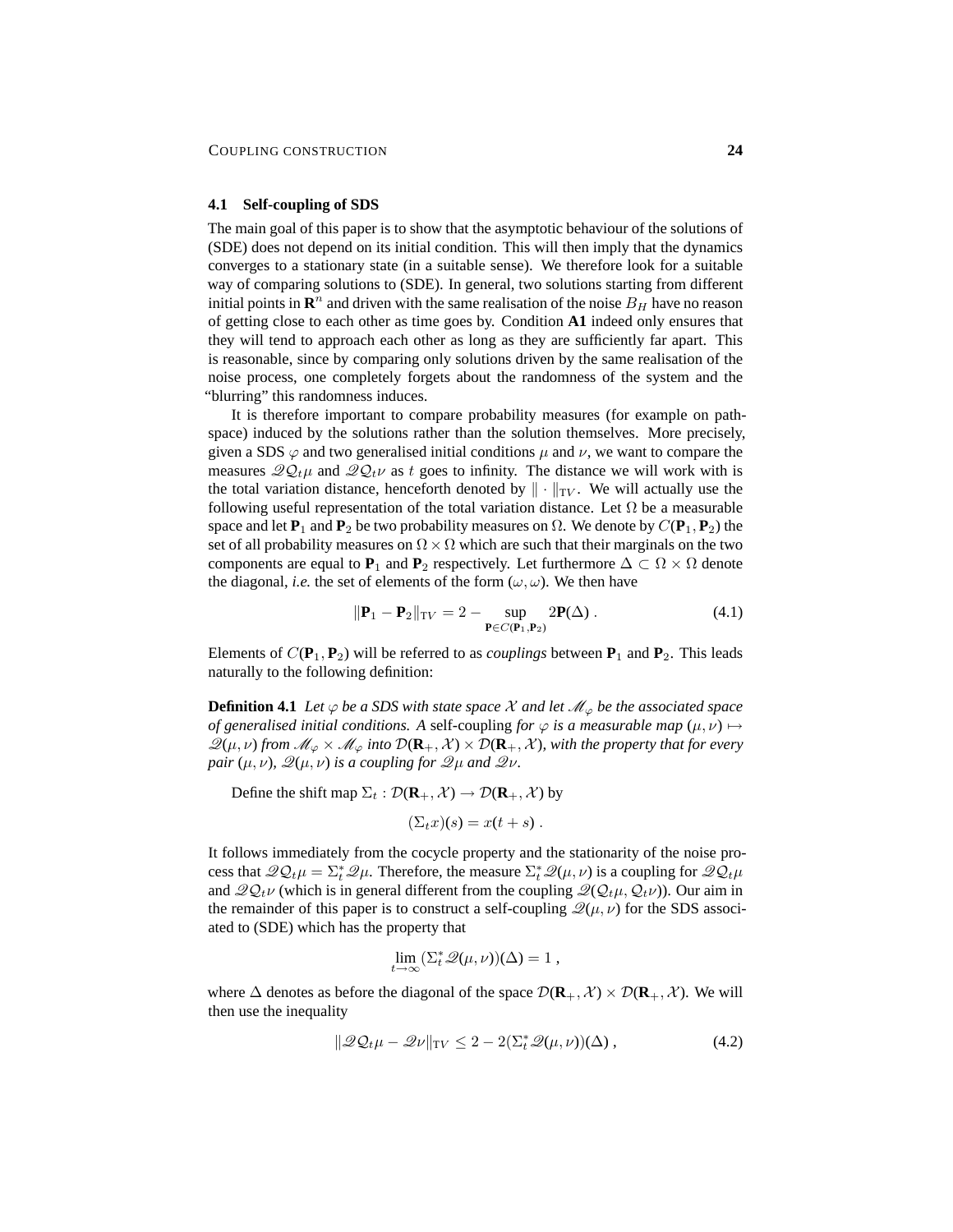to deduce the uniqueness of the stationary state for (SDE).

In the remainder of the paper, the general way of constructing such a self-coupling will be the following. First, we fix a Polish space  $A$  that contains some auxiliary information on the dynamics of the coupled process we want to keep track of. We also define a "future" noise space  $W_+$  to be equal to  $\mathcal{H}_H^n$ , where  $\mathcal{H}_H$  is as in (3.17). There is a natural continuous time-shift operator on  $\mathbf{R} \times W \times W_+$  defined for  $t > 0$  by

 $(s, w, \tilde{w}) \mapsto (s - t, P_t(w, \tilde{w}), S_t \tilde{w})$ ,  $(S_t \tilde{w})(r) = \tilde{w}(r + t) - \tilde{w}(t)$ , (4.3)

where  $P_t$  was defined in (3.17). We then construct a (measurable) map

$$
\mathcal{C}: \mathcal{X}^2 \times \mathcal{W}^2 \times \mathcal{A} \to \mathbf{R} \times \mathcal{M}_1(\mathcal{A} \times \mathcal{W}_+^2),
$$
  
(*x, y, w\_x, w\_y, a*)  $\mapsto$  (*T*(*x, y, w\_x, w\_y, a*), *W*<sub>2</sub>(*x, y, w\_x, w\_y, a*)), (4.4)

with the properties that, for all  $(x, y, w_x, w_y, a)$ ,

- (C1) The time  $T(x, y, w_x, w_y, a)$  is positive and greater than 1.
- (C2) The marginals of  $W_2(x, y, w_x, w_y, a)$  onto the two copies of  $W_+$  are both equal to the Wiener measure W.

We call the map  $\mathscr C$  the "coupling map", since it yields a natural way of constructing a self-coupling for the SDS  $\varphi$ . The remainder of this subsection explains how to achieve this.

Given the map  $\mathscr{C}$ , we can construct a Markov process on the augmented space  $\mathscr{X} = \mathcal{X}^2 \times \mathcal{W}^2 \times \mathbf{R}_+ \times \mathcal{A} \times \mathcal{W}^2_+$  in the following way. As long as the component  $\tau \in \mathbf{R}_+$  is positive, we just time-shift the elements in  $\mathcal{W}^2 \times \mathcal{W}^2_+ \times \mathbf{R}_+$  according to (4.3) and we evolve in  $\mathcal{X}^2$  by solving (SDE). As soon as  $\tau$  becomes 0, we redraw the future of the noise up to time  $T(x, y, a)$  according to the distribution  $W_2$ , which may at the same time modify the information stored in A.

To shorten notations, we denote elements of  $\mathscr X$  by

$$
X = (x, y, w_x, w_y, \tau, a, \tilde{w}_x, \tilde{w}_y).
$$

With this notation, the transition function  $\tilde{Q}_t$  for the process we just described is defined by:

• For  $t < \tau$ , we define  $\tilde{\mathcal{Q}}_t(X; \cdot)$  by

$$
\tilde{Q}_t(X; \cdot) = \delta_{\varphi_t(x, P_t(w_x, \tilde{w}_x))} \times \delta_{\varphi_t(y, P_t(w_y, \tilde{w}_y))} \times \delta_{P_t(w_x, \tilde{w}_x)} \times \delta_{P_t(w_y, \tilde{w}_y)} \times \delta_{\tau-t} \times \delta_a \times \delta_{S_t \tilde{w}_x} \times \delta_{S_t \tilde{w}_y}.
$$

• For  $t = \tau$ , we define  $\tilde{\mathcal{Q}}_t(X; \cdot)$  by

$$
\tilde{Q}_t(X; \cdot) = \delta_{\varphi_t(x, P_t(w_x, \tilde{w}_x))} \times \delta_{\varphi_t(y, P_t(w_y, \tilde{w}_y))} \times \delta_{P_t(w_x, \tilde{w}_x)} \times \delta_{P_t(w_y, \tilde{w}_y)} \times \delta_{T(x, y, P_t(w_x, \tilde{w}_x), P_t(w_y, \tilde{w}_y), a)} \times \mathsf{W}_2(x, y, P_t(w_x, \tilde{w}_x), P_t(w_y, \tilde{w}_y), a).
$$
\n(4.5)

• For  $t > \tau$ , we define  $\tilde{Q}_t$  by imposing that the Chapman-Kolmogorov equations hold. Since we assumed that  $T(x, y, w_x, w_y, a)$  is always greater than 1, this procedure is well-defined.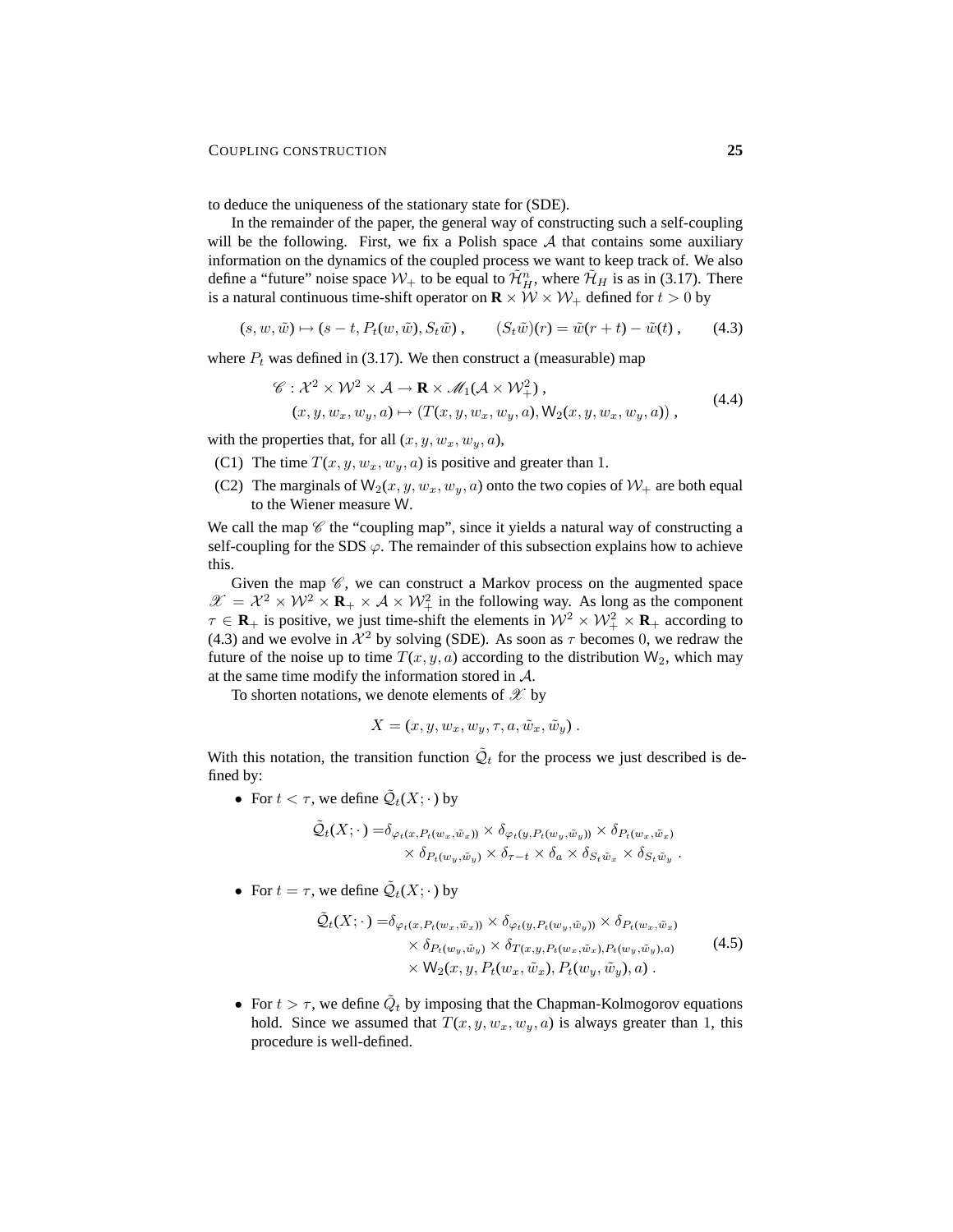We now construct an initial condition for this process, given two generalised initial conditions  $\mu_1$  and  $\mu_2$  for  $\varphi$ . We do this in such a way that, in the beginning, the noise component of our process lives on the diagonal of the space  $\mathcal{W}^2$ . In other words, the two copies of the two-sided fBm driving our coupled system have the same past. This is possible since the marginals of  $\mu_1$  and  $\mu_2$  on W coincide. Concerning the components of the initial condition in  $\mathbf{R}_+ \times \mathcal{A} \times \mathcal{W}_+^2$ , we just draw them according to the map  $\mathscr{C}$ , with some distinguished element  $a_0 \in \mathcal{A}$ .

We call  $\mathscr{Q}_0(\mu_1, \mu_2)$  the measure on  $\mathscr X$  constructed by this procedure. Consider a cylindrical subset of  $\mathscr X$  of the form

$$
X = X_1 \times X_2 \times W_1 \times W_2 \times F
$$

where F is a measurable subset of  $\mathbf{R}_{+} \times \mathcal{A} \times \mathcal{W}_{+}^{2}$ . We make use of the disintegration  $w \mapsto \mu_i^w$ , yielding formally  $\mu_i(dx, dw) = \mu_i^w(dx) \mathsf{W}(dw)$ , and we define  $\mathscr{Q}_0(\mu_1, \mu_2)$ by

$$
\mathcal{Q}_0(\mu_1, \mu_2)(X) = \int_{W_1 \cap W_2} \int_{X_1} \int_{X_2} (\delta_{T(x_1, x_2, w, w, a_0)} \times W_2(x_1, x_2, w, w, a_0)) (F)
$$
  

$$
\mu_2^w(dx_2) \mu_1^w(dx_1) W(dw).
$$
 (4.6)

With this definition, we finally construct the self-coupling  $\mathcal{Q}(\mu_1, \mu_2)$  of  $\varphi$  corresponding to the function  $\mathscr C$  as the marginal on  $\mathcal C(\mathbf R_+, \mathcal X) \times \mathcal C(\mathbf R_+, \mathcal X)$  of the process generated by the initial condition  $\mathcal{Q}_0(\mu_1, \mu_2)$  evolving under the semigroup given by  $\tilde{\mathcal{Q}}_t$ . Condition (C2) ensures that this is indeed a coupling for  $\mathscr{Q}_{\mu_1}$  and  $\mathscr{Q}_{\mu_2}$ .

The following subsection gives an overview of the way the coupling function  $\mathscr C$  is constructed.

#### **4.2 Construction of the coupling function**

Let us consider that the initial conditions  $\mu_1$  and  $\mu_2$  are fixed once and for all and denote by  $x_t$  and  $y_t$  the two X-valued processes obtained by considering the marginals of  $\mathcal{Q}(\mu_1, \mu_2)$  on its two X components. Define the random (but not stopping) time  $\tau_{\infty}$ by

$$
\tau_{\infty} = \inf\{t > 0 \mid x_s = y_s \text{ for all } s > t\}.
$$

Our aim is to find a space A and a function  $\mathscr C$  satisfying (C1) and (C2) such that the processes  $x_t$  and  $y_t$  eventually meet and stay together for all times, *i.e.* such that  $\lim_{T\to\infty} P(\tau_{\infty} < T) = 1$ . If the noise process driving the system was Markov, the "stay together" part of this statement would not be a problem, since it would suffice to start driving  $x_t$  and  $y_t$  with identical realisations of the noise as soon as they meet. Since the fBm is not Markov, it is possible to make the future realisations of two copies coincide with probability 1 only if the past realisations also coincide. If the past realisations do not coincide for some time, we interpret this as introducing a "cost" into the system, which we need to master (this notion of cost will be made precise in Definition 5.3 below). Fortunately, the memory of past events becomes smaller and smaller as time goes by, which can be interpreted as a natural tendency of the cost to decrease. This way of interpreting our system leads to the following algorithm that should be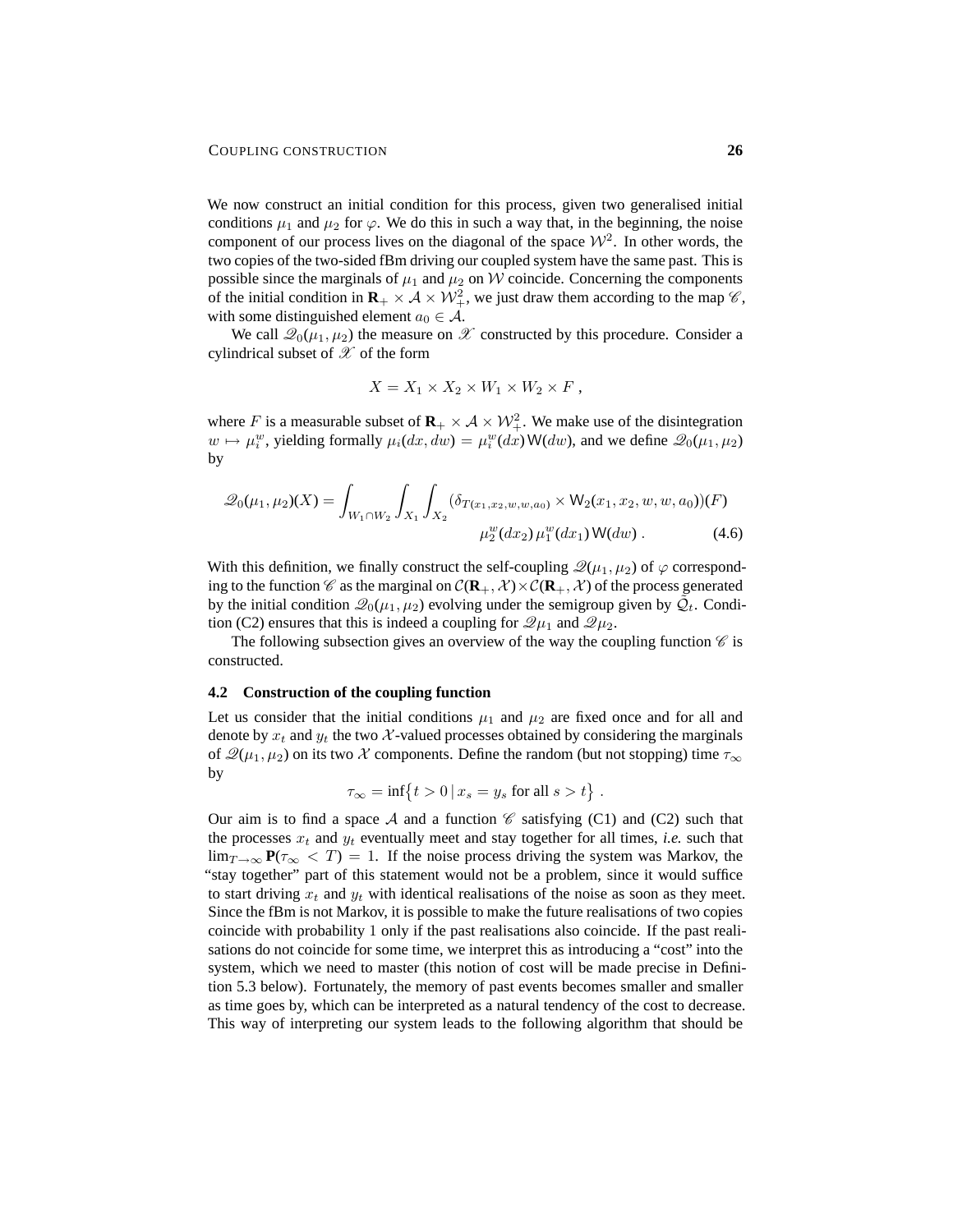implemented by the coupling function  $\mathscr{C}$ .



The precise meaning of the statements appearing in this diagram will be made clear in the sequel, but the general idea of the construction should be clear by now. One step in (4.7) corresponds to the time between two jumps of the  $\tau$ -component of the coupled process. Our aim is to construct the coupling function  $\mathscr C$  in such a way that, with probability 1, there is a time after which step **2** always succeeds. This time is then precisely the random time  $\tau_{\infty}$  we want to estimate.

It is clear from what has just been exposed that we will actually never need to consider the continuous-time process on the space  $\mathscr X$  given by the self-coupling described in the previous section, but it is sufficient to describe what happens at the beginning of each step in (4.7). We will therefore only consider the discrete-time dynamic obtained by sampling the continuous-time system just before each step. The discrete-time dynamic will take place on the space  $\mathcal{Z} = (\mathcal{X}^2 \times \mathcal{W}^2 \times \mathcal{A}) \times \mathbf{R}_+$  and we will denote its elements by

$$
(Z,\tau) , \quad Z = (x,y,w_x,w_y,a) , \quad \tau \in \mathbf{R}_+ .
$$

Since the time steps of the discrete dynamic are not equally spaced, the time  $\tau$  is required to keep track of how much time really elapsed. The dynamic of the discrete process  $(Z_n, \tau_n)$  on Z is determined by the function  $\Phi : \mathbf{R}_+ \times \mathcal{Z} \times (\mathcal{A} \times \mathcal{W}_+^2) \to \mathcal{Z}$ given by

$$
\Phi(t, (Z, \tau), (\tilde{w}_x, \tilde{w}_y, \tilde{a})) = (\varphi_t(x, P_t(w_x, \tilde{w}_x)), \varphi_t(y, P_t(w_y, \tilde{w}_y)),
$$

$$
P_t(w_x, \tilde{w}_x), P_t(w_y, \tilde{w}_y), \tilde{a}, \tau + t).
$$

(The notations are the same as in the definition of  $\tilde{Q}_t$  above.) With this definition at hand, the transition function for the process  $(Z_n, \tau_n)$  is given by

$$
\mathcal{P}(Z,\tau) = \Phi(T(Z),(Z,\tau),\cdot)^* \mathsf{W}_2(Z)\,,\tag{4.8}
$$

where T and W<sub>2</sub> are defined in (4.4). Given two generalised initial conditions  $\mu_1$  and  $\mu_2$  for the original SDS, the initial condition ( $Z_0$ ,  $\tau_0$ ) is constructed by choosing  $\tau_0 = 0$ and by drawing  $Z_0$  according to the measure

$$
\mu_0(X) = \delta_{a_0}(A) \int_{W_1 \cap W_2} \int_{X_1} \int_{X_2} \mu_2^w(dx_2) \mu_1^w(dx_1) W(dw) ,
$$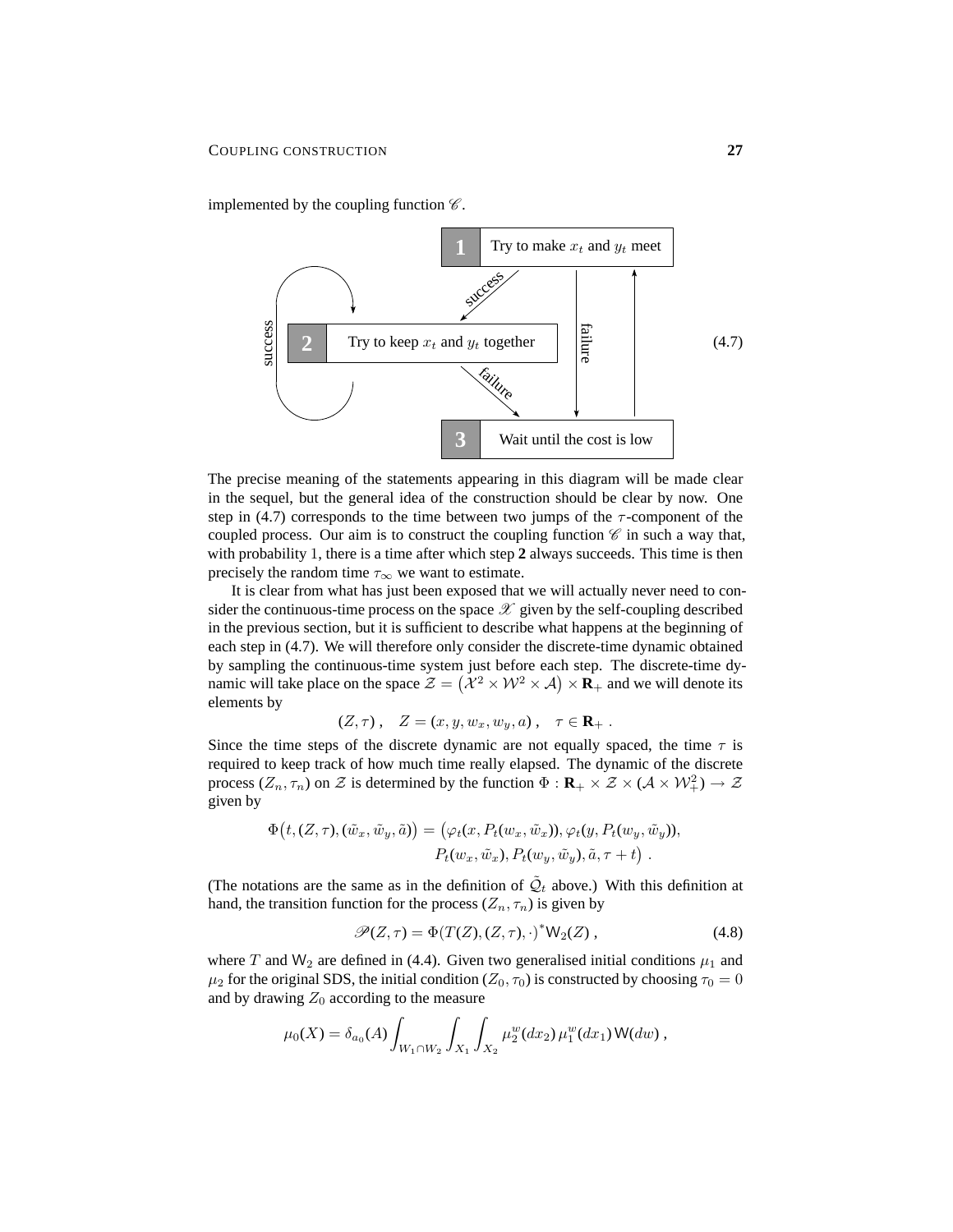where X is a cylindrical set of the form  $X = X_1 \times X_2 \times W_1 \times W_2 \times A$ . It follows from the definitions (4.5) and (4.6) that if we define  $\tau_n$  as the *n*th jump of the process on  $\mathscr X$ constructed above and  $Z_n$  as (the component in  $\mathcal{X}^2 \times \mathcal{W}^2 \times \mathcal{A}$  of) its left-hand limit at  $\tau_n$ , the process we obtain is equal in law to the Markov chain that we just constructed.

Before carrying further on with the construction of  $\mathscr{C}$ , we make a few preliminary computations to see how changes in the past of the fBm affect its future. The formulae and estimates obtained in the next subsection are crucial for the construction of  $\mathscr C$  and for the obtention of the bounds that lead to Theorems 1.2 and 1.3. In particular, Proposition 4.4 is the main estimate that leads to the coherence of the coupling construction and to the bounds on the convergence rate towards the stationary state.

#### **4.3 Influence of the past on the future**

Let  $w_x \in \mathcal{H}_H$  and set  $B_x = \mathcal{D}_H w_x$ . Consider furthermore two functions  $g_w$  and  $g_B$ satisfying

$$
t \mapsto \int_0^t g_w(s) \, ds \in \mathcal{H}_H \;, \qquad t \mapsto \int_0^t g_B(s) \, ds \in \mathcal{H}_{1-H} \;, \tag{4.9}
$$

and define  $B_y$  and  $w_y$  by  $B_y(0) = w_y(0) = 0$  and

$$
dB_y = dB_x + g_B dt, \qquad dw_y = dw_x + g_w dt. \tag{4.10}
$$

As an immediate consequence of the definition of  $\mathcal{D}_H$ , the following relations between  $g_w$  and  $g_B$  will ensure that  $B_y = \mathcal{D}_H w_y$ .

**Lemma 4.2** *Let*  $B_x$ *,*  $B_y$ *,*  $w_x$ *,*  $w_y$ *,*  $g_B$ *,* and  $g_w$  *be as in (4.9), (4.10) and assume that*  $B_x = D_H w_x$  and  $B_y = D_H w_y$ . Then,  $g_w$  and  $g_B$  satisfy the following relation:

$$
g_w(t) = \alpha_H \frac{d}{dt} \int_{-\infty}^t (t-s)^{\frac{1}{2}-H} g_B(s) \, ds \,, \tag{4.11a}
$$

$$
g_B(t) = \gamma_H \alpha_{1-H} \frac{d}{dt} \int_{-\infty}^t (t-s)^{H-\frac{1}{2}} g_w(s) \, ds \,. \tag{4.11b}
$$

*If*  $g_w(t) = 0$  *for*  $t > t_0$ *, one has* 

$$
g_B(t) = (H - \frac{1}{2})\gamma_H \alpha_{1-H} \int_{-\infty}^{t_0} (t - s)^{H - \frac{3}{2}} g_w(s) \, ds \,, \tag{4.11c}
$$

*for*  $t \ge t_0$ *. Similarly, if*  $g_B(t) = 0$  *for*  $t > t_0$ *, one has* 

$$
g_w(t) = \left(\frac{1}{2} - H\right)\alpha_H \int_{-\infty}^{t_0} (t - s)^{-H - \frac{1}{2}} g_B(s) \, ds \,,\tag{4.11d}
$$

*for*  $t \ge t_0$ *. If*  $g_w$  *is differentiable for*  $t > t_0$  *and*  $g_w(t) = 0$  *for*  $t < t_0$ *, one has* 

$$
g_B(t) = \frac{\gamma_H \alpha_{1-H} g_w(t_0)}{(t-t_0)^{\frac{1}{2}-H}} + \gamma_H \alpha_{1-H} \int_{t_0}^t \frac{g'_w(s)}{(t-s)^{\frac{1}{2}-H}} ds , \qquad (4.11e)
$$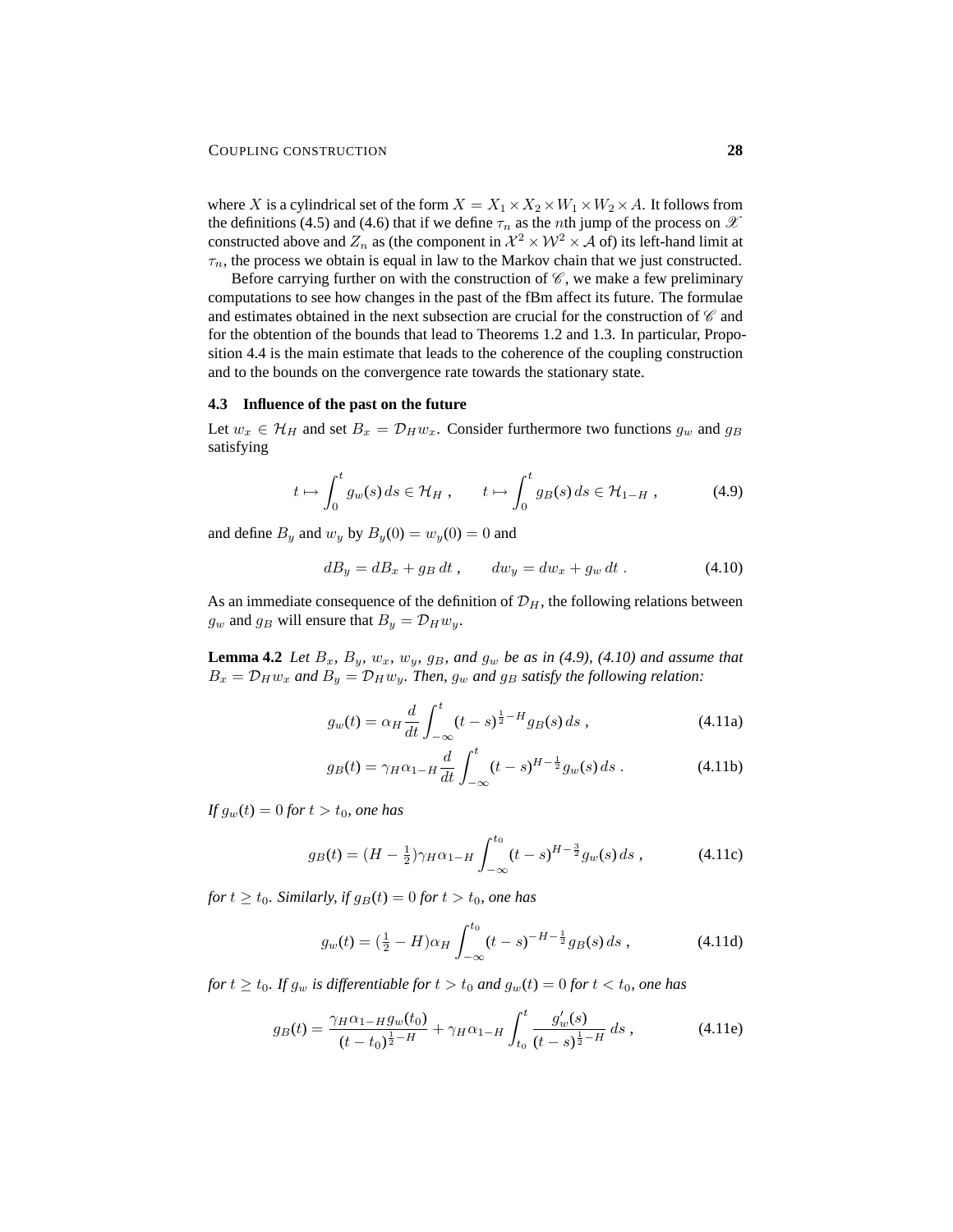*for*  $t \ge t_0$ *. Similarly, if*  $g_B$  *is differentiable for*  $t > t_0$  *and*  $g_B(t) = 0$  *for*  $t < t_0$ *, one has*

$$
g_w(t) = \frac{\alpha_H g_B(t_0)}{(t - t_0)^{H - \frac{1}{2}}} + \alpha_H \int_{t_0}^t \frac{g'_B(s)}{(t - s)^{H - \frac{1}{2}}} ds,
$$
 (4.11f)

*for*  $t \geq t_0$ *.* 

*Proof.* The claims (4.11a) and (4.11b) follow immediately from (4.10), using the linearity of  $\mathcal{D}_H$  and the inversion formula. The other claims are simply obtained by differentiating under the integral, see [SKM93] for a justification.  $\Box$ 

We will be led in the sequel to consider the following situation, where  $t_1, t_2$  and  $q_1$ are assumed to be given:



In this picture,  $g_w$  and  $g_B$  are related by (4.11a–4.11b) as before. The boldfaced regions indicate that we consider the corresponding parts of  $g_w$  or  $g_B$  to be given. The dashed regions indicate that those parts of  $g_w$  and  $g_B$  are computed from the boldfaced regions by using the relations (4.11a–4.11b). The picture is coherent since the formulae (4.11a– 4.11b) in both cases only use information about the past to compute the present. One should think of the interval  $[0, t_1]$  as representing the time spent on steps 1 and 2 of the algorithm (4.7). The interval  $[t_1, t_2]$  corresponds to the waiting time, *i.e.* step 3. Let us first give an explicit formula for  $g_2$  in terms of  $g_1$ :

**Lemma 4.3** *Consider the situation of Proposition 4.4. Then,*  $g_2$  *is given by* 

$$
g_2(t) = C \int_0^{t_1} \frac{t^{\frac{1}{2} - H}(t_2 - s)^{H - \frac{1}{2}}}{t + t_2 - s} g_1(s) \, ds \,, \tag{4.13}
$$

*with a constant* C *depending only on* H*.*

*Proof.* We extend  $g_1(t)$  to the whole real line by setting it equal to 0 outside of [0,  $t_1$ ]. Using Lemma 4.2, we see that, for some constant C and for  $t > t_2$ ,

$$
g_2(t - t_2) = C \int_0^{t_2} (t - s)^{-H - \frac{1}{2}} g_B(s) ds
$$
  
=  $C \int_0^{t_2} (t - s)^{-H - \frac{1}{2}} \frac{d}{ds} \int_0^s (s - r)^{H - \frac{1}{2}} g_1(r) dr ds$   
=  $C(t - t_2)^{-H - \frac{1}{2}} \int_0^{t_2} (t_2 - r)^{H - \frac{1}{2}} g_1(r) dr$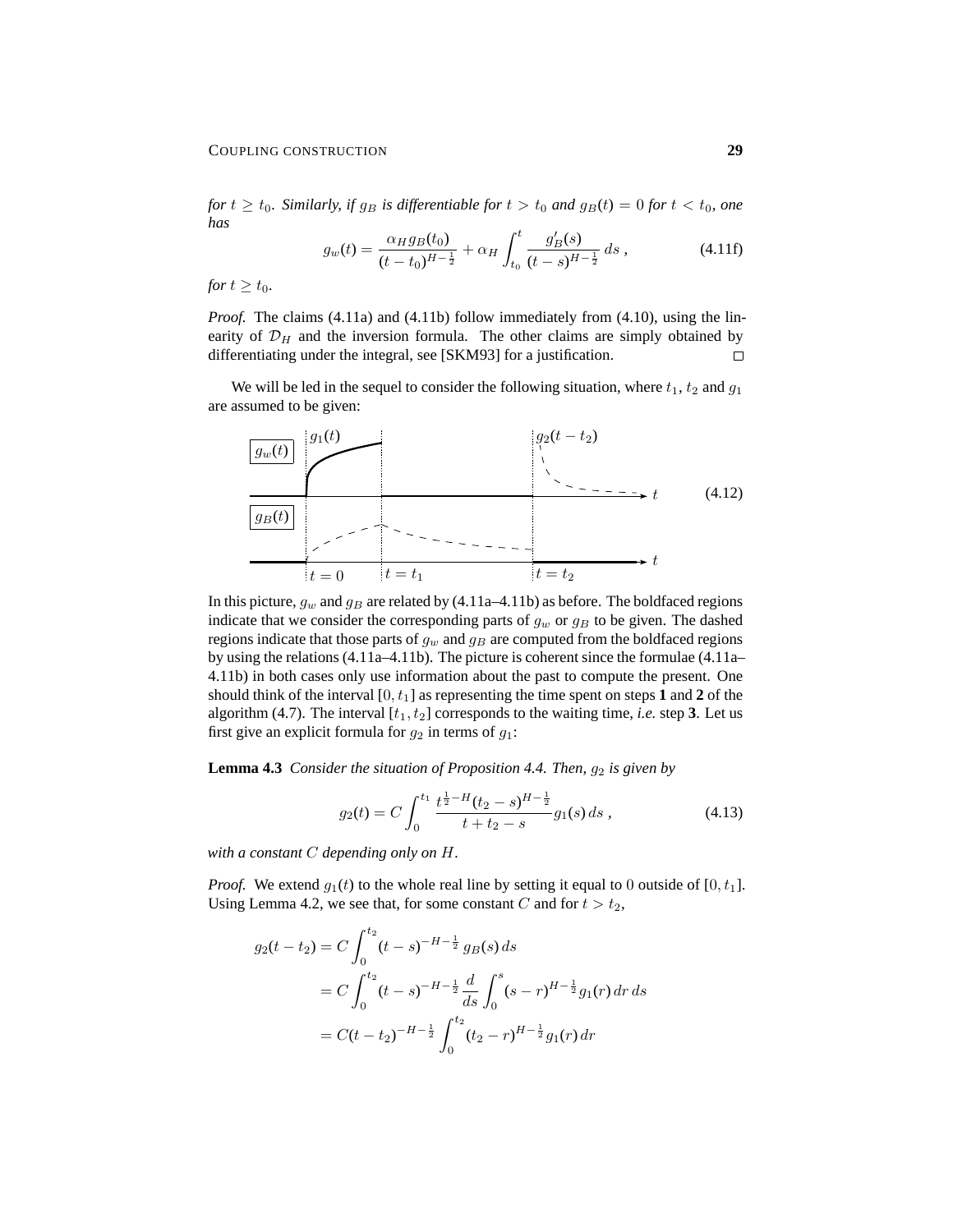$$
-C(H + \frac{1}{2}) \int_0^{t_2} (t - s)^{-H - \frac{3}{2}} \int_0^s (s - r)^{H - \frac{1}{2}} g_1(r) dr ds
$$
  
\n
$$
\equiv C \int_0^{t_1} K(t, r) g_1(r) dr,
$$

where the integration stops at  $t_1$  because  $g_1$  is equal to 0 for larger values of  $t$ . The kernel  $K$  is given by

$$
K(t,r) = (t - t_2)^{-H - \frac{1}{2}} (t_2 - r)^{H - \frac{1}{2}} - (H + \frac{1}{2}) \int_r^{t_2} (t - s)^{-H - \frac{3}{2}} (s - r)^{H - \frac{1}{2}} ds
$$
  
= 
$$
\frac{(t - t_2)^{-H - \frac{1}{2}} (t_2 - r)^{H + \frac{1}{2}}}{t - r} \left(\frac{t - r}{t_2 - r} - 1\right)
$$
  
= 
$$
\frac{(t - t_2)^{\frac{1}{2} - H} (t_2 - r)^{H - \frac{1}{2}}}{t - r},
$$

and the claim follows.

 $\Box$ 

We give now estimates on  $g_2$  in terms of  $g_1$ . To this end, given  $\alpha > 0$ , we introduce the following norm on functions  $g: \mathbf{R}_+ \to \mathbf{R}^n$ :

$$
||g||_{\alpha}^{2} = \int_{0}^{\infty} (1+t)^{2\alpha} ||g(t)||^{2} dt.
$$

The following proposition is essential to the coherence of our coupling construction:

**Proposition 4.4** *Let*  $t_2 > 2t_1 > 0$ , *let*  $g_1 : [0, t_1] \rightarrow \mathbb{R}^n$  *be a square integrable function, and define*  $g_2 : \mathbf{R}_+ \to \mathbf{R}_+$  *by* 

$$
g_2(t) = \int_0^{t_1} \frac{t^{\frac{1}{2}-H}(t_2-s)^{H-\frac{1}{2}}}{t+t_2-s} ||g_1(s)|| ds.
$$

*Then, for every* α *satisfying*

$$
0<\alpha<\min\{\tfrac{1}{2}\,;\,H\}\;,
$$

*there exists a constant*  $\kappa > 0$  *depending only on*  $\alpha$  *and* H *such that the estimate* 

$$
||g_2||_{\alpha} \le \kappa \left| \frac{t_2}{t_1} \right|^{\alpha - \frac{1}{2}} ||g_1||_{\alpha} \tag{4.14}
$$

*holds.*

**Remark 4.5** The important features of this proposition are that the constant κ *does not* depend on  $t_1$  or  $t_2$  and that the exponent in (4.14) is negative.

*Proof.* We define  $r = t_2/t_1$  to shorten notations. Using (4.13) and Cauchy-Schwarz, we then have

$$
||g_2(t)|| \le C||g_1||_{\alpha} \sqrt{\int_0^{t_1} (1+s)^{-2\alpha} \frac{(rt_1-s)^{2H-1}t^{1-2H}}{(t+rt_1-s)^2} ds}
$$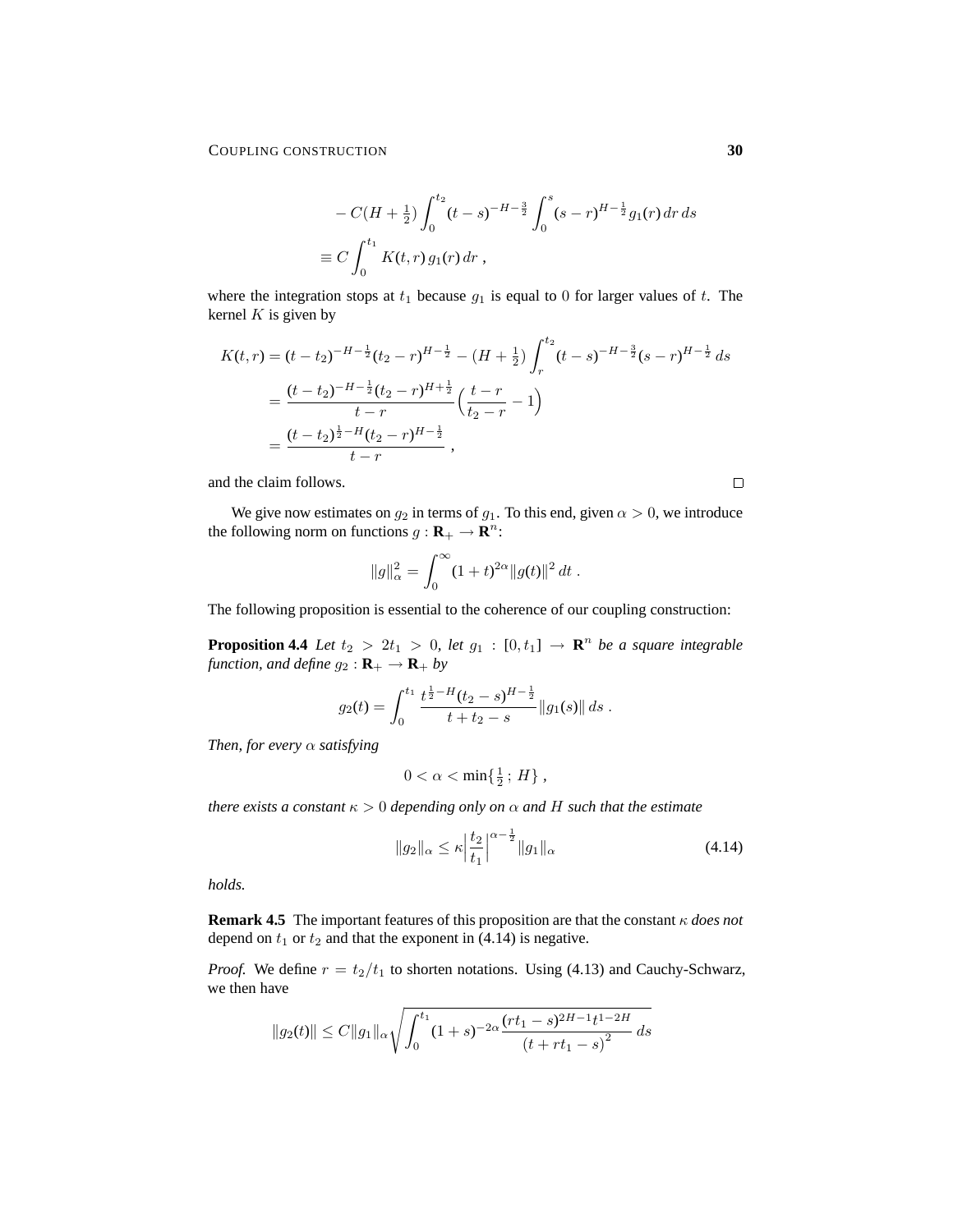$$
= C||g_1||_{\alpha} t_1^{H-\alpha} t^{1-H-\frac{1}{2}} \sqrt{\int_0^1 s^{-2\alpha} \frac{(r-s)^{2H-1}}{(t+rt_1-t_1s)^2}} ds
$$
  
\n
$$
\leq C||g_1||_{\alpha} \frac{t_1^{H-\alpha} t^{\frac{1}{2}-H} r^{H-\frac{1}{2}}}{t+(r-1)t_1},
$$

where we made use of the assumptions that  $2\alpha < 1$  and  $r \geq 2$ . Therefore,  $||q_2||_{\alpha}$  is bounded by

$$
||g_2||_{\alpha} \leq \kappa ||g_1||_{\alpha} t_1^{H-\alpha} r^{H-\frac{1}{2}} \sqrt{\int_0^{\infty} \frac{(1+t)^{2\alpha} t^{1-2H}}{(t+(r-1)t_1)^2}} dt
$$
  

$$
\leq \kappa ||g_1||_{\alpha} r^{\alpha-\frac{1}{2}} \sqrt{\int_0^{\infty} \frac{t^{2\alpha} t^{1-2H}}{(t+1)^2} dt},
$$

for some constant  $\kappa$ , where the last inequality was obtained through the change of variables  $t \mapsto (r - 1)t_1t$  and used the fact that  $r \geq 2$ . The convergence of the integral is obtained under the condition  $\alpha < H$  which is verified by assumption, so the proof of Proposition 4.4 is complete.  $\Box$ 

We will construct our coupling function  $\mathscr C$  in such a way that there always exist functions  $g_w$  and  $g_B$  satisfying (4.9) and (4.10), where  $w_x$  and  $w_y$  denote the noise components of our coupling process, and  $B_x$  and  $B_y$  are obtained by applying the operator  $\mathcal{D}_H$  to them. We have now all the necessary ingredients for the construction of  $\mathscr{C}$ .

# **5 Definition of the coupling function**

Our coupling construction depends on a parameter  $\alpha < \min\{\frac{1}{2}, H\}$  which we fix once and for all. This parameter will then be tuned in Section 6.

First of all, we define the auxiliary space  $\mathcal{A}$ :

$$
\mathcal{A} = \{0, 1, 2, 3\} \times \mathbf{N} \times \mathbf{N} \times \mathbf{R}_{+} .
$$
\n
$$
(5.1)
$$

Elements of  $A$  will be denoted by

$$
a = (S, N, \tilde{N}, T_3). \tag{5.2}
$$

The component  $S$  denotes which step of  $(4.7)$  is going to be performed next (the value 0 will be used only for the initial value  $a_0$ ). The counter N is incremented every time step **2** is performed and is reset to 0 every time another step is performed. The counter N is incremented every time step 1 or step 2 fails. If steps 1 or 2 fail, the time  $T_3$ contains the duration of the upcoming step **3**. We take

$$
a_0 = (0, 1, 1, 0)
$$

as initial condition for our coupling construction.

Remember that the coupling function  $\mathscr C$  is a function from  $\mathcal X^2 \times \mathcal W^2 \times \mathcal A$ , representing the state of the system at the end of a step, into  $\mathbf{R} \times \mathcal{M}_1(\mathcal{A} \times \mathcal{W}_+^2)$ , representing the duration and the realisation of the noise for the next step. We now define  $\mathscr C$  for the four possible values of S.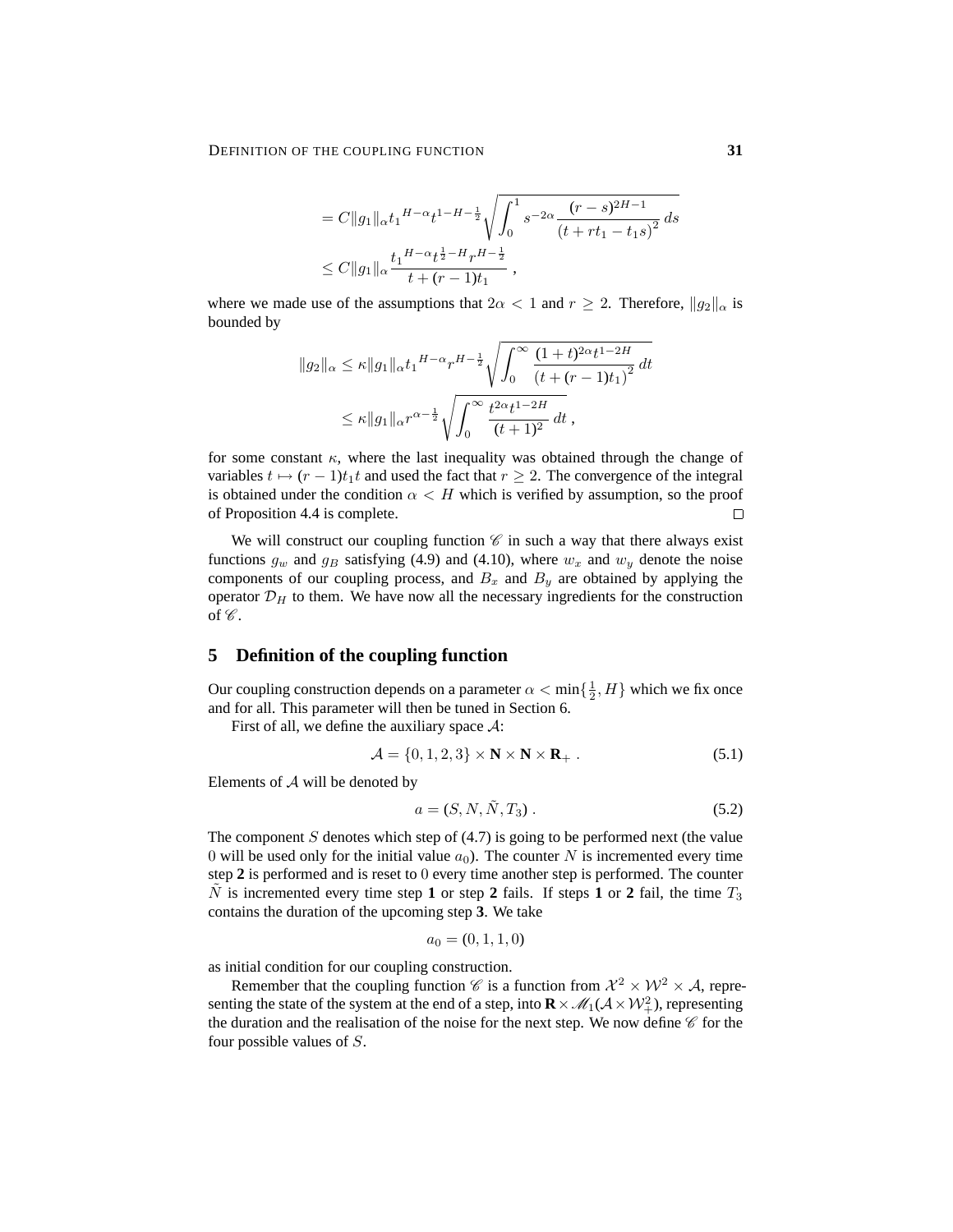#### **5.1** Initial stage  $(S = 0)$

Notice first that **A1** implies that

$$
\frac{\langle f(y) - f(x), y - x \rangle}{\|y - x\|} \le C_4^{\mathbf{A1}} - C_2^{\mathbf{A1}} \|y - x\|,
$$
\n(5.3)

where we set  $C_4^{\mathbf{A1}} = \sqrt{C_1^{\mathbf{A1}} (C_2^{\mathbf{A1}} + C_3^{\mathbf{A1}})}$ .

In the beginning, we just wait until the two copies of our process are within distance  $1 + (C_4^{\mathbf{A1}}/C_2^{\mathbf{A1}})$  of each other. If  $x_t$  and  $y_t$  satisfy (SDE) with the same realisation of the noise process  $B_H$ , and  $\varrho_t = y_t - x_t$ , we have by for  $\|\varrho_t\|$  the differential inequality

$$
\frac{d\|\varrho_t\|}{dt} = \frac{\langle f(y_t) - f(x_t), \varrho_t \rangle}{\|\varrho_t\|} \leq C_4^{\mathbf{A1}} - C_2^{\mathbf{A1}} \|\varrho_t\|,
$$

and therefore by Gronwall's lemma

$$
\|\varrho_t\| \le \|y_0 - x_0\|e^{-C_2^{\mathbf{A}1}t} + \frac{C_4^{\mathbf{A}1}}{C_2^{\mathbf{A}1}} \left(1 - e^{-C_2^{\mathbf{A}1}t}\right).
$$

It is enough to wait for a time  $t = (\log ||y_0 - x_0||)/C_2^{\mathbf{A1}}$  to ensure that  $||\varrho_t|| \leq 1 +$  $(C_4^{\mathbf{A1}}/C_2^{\mathbf{A1}})$ , so we define the coupling function  $\mathscr C$  in this case by

$$
T(Z, a_0) = \max\left\{\frac{\log \|y_0 - x_0\|}{C_2^{\mathbf{A1}}}, 1\right\}, \qquad \mathsf{W}_2(Z, a_0) = \Delta^* \mathsf{W} \times \delta_{a'}, \qquad (5.4)
$$

where the map  $\Delta : \mathcal{W}_+ \to \mathcal{W}_+^2$  is defined by  $\Delta(w) = (w, w)$  and the element a' is given by

$$
a' = (1, 0, 0, 0).
$$

In other terms, we wait until the two copies of the process are close to each other, and then we proceed to step **1**.

#### **5.2 Waiting stage (***S = 3***)**

In this stage, both copies evolve with the same realisation of the underlying Wiener process. Using notations (5.2) and (4.4), we therefore define the coupling function  $\mathscr C$ in this case by

$$
T(Z, a) = T_3, \qquad \mathsf{W}_2(Z, a) = \Delta^* \mathsf{W} \times \delta_{a'}, \qquad (5.5)
$$

where the map  $\Delta$  is defined as above and the element  $a'$  is given by

$$
a' = (1, N, \tilde{N}, 0)
$$
.

Notice that this definition is in accordance with (4.7), *i.e.* the counters N and  $\tilde{N}$  remain unchanged, the dynamic evolves for a time  $T_3$  with two identical realisations of the Wiener process (note that the realisations of the fBm driving the two copies of the system are in general different, since the *pasts* of the Wiener processes may differ), and then proceeds to step **1**.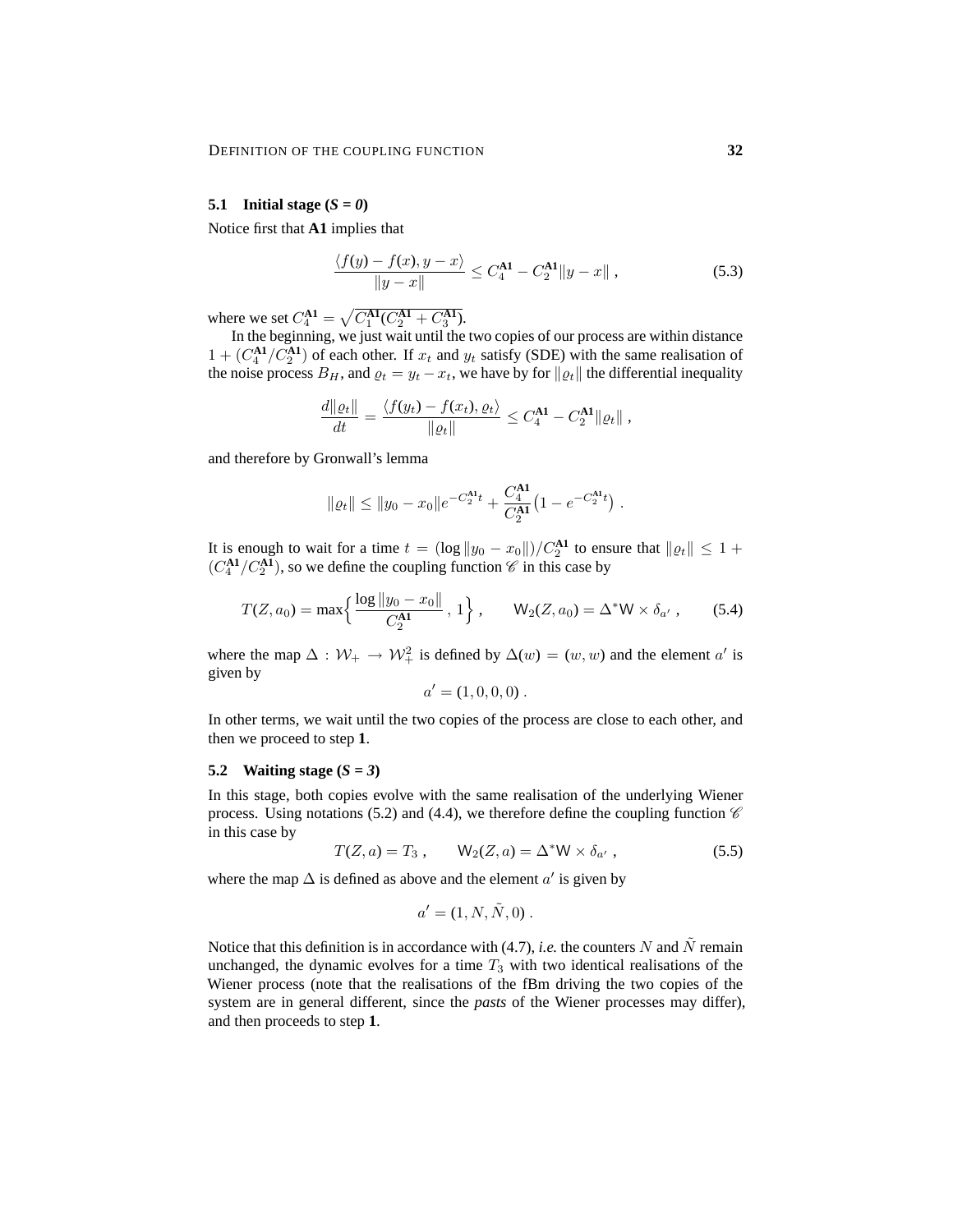## **5.3 Hitting stage (***S = 1***)**

In this section, we construct and then analyse the map  $\mathscr C$  corresponding to the step 1, which is the most important step for our construction. We start with a few preliminary computations. Define  $W_{1,1}$  as the space of almost everywhere differentiable functions g, such that the quantity

$$
||g||_{1,1} = \int_0^1 \left\| \frac{dg_B(t)}{dt} \right\| dt + ||g(0)||,
$$

is finite.

**Lemma 5.1** *Let*  $g_B : [0,1] \rightarrow \mathbb{R}^n$  *be in*  $W_{1,1}$  *and define*  $g_w$  *by (4.11a) with*  $H \in$  $(\frac{1}{2}, 1)$ *. (The function*  $g_B$  *is extended to* **R** *by setting it equal to* 0 *outside of* [0, 1] *and*  $g_w$  is considered as a function from  $\mathbf{R}_+$  to  $\mathbf{R}^n$ .) Then, for every  $\alpha \in (0, H)$ , there exists *a constant* C *such that*

$$
||g_w||_{\alpha} \leq C ||g_B||_{1,1} .
$$

*Proof.* We first bound the L<sup>2</sup> norm of  $g_w$  on the interval [0, 2]. Using (4.11f), we can bound  $\|g_w(t)\|$  by

$$
||g_w(t)|| \leq C ||g_B(0)||t^{\frac{1}{2}-H} + C \int_0^t ||\dot{g}_B(s)||(t-s)^{\frac{1}{2}-H} ds.
$$

Since  $t^{\frac{1}{2}-H}$  is square integrable at the origin, it remains to bound the terms  $I_1$  and  $I_2$ given by

$$
I_1 = \int_0^2 \left( \int_0^t (t-s)^{\frac{1}{2}-H} \|\dot{g}_B(s)\| \, ds \int_0^t (t-r)^{\frac{1}{2}-H} \|\dot{g}_B(r)\| \, dr \right) dt,
$$
  
\n
$$
I_2 = \|g_B(0)\| \int_0^2 t^{\frac{1}{2}-H} \int_0^t (t-s)^{\frac{1}{2}-H} \|\dot{g}_B(s)\| \, ds \, dt,
$$

We only show how to bound  $I_1$ , as  $I_2$  can be bounded in a similar fashion. Writing  $r \vee s = \max\{r, s\}$  one has

$$
I_1 = \int_0^1 \int_0^1 \int_{r \vee s}^2 (t - s)^{\frac{1}{2} - H} (t - r)^{\frac{1}{2} - H} dt ||\dot{g}_B(s)|| ||\dot{g}_B(r)|| \, dr \, ds.
$$

Since

$$
\int_{r\vee s}^{2} (t-s)^{\frac{1}{2}-H} (t-r)^{\frac{1}{2}-H} dt \leq \int_{r\vee s}^{2} (t-(r\vee s))^{1-2H} dt \leq \frac{2^{2-2H}}{2-2H},
$$

 $I_1$  is bounded by  $C||g_B||_{1,1}^2$ .

It remains to bound the large-time tail of  $g_w$ . For  $t \geq 2$ , one has, again by Lemma 4.2,

$$
||g_w(t)|| \le (t-1)^{-H-\frac{1}{2}} \sup_{s \in [0,1]} ||g_B(s)|| \le C(t-1)^{-H-\frac{1}{2}} ||g_B||_{1,1}.
$$
 (5.6)

It follows from the definition that the  $\|\cdot\|_{\alpha}$ -norm of this function is bounded if  $\alpha < H$ . The proof of Lemma 5.1 is complete. $\Box$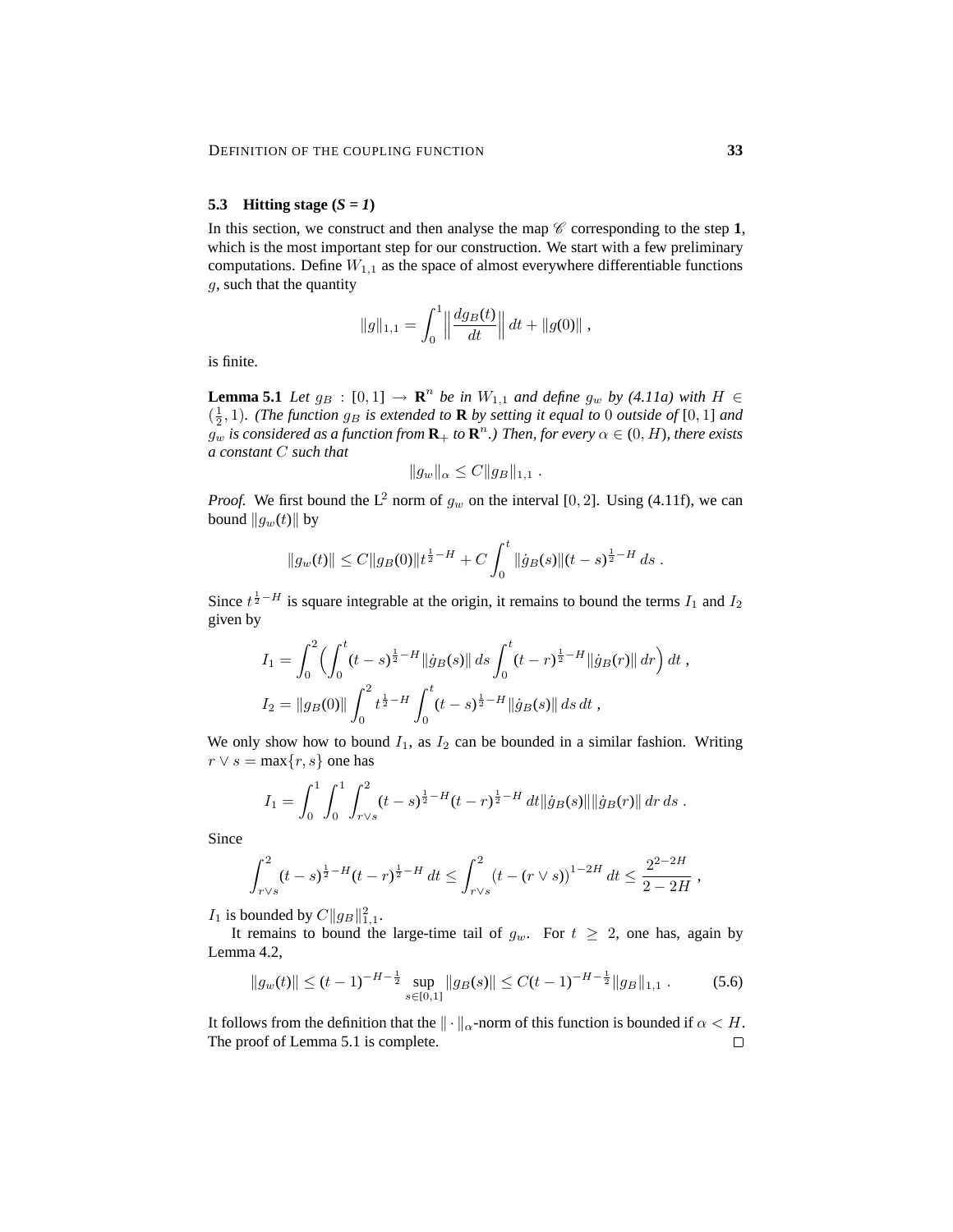In the case  $H < \frac{1}{2}$ , one has a similar result, but the regularity of  $g_B$  can be weakened.

**Lemma 5.2** *Let*  $g_B$  :  $[0, 1] \rightarrow \mathbb{R}^n$  *be a continuous function and define*  $g_w$  *as in* Lemma 5.1, but with  $H \in (0, \frac{1}{2})$ . Then, for every  $\alpha \in (0, H)$ , there exists a constant C *such that*

$$
||g_w||_{\alpha} \leq C \sup_{t \in [0,1]} ||g_B(t)||.
$$

*Proof.* Since  $H < \frac{1}{2}$ , one can move the derivative under the integral of the first equation in Lemma 4.2 to get

$$
||g_w(t)|| \le C \int_0^t (t-s)^{-H-\frac{1}{2}} ||g_B(s)|| ds \le C \sup_{t \in [0,1]} ||g_B(t)||.
$$

This shows that the restriction of  $g_w$  to [0, 2] is square integrable. The large-time tail can be bounded by (5.6) as before.  $\Box$ 

We already hinted several times towards the notion of a "cost function" that measures the difficulty of coupling the two copies of the process. This notion is now made precise. Denote by  $Z = (x_0, y_0, w_x, w_y)$  an element of  $\mathcal{X}^2 \times \mathcal{W}^2$  and assume that there exists a square integrable function  $g_w : \mathbf{R}_- \to \mathbf{R}^n$  such that

$$
w_y(t) = w_x(t) + \int_t^0 g_w(s) \, ds \,, \qquad \forall \, t < 0 \,.
$$
\n(5.7)

In regard of (4.13), we introduce for  $T > 0$  the operator  $\mathcal{R}_T$  given by

$$
(\mathcal{R}_T g)(t) = C \int_{-\infty}^0 \frac{t^{\frac{1}{2}-H} (T-s)^{H-\frac{1}{2}}}{t+T-s} ||g(s)|| ds,
$$

where C is the constant appearing in  $(4.13)$ . The cost is then defined as follows.

**Definition 5.3** *The cost function*  $\mathcal{K}_{\alpha} : L^2(\mathbf{R}_{-}) \to [0, \infty]$  *is defined by* 

$$
\mathcal{K}_{\alpha}(g) = \sup_{T>0} \|\mathcal{R}_T g\|_{\alpha} + C_K \int_{-\infty}^0 (-s)^{H-\frac{3}{2}} \|g(s)\| \, ds \,, \tag{5.8}
$$

*where, for convenience, we define*  $C_K = |(2H - 1)\gamma_H \alpha_{1-H}|$ *. Given* Z as above,  $\mathcal{K}_{\alpha}(Z)$  *is defined as*  $\mathcal{K}_{\alpha}(g_w)$  *if there exists a square integrable function*  $g_w$  *satisfying*  $(5.7)$  *and as*  $\infty$  *otherwise.* 

**Remark 5.4** The cost function  $K_{\alpha}$  defined above has the important property that

$$
\mathcal{K}_{\alpha}(\theta_t g) \le \mathcal{K}_{\alpha}(g) \,, \quad \text{for all } t \ge 0,\tag{5.9}
$$

where the shifted function  $\theta_t g$  is given by

$$
(\theta_t g)(s) = \begin{cases} g(s+t) & \text{if } s < -t, \\ 0 & \text{otherwise.} \end{cases}
$$

Furthermore, it is a norm, and thus satisfies the triangle inequality.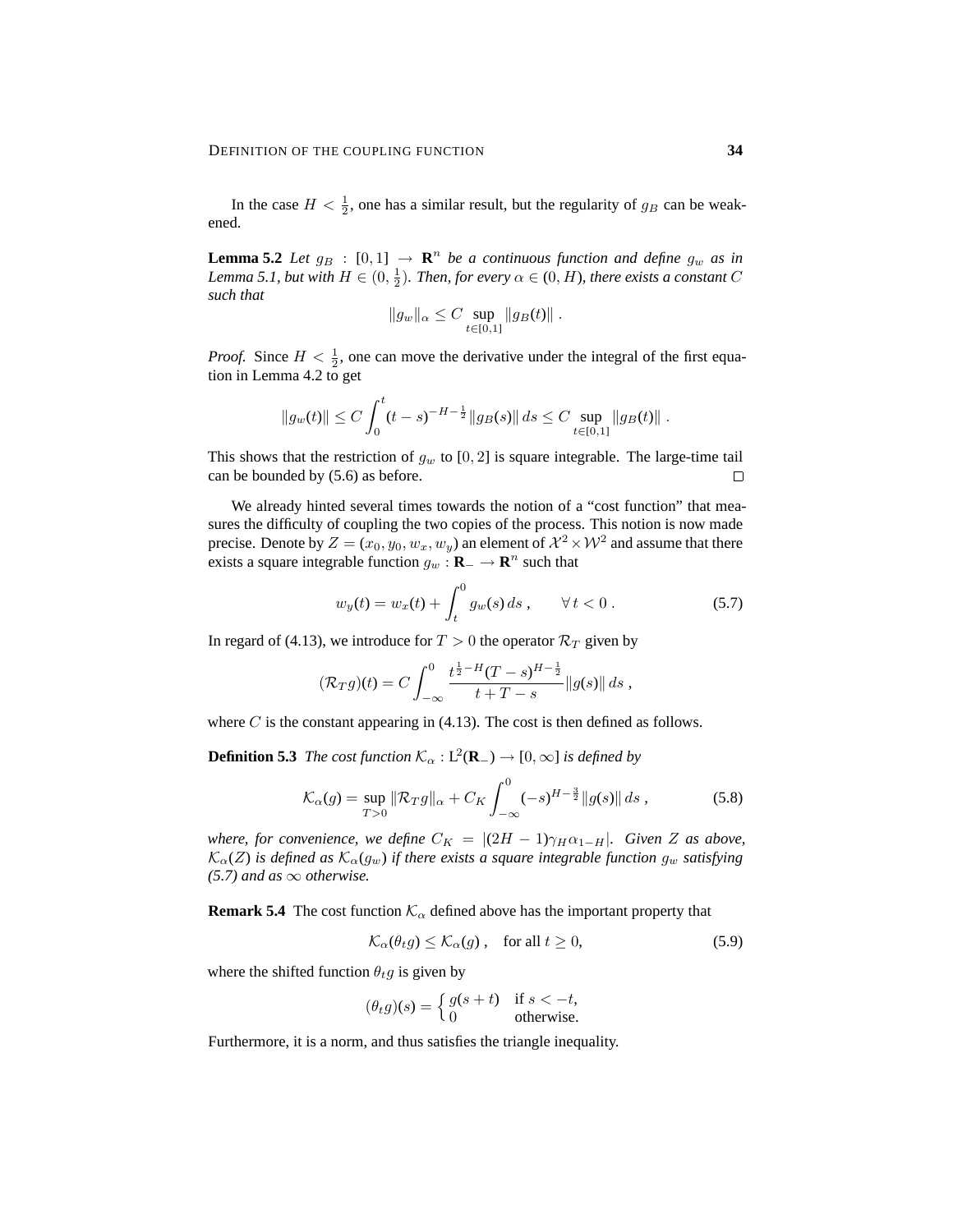**Remark 5.5** By (4.13), the first term in (5.8) measures by how much the two realisations of the Wiener process have to differ in order to obtain identical increments for the associated fractional Brownian motions. By (4.11c), the second term in (5.8) measures by how much the two realisations of the fBm differ if one lets the system evolve with two identical realisations of the Wiener process.

We now turn to the construction of the process  $(x_t, y_t)$  during step 1. We will set up our coupling construction in such a way that, whenever step **1** is to be performed, the initial condition  $Z$  is admissible in the following sense:

**Definition 5.6** *Let*  $\alpha$  *satisfy*  $0 < \alpha < \min\{\frac{1}{2} : H\}$ *. We say that*  $Z = (x_0, y_0, w_x, w_y)$  *is* admissible *if one has*

$$
||x_0 - y_0|| \le 1 + \frac{1 + C_4^{\mathbf{A1}}}{C_2^{\mathbf{A1}}}, \tag{5.10}
$$

(the constants  $C_i^{\mathbf{A1}}$  are as in  $\mathbf{A1}$  and in (5.3)), and its cost satisfies  $\mathcal{K}_\alpha(Z) \leq 1$ .

Denote now by  $\Omega$  the space of continuous functions  $\omega : [0, 1] \to \mathbb{R}^n$  which are the restriction to [0, 1] of an element of  $\tilde{\mathcal{H}}_H$ . Our aim is construct two measures  $\mathbf{P}_Z^1$  and  $\mathbf{P}_Z^2$  on  $\Omega \times \Omega$  satisfying the following conditions:

- **B1** The marginals of  $\mathbf{P}_{Z}^{1} + \mathbf{P}_{Z}^{2}$  onto the two components  $\Omega$  of the product space are both equal to the Wiener measure W.
- **B2** Let  $\mathscr{B}_{\kappa} \subset \Omega \times \Omega$  denote the set of pairs  $(\tilde{w}_x, \tilde{w}_y)$  such that there exists a function  $g_w : [0, 1] \rightarrow \mathbf{R}^n$  satisfying

$$
\tilde{w}_y(t) = \tilde{w}_x(t) + \int_0^t g_w(s) ds
$$
,  $\int_0^1 ||g_w(s)||^2 ds \le \kappa$ .

Then, there exists a value of  $\kappa$  such that, for every admissible initial condition  $Z_0$ , we have  $\mathbf{P}_Z^1(\mathscr{B}_\kappa) + \mathbf{P}_Z^2(\mathscr{B}_\kappa) = 1$ .

**B3** Let  $(x_t, y_t)$  be the process constructed by solving (SDE) with respective initial conditions  $x_0$  and  $y_0$ , and with respective noise processes  $P_t(w_x, \tilde{w}_x)$  and  $P_t(w_y, \tilde{w}_y)$ . Then, one has  $x_1 = y_1$  for  $\mathbf{P}_Z^1$ -almost every noise  $(\tilde{w}_x, \tilde{w}_y)$ . Furthermore, there exists a constant  $\delta > 0$  such that  $P_Z^1(\Omega \times \Omega) \geq \delta$  for every admissible initial condition Z.

**Remark 5.7** Both measures  $P_Z^1$  and  $P_Z^2$  can easily be extended to measures on  $\mathcal{W}_+^2$  in such a way that **B1** holds. Since the dynamic constructed from the coupling function  $\mathscr C$  will not depend on this extension, we just choose one arbitrarily and denote again by  $\mathbf{P}_Z^1$  and  $\mathbf{P}_Z^2$  the corresponding measures on  $\mathcal{W}_+^2$ .

Given  $\mathbf{P}_Z^1$  and  $\mathbf{P}_Z^2$ , we construct the coupling function  $\mathscr C$  in the following way, using notations (5.2) and (4.4):

$$
T(Z, a) = 1, \qquad \mathsf{W}_2(Z, a) = \mathbf{P}_Z^1 \times \delta_{a_1} + \mathbf{P}_Z^2 \times \delta_{a_2}, \tag{5.11}
$$

where the two elements  $a_1$  and  $a_2$  are defined as

$$
a_1 = (2, 0, \tilde{N}, 0), \tag{5.12a}
$$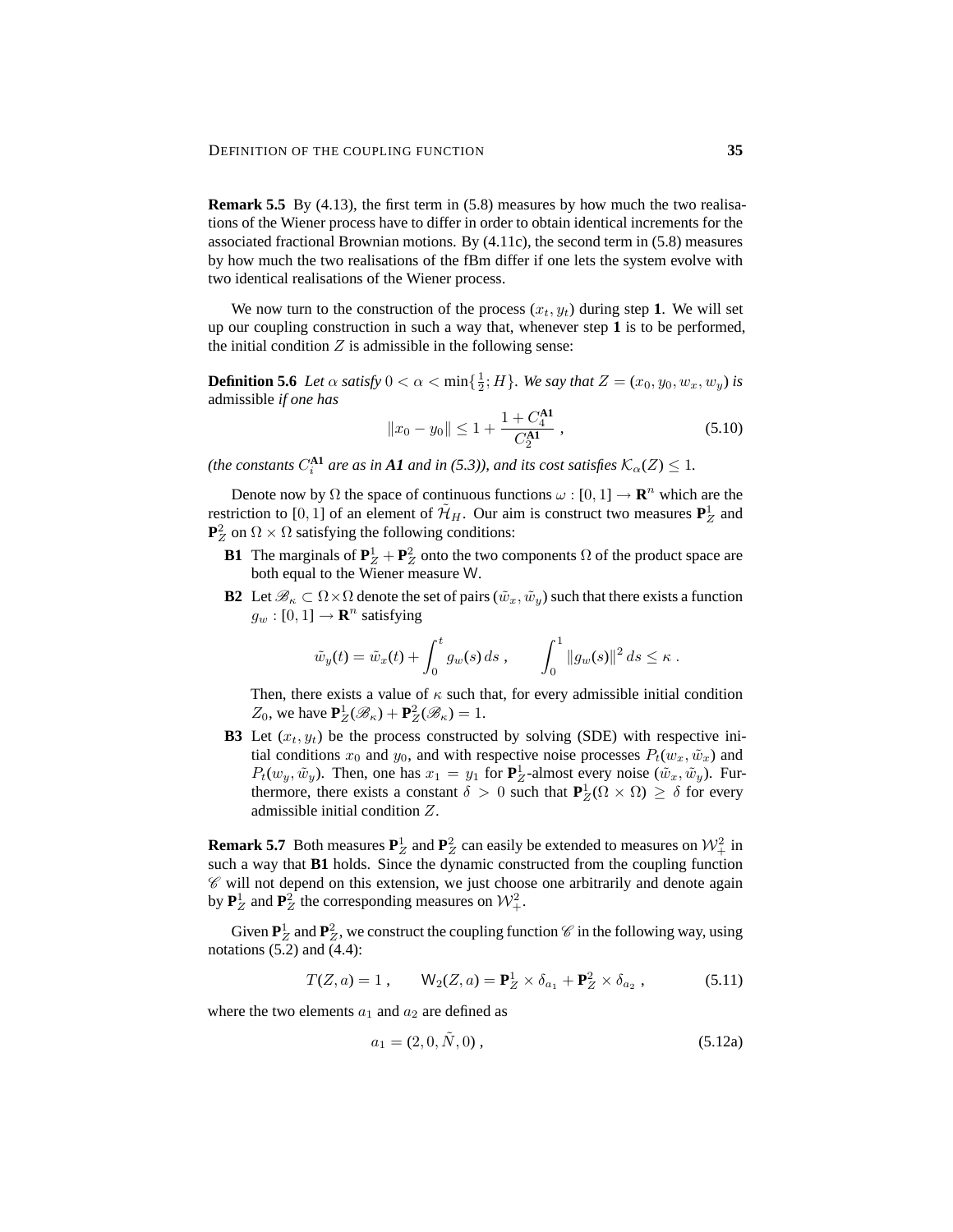$$
a_2 = (3, 0, \tilde{N} + 1, t_* \tilde{N}^{4/(1-2\alpha)}), \qquad (5.12b)
$$

for some constant  $t_*$  to be determined later in this section. Notice that this definition reflects the algorithm (4.7) and the explanation following (5.2). The reason behind the particular choice of the waiting time in (5.12b) will become clear in Remark 5.11.

The way the construction of  $P_Z^1$  and  $P_Z^2$  works is very close to the binding construction in [Hai02]. The main difference is that the construction presented in [Hai02] doesn't allow to satisfy **B2** above. We will therefore introduce a symmetrised version of the binding construction that allows to gain a better control over  $g_w$ . If  $\mu_1$  and  $\mu_2$ are two positive measures with densities  $D_1$  and  $D_2$  with respect to some common measure  $\mu$ , we define the measure  $\mu_1 \wedge \mu_2$  by

$$
(\mu_1 \wedge \mu_2)(dw) = \min\{D_1(w), D_2(w)\} \mu(dw).
$$

The key ingredient for the construction of  $\mathbf{P}_Z^1$  and  $\mathbf{P}_Z^2$  is the following lemma, the proof of which will be given later in this section.

**Lemma 5.8** *Let*  $Z = (x_0, y_0, w_x, w_y)$  *be an admissible initial condition and let* H, σ*, and* f *satisfy the hypotheses of either Theorem 1.2 or Theorem 1.3. Then, there exists a measurable map*  $\Psi_Z : \Omega \to \Omega$  *with measurable inverse, having the following properties.*

- *B1'* There exists a constant  $\delta > 0$  such that  $W \wedge \Psi_Z^*W$  has mass bigger than  $2\delta$  for *every admissible initial condition* Z*.*
- *B2' There exists a constant*  $\kappa$  *such that*  $\{(\tilde{w}_x, \tilde{w}_y) | \tilde{w}_y = \Psi_Z(\tilde{w}_x)\} \subset \mathcal{B}_{\kappa}$  for every *admissible initial condition* Z*.*
- *B3' Let*  $(x_t, y_t)$  *be the process constructed by solving (SDE) with respective initial conditions*  $x_0$  *and*  $y_0$ *, and with noise processes*  $P_t(w_x, \tilde{w}_x)$  *and*  $P_t(w_y, \Psi_Z(\tilde{w}_x))$ *. Then, one has*  $x_1 = y_1$  *for every*  $\tilde{w}_x \in \Omega$  *and every admissible initial condition* Z*.*

*Furthermore, the maps*  $\Psi_Z$  *and*  $\Psi_Z^{-1}$  *are measurable with respect to* Z.

Given such a  $\Psi_Z$ , we first define the maps  $\Psi_\uparrow$  and  $\Psi_\rightarrow$  from  $\Omega$  to  $\Omega \times \Omega$  by

$$
\Psi_{\uparrow}(\tilde{w}_x) = (\tilde{w}_x, \Psi_Z(\tilde{w}_x)), \qquad \Psi_{\rightarrow}(\tilde{w}_y) = (\Psi_Z^{-1}(\tilde{w}_y), \tilde{w}_y).
$$

(See also Figure 1 below.) We also define the "switch map"  $S : \Omega \times \Omega \to \Omega \times \Omega$  by  $S(\tilde{w}_x, \tilde{w}_y) = (\tilde{w}_y, \tilde{w}_x).$ 

With these definitions at hand, we construct two measures  $\mathbf{P}_Z^1$  and  $\tilde{\mathbf{P}}_Z^1$  on  $\Omega \times \Omega$  by

$$
\mathbf{P}_Z^1 = \frac{1}{2} \left( \Psi_{\uparrow}^* \mathsf{W} \wedge \Psi_{\rightarrow}^* \mathsf{W} \right), \qquad \tilde{\mathbf{P}}_Z^1 = \mathbf{P}_Z^1 + S^* \mathbf{P}_Z^1 \,. \tag{5.13}
$$

On Figure 1,  $P_Z^1$  lives on the boldfaced curve and  $\tilde{P}_Z^1$  is its symmetrised version which lives on both the boldfaced and the dashed curve. Denote by  $\Pi_i : \Omega \times \Omega \to \Omega$  the projectors onto the *i*th component and by  $\Delta : \Omega \to \Omega \times \Omega$  the lift onto the diagonal  $\Delta(w) = (w, w)$ . Then, we define the measure  $\mathbf{P}_Z^2$  by

$$
\mathbf{P}_Z^2 = S^* \mathbf{P}_Z^1 + \Delta^* (\mathsf{W} - \Pi_1^* \tilde{\mathbf{P}}_Z^1) \,. \tag{5.14}
$$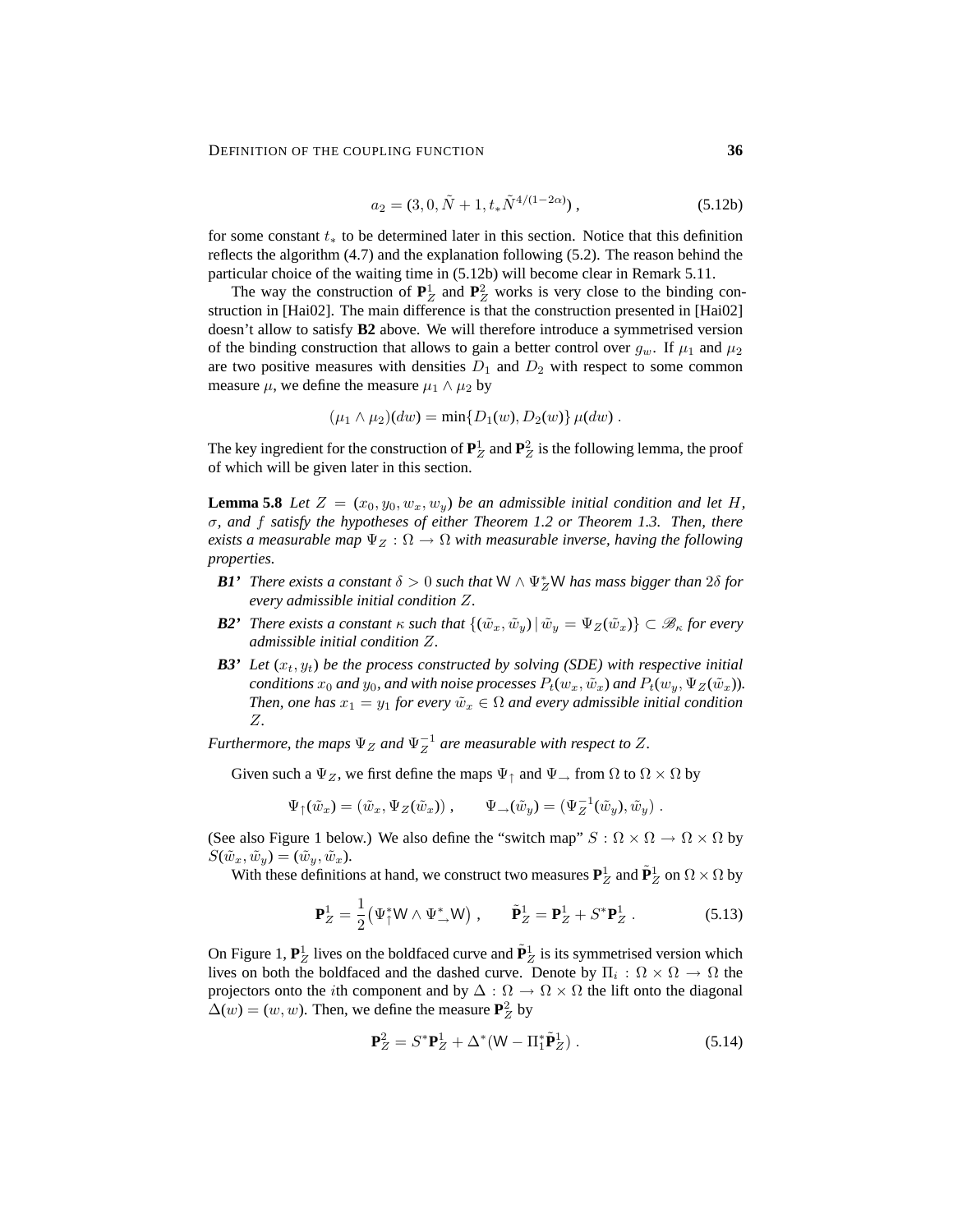

Figure 1: Construction of **P**<sub>Z</sub>.

By (5.13),  $W > \Pi_1 \tilde{P}_Z^1$ , so  $P_Z^1$  and  $P_Z^2$  are both positive and their sum is a probability measure. Furthermore, one has by definition

$$
\mathbf{P}_Z^1 + \mathbf{P}_Z^2 = \tilde{\mathbf{P}}_Z^1 + \Delta^*(\mathsf{W} - \Pi_1^* \tilde{\mathbf{P}}_Z^1) .
$$

Since  $\Pi_1^* \Delta^*$  is the identity, this immediately implies

$$
\Pi_1^* \mathbf{P}_Z^1 + \Pi_1^* \mathbf{P}_Z^2 = W.
$$

The symmetry  $S^* \tilde{P}_Z^1 = \tilde{P}_Z^1$  then implies that the second marginal is also equal to W, *i.e.* **B1** is satisfied. Furthermore, the set  $\{(\tilde{w}_x, \tilde{w}_y) | \tilde{w}_y = \Psi_Z(\tilde{w}_x)\}\$  has **P**<sub>Z</sub>-measure bigger than  $\delta$  by **B1'**, so **B3** is satisfied as well. Finally, **B2** is an immediate consequence of **B2'**. It remains to construct the function  $\Psi_Z$ .

*Proof of Lemma 5.8.* As previously, we write Z as

$$
Z = (x_0, y_0, w_x, w_y). \tag{5.15}
$$

In order to construct  $\Psi_Z$ , we proceed as in [Hai02, Sect. 5], except that we want the solutions  $x_t$  and  $y_t$  to become equal after time 1. Let  $\tilde{w}_x \in \Omega$  be given and define

$$
B_H(t) = (\mathcal{D}_H P_1(w_x, \tilde{w}_x))(t - 1) , \qquad (5.16)
$$

where W denotes the corresponding part of the initial condition  $Z_0$  in (5.15). We write the solutions to (SDE) as

$$
dx_t = f(x_t) dt + \sigma dB_H(t) , \qquad (5.17a)
$$

$$
dy_t = f(y_t) dt + \sigma dB_H(t) + \sigma \tilde{g}_B(t) dt , \qquad (5.17b)
$$

where  $\tilde{g}_B(t)$  is a function to be determined. Notice that  $x_t$  is completely determined by  $\tilde{w}_x$  and by the initial condition Z. We introduce the process  $\varrho_t = y_t - x_t$ , so we get

$$
\frac{d\varrho_t}{dt} = f(x_t + \varrho_t) - f(x_t) + \sigma \tilde{g}_B(t) \,. \tag{5.18}
$$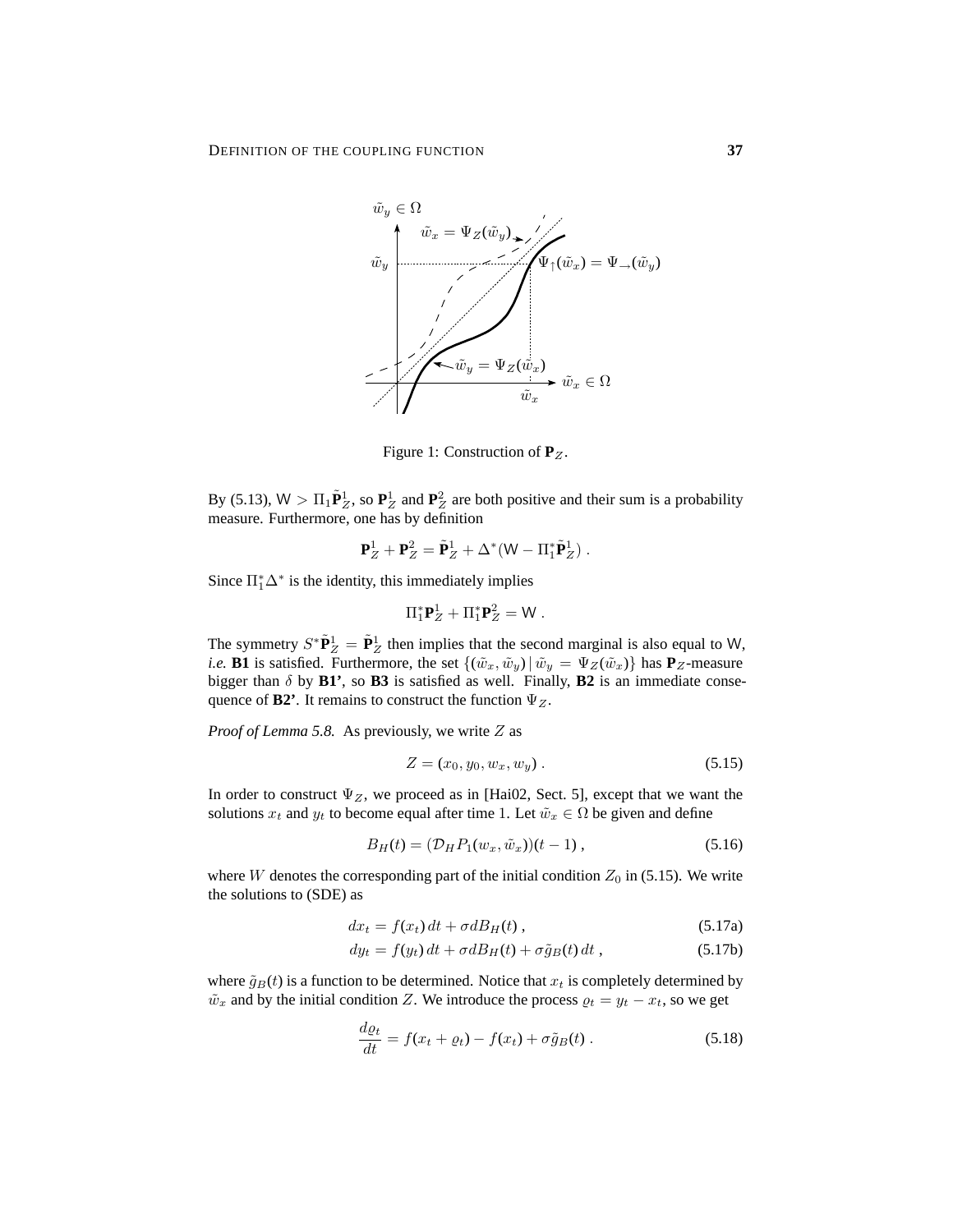We now define  $\tilde{g}_B(t)$  by

$$
\tilde{g}_B(t) = -\sigma^{-1} \left( \kappa_1 \varrho_t + \kappa_2 \frac{\varrho_t}{\sqrt{\|\varrho_t\|}} \right),\tag{5.19}
$$

for two constants  $\kappa_1$  and  $\kappa_2$  to be specified. This yields for the norm of  $\rho_t$  the estimate

$$
\frac{d\|\varrho_t\|^2}{dt} \leq 2(C_3^{\mathbf{A1}} - \kappa_1)\|\varrho_t\|^2 - 2\kappa_2\|\varrho_t\|^{3/2}.
$$

We choose  $\kappa_1 = C_3^{\mathbf{A1}}$  and so

$$
\|\varrho_t\| \le \begin{cases} \left(6\kappa_2 t - \sqrt{\|\varrho_0\|}\right)^2 & \text{for } t < \sqrt{\|\varrho_0\|}/(6\kappa_2), \\ 0 & \text{for } t \ge \sqrt{\|\varrho_0\|}/(6\kappa_2). \end{cases} \tag{5.20}
$$

We can then choose  $\kappa_2$  sufficiently large, so that  $\|\rho_t\| = 0$  for  $t > 1/2$ . Since the initial condition was admissible by assumption, the constant  $\kappa_2$  can be chosen as a function of the constants  $C_i^{\text{A1}}$  only. Notice also that the preceding construction yields  $\tilde{g}_B$  as a function of  $Z$  and  $\tilde{w}_x$  only.

We then construct  $\tilde{w}_y = \Psi_Z(\tilde{w}_x)$  in such a way that (5.17) is satisfied with the function  $\tilde{g}_B$  we just constructed. Define  $g_w$  by (5.7) and construct  $g_B$  by applying (4.11b). Then, we extend  $\tilde{g}_B$  to ( $-\infty$ , 1] by simply putting it equal to  $g_B$  on ( $-\infty$ , 0]. Applying the inverse formula (4.11a), we obtain a function  $\tilde{g}_w$  on ( $-\infty$ , 1], which is equal to  $g_w$  on  $(-\infty, 0]$  and which is such that

$$
(\Psi_Z(\tilde{w}_x))(t) \equiv \tilde{w}_x(t) + \int_0^t \tilde{g}_w(s) \, ds,
$$

has precisely the required property.

It remains to check that the family of maps  $\Psi_Z$  constructed this way has the properties stated in Lemma 5.8. The inverse of  $\Psi_Z$  is constructed in the following way. Choose  $\tilde{w}_y \in \Omega$  and consider the solution to the equation

$$
dy_t = f(y_t) dt + \sigma d B'_H(t) ,
$$

where  $B_H$  is defined as in (5.16) with x replaced by y. Once  $y_t$  is obtained, one can construct the process  $\varrho_t$  as before, but this time by solving

$$
\frac{d\varrho_t}{dt} = f(y_t) - f(y_t - \varrho_t) - \left(\kappa_1 \varrho_t + \kappa_2 \frac{\varrho_t}{\sqrt{\|\varrho_t\|}}\right)
$$

.

This allows to define  $\tilde{g}_B$  as in (5.19). The element  $\tilde{w}_x \equiv \Psi_Z^{-1}(\tilde{w}_y)$  is then obtained by the same procedure as before.

Before turning to the proof of properties **B1'**–**B3'**, we give some estimate on the function  $\tilde{g}_w$  that we just constructed.

**Lemma 5.9** *Assume that the conditions of Lemma 5.8 hold. Then, there exists a constant K such that the function*  $\tilde{g}_w(Z, \tilde{w}_x)$  *constructed above satisfies* 

$$
\int_0^1 \|\tilde{g}_w(Z, \tilde{w}_x)(s)\|^2 ds < K,
$$

*for every admissible initial condition Z and for every*  $\tilde{w}_x \in \mathcal{W}_+$ *.*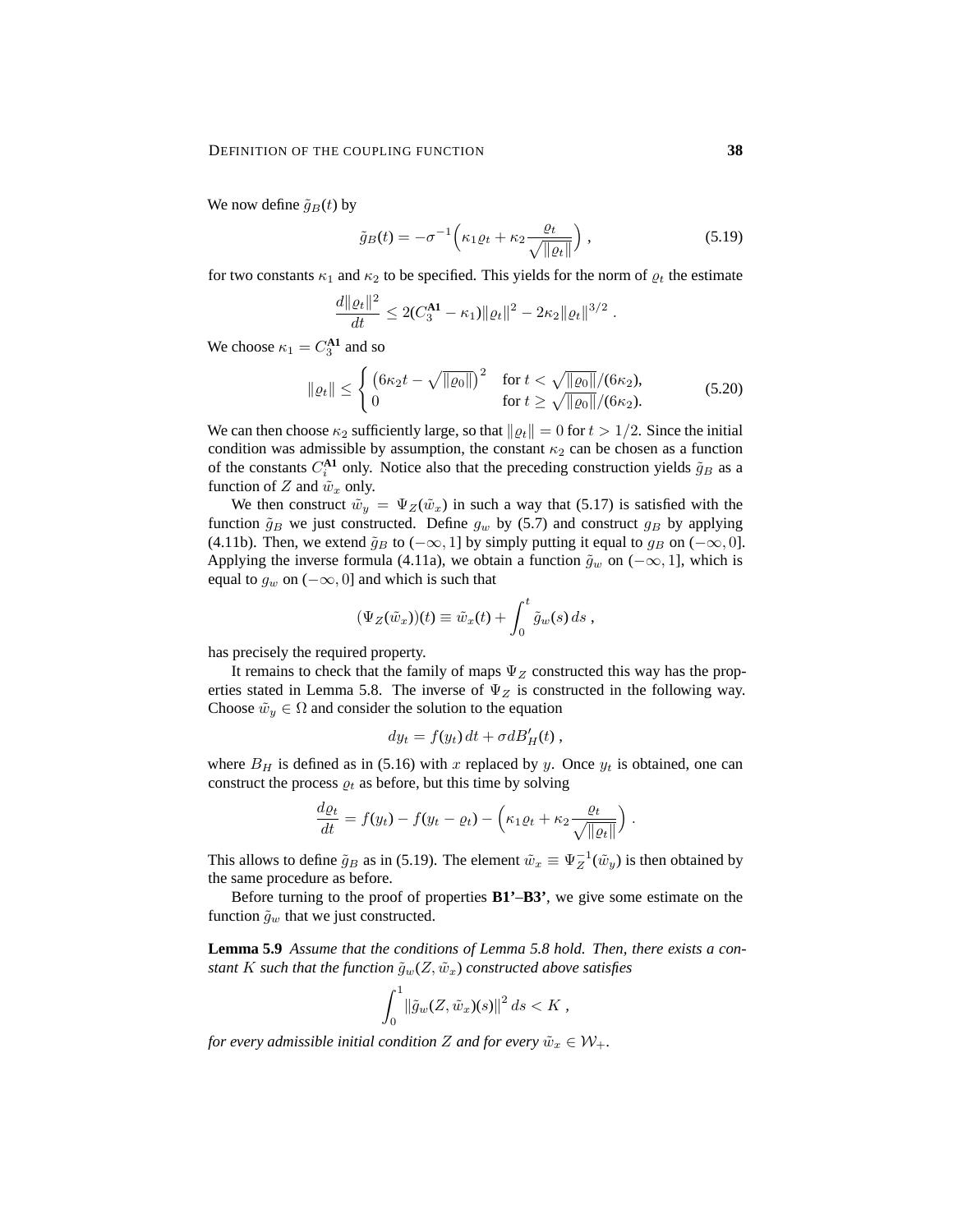*Proof.* We write  $\tilde{g}_w(t)$  for  $t > 0$  as

$$
\tilde{g}_w(t) = C \int_{-\infty}^0 \frac{t^{\frac{1}{2}-H}(-s)^{H-\frac{1}{2}}}{t-s} g_w(s) ds + \alpha_H \frac{d}{dt} \int_0^t (t-s)^{\frac{1}{2}-H} \tilde{g}_B(s) ds,
$$
  
\n
$$
\equiv \tilde{g}_w^{(1)}(t) + \tilde{g}_w^{(2)}(t).
$$

where  $g_w$  is defined by (5.7),  $g_B$  is given by (5.19), and the constant C is the constant appearing in (4.13). The L<sup>2</sup>-norm of  $\tilde{g}_w^{(1)}$  is bounded by 1 by the assumption that Z is admissible. To bound the norm of  $\tilde{g}^{(2)}_w$ , we treat the cases  $H < \frac{1}{2}$  and  $H > \frac{1}{2}$ separately.

**The case**  $H < \frac{1}{2}$ **. For this case, we simply combine Lemma 5.2 with the definition** (5.19) and the estimate (5.20).

**The case**  $H > \frac{1}{2}$ **. For this case, we apply Lemma 5.1, so we bound the**  $\|\cdot\|_{1,1}$ **-norm of**  $\tilde{g}_B$ . By (5.19), one has

$$
\left\| \frac{d}{dt} \tilde{g}_B(t) \right\| \le C \left\| \frac{d\varrho_t}{dt} \right\| \left( 1 + \left\| \varrho_t \right\|^{-\frac{1}{2}} \right), \tag{5.21}
$$

for some positive constant  $C$ . Using  $(5.18)$ , the assumption about the boundedness of the derivative of  $f$ , and the definition (5.19) we get

$$
\left\|\frac{d\varrho_t}{dt}\right\| \leq C\big(\|\varrho_t\| + \sqrt{\|\varrho_t\|}\big) .
$$

Combining this with (5.21) and (5.20), the required bound on  $\|\tilde{g}_B\|_{1,1}$  follows.  $\Box$ 

Property **B1'** now follows from Lemma 5.9 and Girsanov's theorem in the following way. Denote by  $\mathscr{D}_Z$  the density of  $\Psi_Z^*W$  with respect to W, *i.e.*  $(\Psi_Z^*W)(d\tilde{w}_x)$  =  $\mathscr{D}_Z(\tilde{w}_x)$  W( $d\tilde{w}_x$ ). It is given by Girsanov's formula

$$
\mathscr{D}_Z(\tilde{w}_x) = \exp\Bigl(\int_0^1 \langle (\tilde{g}_w(Z, \tilde{w}_x))(t), d\tilde{w}_x(t) \rangle - \frac{1}{2} \int_0^1 ||\tilde{g}_w(Z, \tilde{w}_x)||^2(t) dt\Bigr) .
$$

One can check (see *e.g.* [Mat02]) that  $\|W \wedge \Psi_Z^* W\|_{TV}$  is bounded from below by

$$
\|\mathsf{W}\wedge\Psi_Z^*\mathsf{W}\|_{\mathrm{TV}}\geq \left(4\int_{\Omega}\mathscr{D}_Z(w)^{-2}\,\mathsf{W}(dw)\right).
$$

Property **B1'** thus follows immediately from Lemma 5.9, using the fact that

$$
\int_{\Omega} \exp\left(-2\int_0^1 \langle (\tilde{g}_w(Z, \tilde{w}_x))(t), d\tilde{w}_x(t) \rangle - 2\int_0^1 ||\tilde{g}_w(Z, \tilde{w}_x)||^2(t) dt\right) W(dw) = 1.
$$

Property **B2'** is also an immediate consequence of Lemma 5.9, and property **B3'** follows by construction from (5.20). The proof of Lemma 5.8 is complete.  $\Box$ 

Before concluding this subsection we show that, if step 1 fails,  $t_*$  can be chosen in such a way that the waiting time  $t_*\tilde{N}^{4/(1-2\alpha)}$  in (5.12b) is long enough so that (5.10)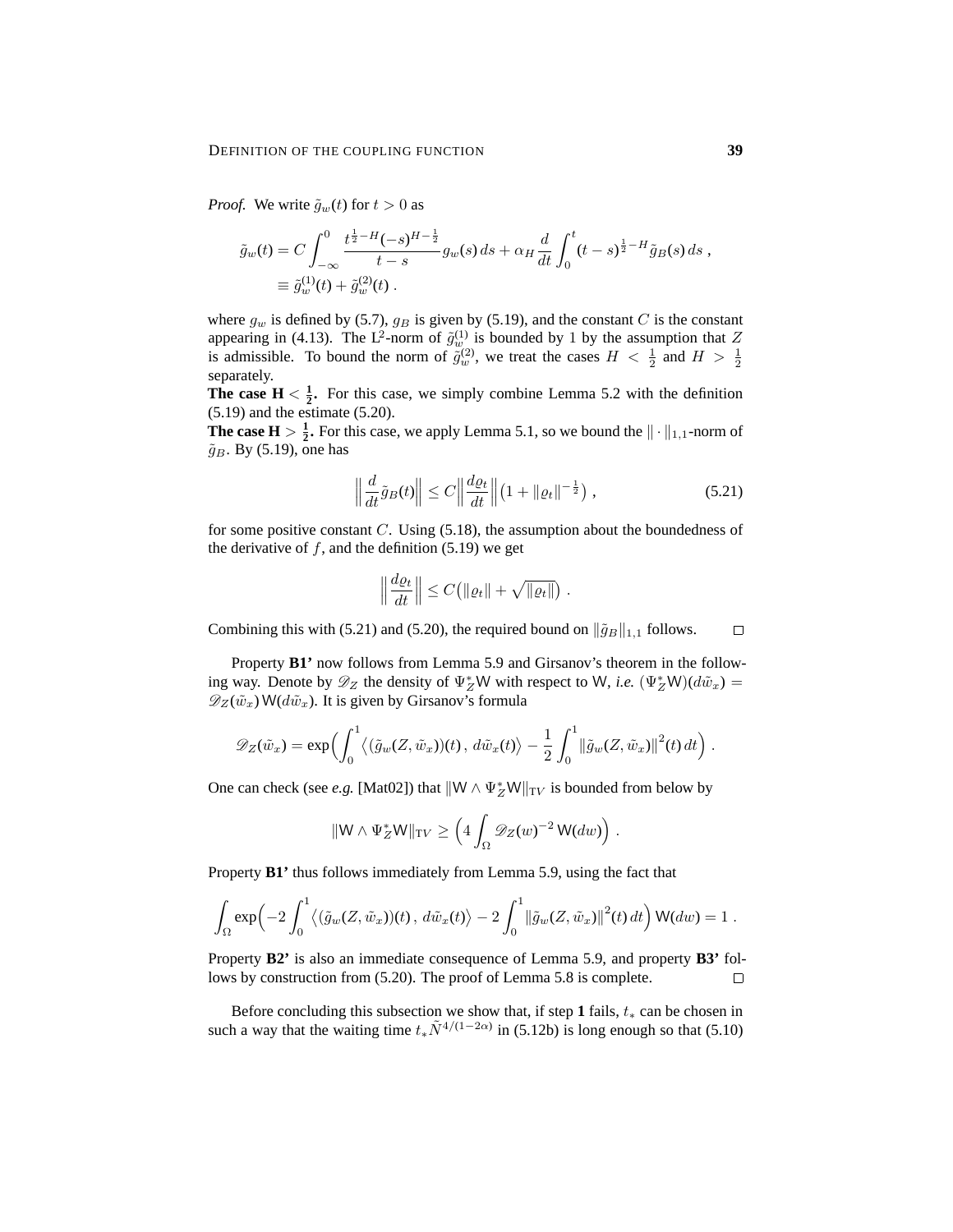holds again after step **3** and so that the cost function does not increase by more than  $1/(2\tilde{N}^2)$ . By the triangle inequality, the second claim follows if we show that

$$
\mathcal{K}_{\alpha}(\theta_t \tilde{g}_w(Z, \tilde{w}_x)) \le \frac{1}{2\tilde{N}^2},\tag{5.22}
$$

whenever t is large enough (the shift  $\theta_t$  is as in (5.9)). Combining (4.14), Lemma 5.9, and the definition of  $\mathcal{K}_{\alpha}$ , we get, for some constant  $C$ ,

$$
\mathcal{K}_{\alpha}(\theta_t \tilde{g}_w(Z, \tilde{w}_x)) \leq C t^{\alpha - \frac{1}{2}} + C t^{H - \frac{3}{2}}, \quad \text{for } t \geq 2.
$$

There thus exists a constant  $t_*$  such that the bound (5.22) is satisfied if the waiting time is longer than  $t_*\tilde{N}^{4/(1-2\alpha)}$ . It remains to show that (5.10) holds after the waiting time is over. If step 1 failed, the realisations  $\tilde{w}_x$  and  $\tilde{w}_y$  are drawn either in the set

$$
\tilde{\Delta}_1 = \{ (\tilde{w}_x, \tilde{w}_y) \in \Omega^2 \mid \tilde{w}_x = \tilde{w}_y \},
$$

or in the set

$$
\tilde{\Delta}_2 = \{ (\tilde{w}_x, \tilde{w}_y) \in \Omega^2 \mid \tilde{w}_x = \Psi_Z(\tilde{w}_y) \}
$$

(see Figure 1). In order to describe the dynamics also during the waiting time (*i.e.* step **3**), we extend those sets to  $\mathcal{W}^2_+$  by

$$
\Delta_i = \left\{ (\tilde{w}_x, \tilde{w}_y) \in \mathcal{W}_+^2 \, | \, (\tilde{w}_x|_{[0,1]}, \tilde{w}_y|_{[0,1]}) \in \tilde{\Delta}_i ,\right\}
$$
\nand\n
$$
\tilde{w}_x(t) - \tilde{w}_y(t) = \text{const} \quad \text{for } t > 1 \right\}.
$$

Given an admissible initial condition  $Z = (x_0, y_0, w_x, w_y)$  and a pair  $(\tilde{w}_x, \tilde{w}_y) \in \mathcal{W}_+^2$ , we consider the solutions  $x_t$  and  $y_t$  to (SDE) given by

$$
dx_t = f(x_t) dt + \sigma dB_H^x(t),
$$
  
\n
$$
dy_t = f(y_t) dt + \sigma dB_H^y(t),
$$
\n(5.23)

where  $B_H^x$  (and similarly for  $B_H^y$ ) is constructed as usual by concatenating  $w_x$  and  $\tilde{w}_x$ and applying the operator  $\mathcal{D}_H$ . The key observation is the following lemma.

**Lemma 5.10** *Let* Z *be an admissible initial condition as above, let*  $(\tilde{w}_x, \tilde{w}_y) \in \Delta_1 \cup$  $\Delta_2$ *, and let*  $x_t$  *and*  $y_t$  *be given by (5.23) for*  $t > 0$ *. Then, there exists a constant*  $t_* > 0$ *such that*

$$
||x_t - y_t|| \leq 1 + \frac{1 + C_4^{\mathbf{A1}}}{C_2^{\mathbf{A1}}}
$$

*holds again for*  $t > t_*$ .

*Proof.* Fix an admissible initial condition Z and consider the case when  $(\tilde{w}_x, \tilde{w}_y) \in \Delta_2$ first. Let  $g_w : \mathbf{R}_+ \to \mathbf{R}^n$  be as in (5.7) and define  $\tilde{g}_w : \mathbf{R}_+ \to \mathbf{R}^n$  by

$$
\tilde{w}_y(t) = \tilde{w}_x(t) + \int_0^t \tilde{g}_w(s) ds.
$$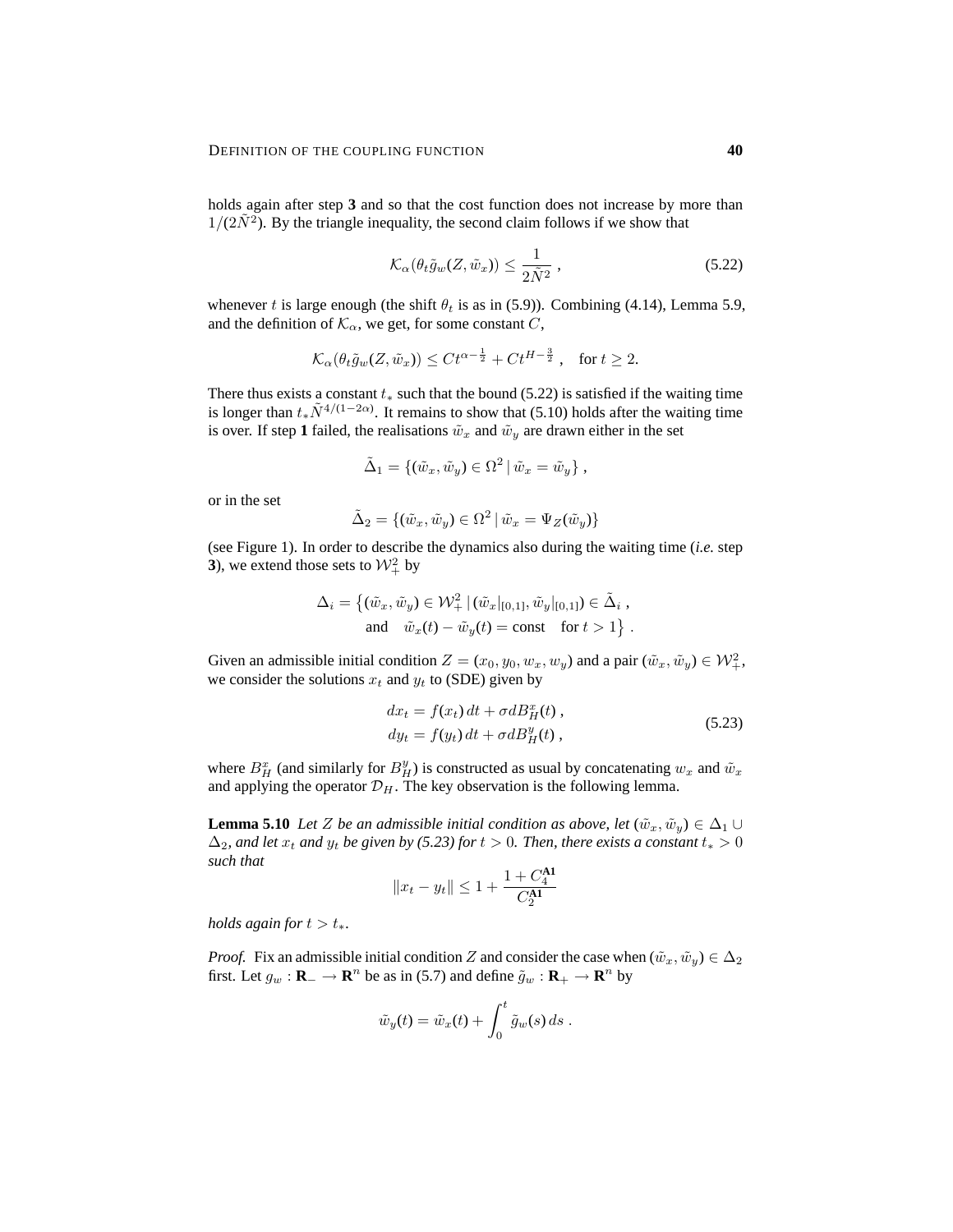Introducing  $\varrho_t = y_t - x_t$ , we see that it satisfies the equation

$$
\frac{d\varrho_t}{dt} = f(y_t) - f(x_t) + \sigma \mathcal{G}_t,
$$
\n(5.24)

where the function  $\mathcal{G}_t$  is given by

$$
\mathcal{G}_t = c_1 \int_{-\infty}^0 (t-s)^{H-\frac{3}{2}} g_w(s) \, ds + c_2 \frac{d}{dt} \int_0^t (t-s)^{H-\frac{1}{2}} \tilde{g}_w(s) \, ds \,, \tag{5.25}
$$

with some constants  $c_1$  and  $c_2$  depending only on H. It follows from (5.24), (5.3), and Gronwall's lemma, that the Euclidean norm  $\|\varrho_t\|$  satisfies the inequality

$$
\|\varrho_t\| \le e^{-C_2^{\mathbf{A}t}} \|\varrho_0\| + \int_0^t e^{-C_2^{\mathbf{A}t}(t-s)} (C_4^{\mathbf{A}t} + \|\mathcal{G}_s\|) ds. \tag{5.26}
$$

Consider first the time interval [0, 1] and define

$$
\tilde{G}_t = c_1 \int_{-\infty}^0 (t-s)^{H-\frac{3}{2}} g_w(s) ds - c_2 \frac{d}{dt} \int_0^t (t-s)^{H-\frac{1}{2}} \tilde{g}_w(s) ds,
$$

*i.e.*, we simply reversed the sign of  $\tilde{g}_w$ . This corresponds to the case where  $(\tilde{w}_x, \tilde{w}_y)$ are interchanged, and thus satisfy  $\tilde{w}_y = \Psi_Z(\tilde{w}_x)$  instead of  $\tilde{w}_x = \Psi_Z(\tilde{w}_y)$ . We thus deduce from (5.19) and (5.20) that

$$
\|\tilde{g}_s\| \le \|\sigma^{-1}\| \big(\kappa_1\| \varrho_0\| + \kappa_2 \sqrt{\|\varrho_0\|} \big) ,\tag{5.27}
$$

for  $s \in [0, 1]$ . This yields for  $\|\mathcal{G}_s\|$  the estimate

$$
\|\mathcal{G}_s\| \le \|\sigma^{-1}\| \big(\kappa_1 \|\varrho_0\| + \kappa_2 \sqrt{\|\varrho_0\|}\big) + 2c_1 \int_{-\infty}^0 (t-s)^{H-\frac{3}{2}} \|g_w(s)\| ds
$$
  
\$\le \|\sigma^{-1}\| \big(\kappa\_1 \|\varrho\_0\| + \kappa\_2 \sqrt{\|\varrho\_0\|}\big) + 1 , \qquad (5.28)\$

where we used the fact that  $Z$  is admissible for the second step. Notice that (5.28) only holds for  $s \in [0, 1]$ , so we consider now the case  $s > 1$ . In this case, we can write  $\mathcal{G}_t$ as

$$
\mathcal{G}_t = c_1 \int_{-\infty}^0 (t-s)^{H-\frac{3}{2}} g_w(s) \, ds + c_1 \int_0^1 (t-s)^{H-\frac{3}{2}} \tilde{g}_w(s) \, ds.
$$

The first term is bounded by 1 as before. In order to bound the second term, we use Lemma 5.9, so we get

$$
\|\mathcal{G}_t\| \le 1 + \sqrt{\frac{K}{2H - 2} \left( (t - 1)^{2H - 2} - t^{2H - 2} \right)}.
$$
\n(5.29)

This function has a singularity at  $t = 1$ , but this singularity is always integrable. For  $t > 2$  say, it behaves like  $t^{\overline{H}-\frac{3}{2}}$ . Putting the estimates (5.28) and (5.29) into (5.26), we see that there exists a constant  $C$  depending only on  $H$  and on the parameters in assumption **A1** such that, for  $t > 2$ , one has the estimate

$$
\|\varrho_t\| \leq e^{-C_2^{\mathbf{A} \mathbf{I}} t} \|\varrho_0\| + \frac{1 + C_4^{\mathbf{A} \mathbf{I}}}{C_2^{\mathbf{A} \mathbf{I}}} + Ct^{H-\frac{3}{2}}.
$$

The claim follows at once.

 $\Box$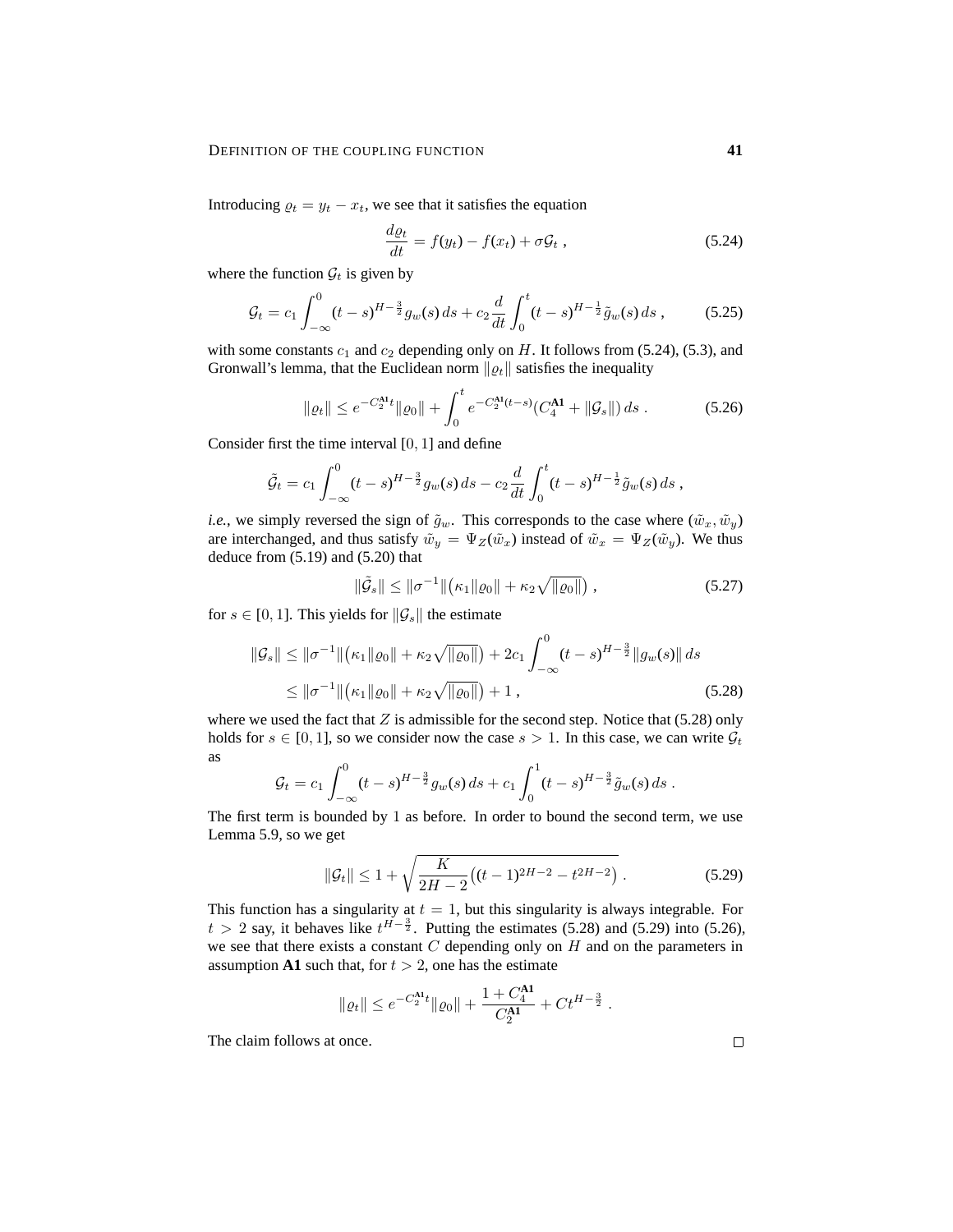**Remark 5.11** To summarise, we have shown the following in this section:

- 1. There exists a positive constant  $\delta$  such that if the state Z of the coupled system is admissible, step 1 has a probability larger than  $\delta$  to succeed.
- 2. If step 1 fails and the waiting time for step 3 is chosen larger than  $t_*\tilde{N}^{4/(1-2\alpha)}$ , then the state of the coupled system is again admissible after the end of step **3**, provided the cost  $\mathcal{K}_{\alpha}(Z)$  at the beginning of step **1** was smaller than  $1 - \frac{1}{2N^2}$ .
- 3. The increase in the cost given between the beginning of step **1** and the end of step **3** is smaller than  $\frac{1}{2\tilde{N}^2}$ .

In the following subsection, we will define step **2** and so conclude the construction and the analysis of the coupling function  $\mathscr{C}$ .

# 5.4 Coupling stage  $(S = 2)$

In this subsection, we construct and analyse the coupling map  $\mathscr C$  corresponding to step **2**. Following (4.7), we construct it in such a way that, with positive probability, the two copies of the process (SDE) are driven with the same noise. In other terms, if  $Z = (x_0, y_0, w_x, w_y)$  denotes the state of our coupled system at the beginning of step **2**, we construct a measure  $P_Z$  on  $\mathcal{W}_+^2$  such that if  $(\tilde{w}_x, \tilde{w}_y)$  is drawn according to  $P_Z$ , then one has

$$
(\mathcal{D}_H(w_x \sqcup \tilde{w}_x))(t) = (\mathcal{D}_H(w_y \sqcup \tilde{w}_y))(t) , \quad t > 0 , \tag{5.30}
$$

with positive probability. Here,  $\sqcup$  denotes the concatenation operator given by

$$
(w \sqcup \tilde{w})(t) = \begin{cases} w(t) & \text{for } t < 0, \\ \tilde{w}(t) & \text{for } t \ge 0. \end{cases}
$$

In the notation (5.2), step 2 will have a duration  $2^N$  and N will be incremented by 1 every time step **2** succeeds.

The construction of  $P_Z$  will be similar in spirit to the construction of the previous section. We therefore introduce as before the function  $\tilde{g}_w$  given by

$$
\tilde{w}_y(t) = \tilde{w}_x(t) + \int_0^t \tilde{g}_w(s) ds . \qquad (5.31)
$$

Our main concern is of course to get good bounds on this function  $\tilde{q}_w$ . This is achieved by the following lemma, which is crucial in the process of showing that step **2** will eventually succeed infinitely often.

**Lemma 5.12** *Let*  $Z_0$  *be an admissible initial condition and denote by*  $T$  *the measure on*  $\mathcal{X}^2 \times \mathcal{W}^2$  *obtained by evolving*  $Z_0$  *according to the successful realisation of step 1. Then, there exists a constant*  $K > 0$  *depending only on*  $H$ *,*  $\alpha$ *, and the parameters appearing in* A1, such that for T-almost every  $Z = (x, y, w_x, w_y)$ , and for every pair  $(\tilde{w}_x, \tilde{w}_y)$  *satisfying (5.30), we have the bounds* 

$$
\|\tilde{g}_w\|_{\alpha} \le \tilde{K}, \qquad \left\|\frac{d\tilde{g}_w}{dt}\right\|_{\alpha+1} \le \tilde{K}.
$$

*Furthermore, one has*  $x = y$ ,  $\mathcal{T}$ -almost surely.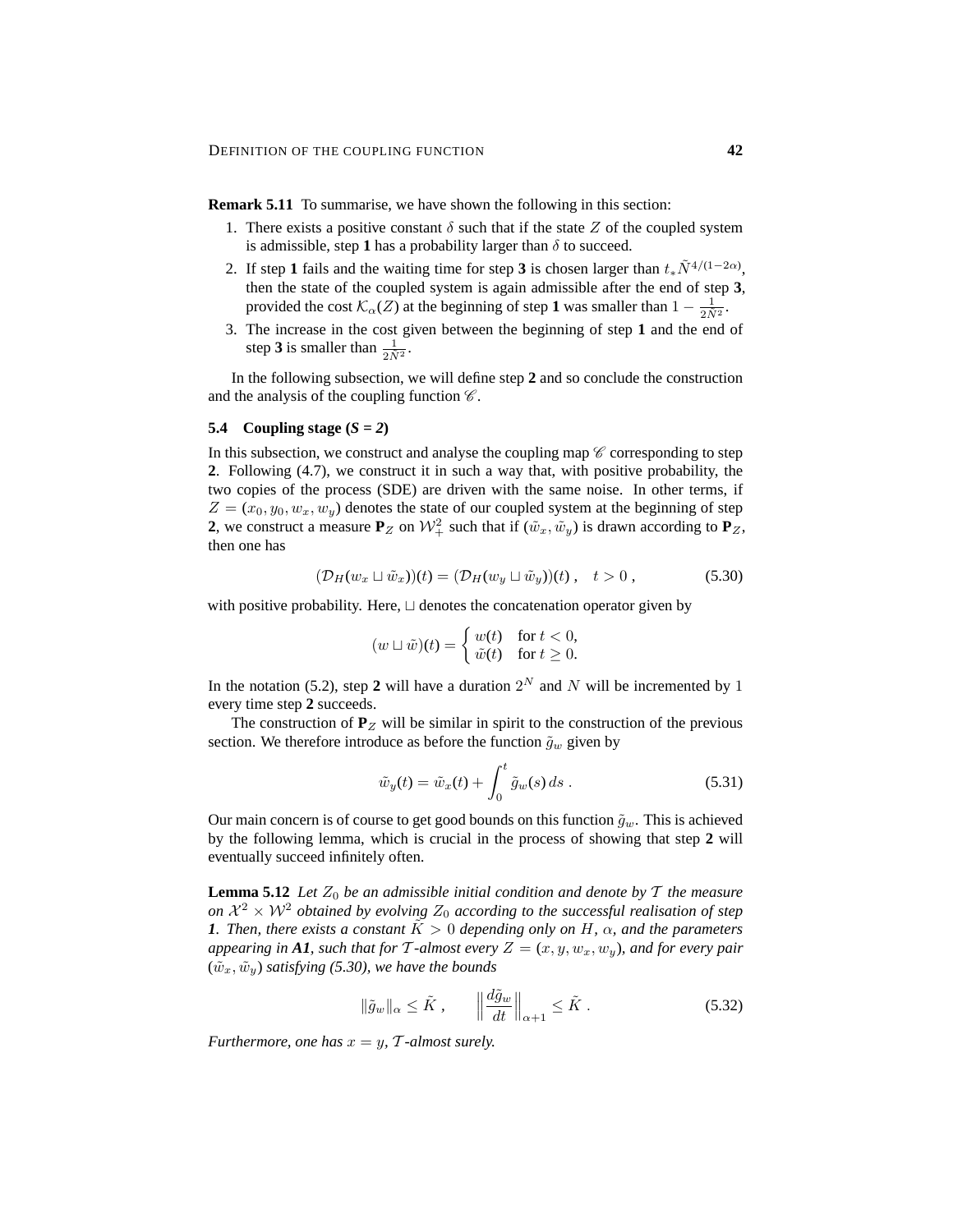*Proof.* It is clear from Lemma 5.8 that  $x = y$ . Let now Z be an element drawn according to  $\mathcal{T}_{Z_0}$  and denote by  $g_w : \mathbf{R}_- \to \mathbf{R}^n$  the function formally defined by

$$
dw_y = dw_x(t) + g_w(t) dt.
$$
 (5.33)

We also denote by  $g_b : \mathbf{R}_+ \to \mathbf{R}^n$  the function such that

$$
dB_y = dB_x(t) + g_b(t) dt , \qquad (5.34)
$$

where  $B_x = \mathcal{D}_H w_x$  and  $B_y = \mathcal{D}_H w_y$ . (Note that  $g_w$  and  $g_b$  are almost surely welldefined, so we discard elements  $Z$  for which they can not be defined.) By (5.19) and (5.20), there exists a constant  $C_g$  such that

$$
||g_b(s)|| \le \begin{cases} C_g & \text{for } s \in [-1, -\frac{1}{2}), \\ 0 & \text{for } s \in [-\frac{1}{2}, 0]. \end{cases}
$$
 (5.35)

Combining the linearity of  $\mathcal{D}_H$  with (4.13), one can see that if  $(\tilde{w}_x, \tilde{w}_y)$  satisfy (5.30), then the function  $\tilde{g}_w$  is given by the formula

$$
\tilde{g}_w(t) = C_1 \int_{-\infty}^{-1} \frac{|t+1|^{\frac{1}{2}-H} |s+1|^{H-\frac{1}{2}}}{t-s} g_w(s) \, ds + C_2 \int_{-1}^{-1/2} (t-s)^{-H-\frac{1}{2}} g_b(s) \, ds \,,\tag{5.36}
$$

for some constants  $C_1$  and  $C_2$  depending only on H. Notice that the second integral only goes up to  $1/2$  because of (5.35).

Since the initial condition  $Z_0$  is admissible by assumption, the  $\|\cdot\|_{\alpha}$ -norm of the first term is bounded by 1. The  $\|\cdot\|_{\alpha}$ -norm of the second term is also bounded by a constant, using (5.35) and the assumption  $\alpha < H$ .

Deriving (5.36) with respect to  $t$ , we see that there exists a constant  $K$  such that

$$
\left\| \frac{d\tilde{g}_w(t)}{dt} \right\| \le \frac{K}{t+1} \Big( \int_{-\infty}^{-1} \frac{|t+1|^{\frac{1}{2}-H} |s+1|^{H-\frac{1}{2}}}{t-s} \|g_w(s)\| ds + \int_{-1}^{-1/2} (t-s)^{-H-\frac{1}{2}} \|g_b(s)\| ds \Big), \tag{5.37}
$$

and the bound on the derivative follows as previously.

The definition of our coupling function will be based on the following lemma:

**Lemma 5.13** Let N be the normal distribution on **R**, choose  $a \in \mathbb{R}$ ,  $b \ge |a|$ , and *define*  $M = \max\{4b, 2\log(8/b)\}$ . Then, there exists a measure  $\mathcal{N}_{a,b}^2$  on  $\mathbb{R}^2$  satisfying *the following properties:*

- *1. Both marginals of*  $\mathcal{N}_{a,b}^2$  *are equal to*  $\mathcal{N}$ *.*
- 2. *If*  $|b| \leq 1$ *, one has*

$$
\mathcal{N}_{a,b}^2(\{(x,y)\,|\,y=x+a\})>1-b.
$$

*Furthermore, the above quantity is always positive.*

 $\Box$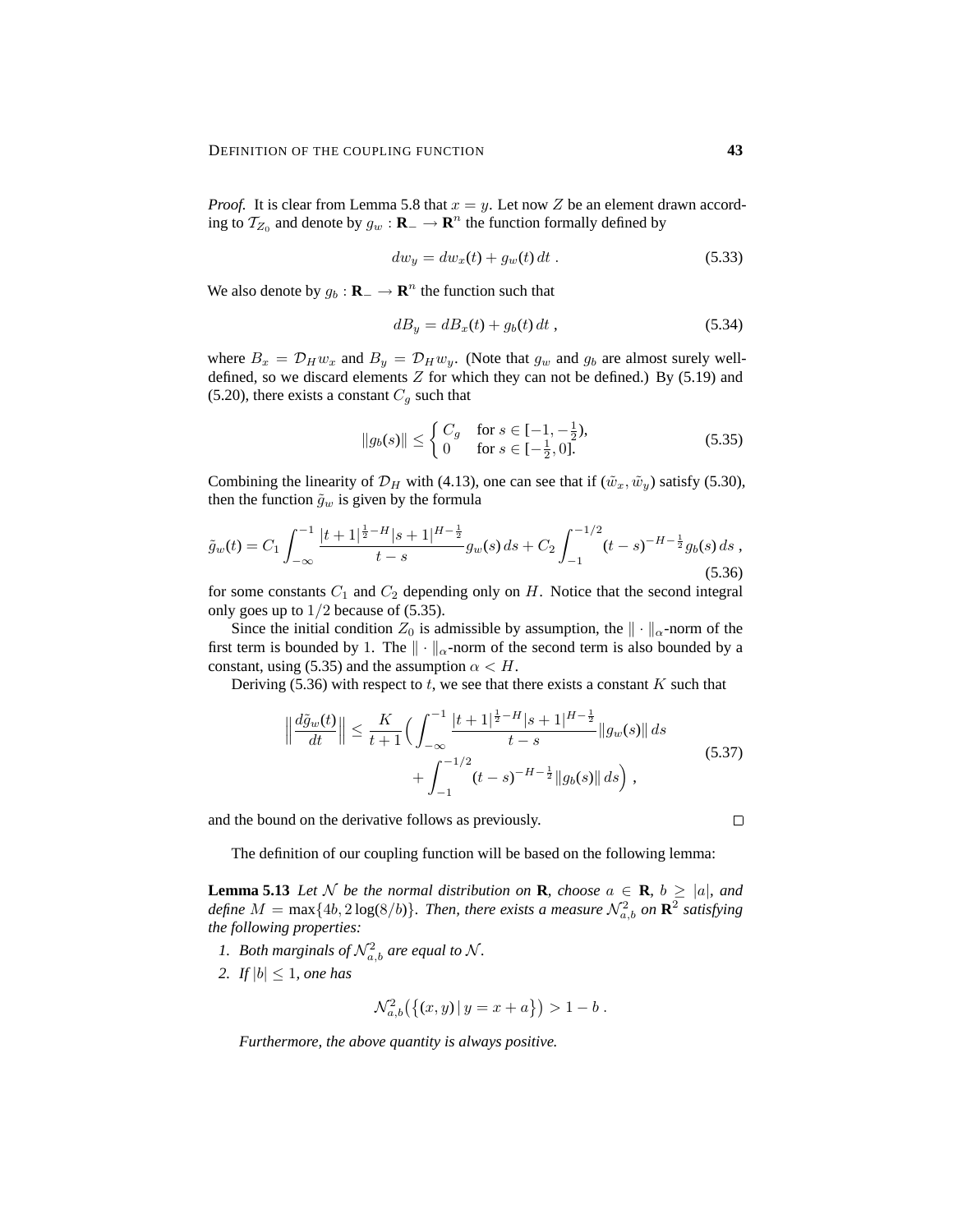*3. One has*

$$
\mathcal{N}_{a,b}^2(\{(x,y) \,|\, |y-x| \le M\}) = 1.
$$

*Proof.* Consider the following picture:



Denote by  $\mathcal{N}_x$  the normal distribution on the set  $L_x = \{(x, y) | y = 0\}$  and by  $\mathcal{N}_y$ the normal distribution on the set  $L_y = \{(x, y) | x = 0\}$ . We also define the maps  $\pi_{i,x}$  (respect.  $\pi_{i,y}$ ) from  $L_x$  (respect.  $L_y$ ) to  $L_i$ , obtained by only modifying the y (respect.  $x$ ) coordinate. Notice that these maps are invertible and denote their inverses by  $\tilde{\pi}_{i,x}$  (respect.  $\tilde{\pi}_{i,y}$ ). We also denote by  $\mathcal{N}_x|_M$  (respect.  $\mathcal{N}_y|_M$ ) the restriction of  $\mathcal{N}_x$ (respect.  $\mathcal{N}_y$ ) to the square  $\left[-\frac{M}{2}, \frac{M}{2}\right]^2$ .

With these notations, we define the measure  $\mathcal{N}_3$  on  $L_3$  as

$$
\mathcal{N}_3 = \pi_{3,x}^*(\mathcal{N}_x|_M) \wedge \pi_{3,y}^*(\mathcal{N}_y|_M) .
$$

The measure  $\mathcal{N}_{a,b}^2$  is then defined as

$$
\mathcal{N}_{a,b}^2 = \mathcal{N}_3 + \pi_{2,x}^* ((\mathcal{N}_x|_M) - \tilde{\pi}_{3,x}^* \mathcal{N}_3) + \pi_{1,x}^* (\mathcal{N}_x - (\mathcal{N}_x|_M)).
$$

A straightforward calculation, using the symmetries of the problem, shows that property 1 is indeed satisfied. Property 3 follows immediately from the construction, so it remains to check that property 2 holds, *i.e.* that

$$
\mathcal{N}_3(L_3) \geq 1 - b,
$$

for  $|b| < 1$ , and  $\mathcal{N}_3(L_3) > 0$  otherwise. It follows from the definition of the total variation distance  $\|\cdot\|_{TV}$  that

$$
\mathcal{N}_3(L_3) = 1 - \frac{1}{2} ||(\mathcal{N}_x|_M) - \tau_a^*(\mathcal{N}_x|_M) ||_{TV},
$$

where  $\tau_a(x) = x - a$ . Since  $M \ge 4b \ge 4a$ , is clear from the picture and from the fact that the density of the normal distribution is everywhere positive, that  $\mathcal{N}_3(L_3) > 0$  for every  $a \in \mathbf{R}$ . It therefore suffices to consider the case  $|b| \leq 1$ . Since  $\int_M^{\infty} e^{-x^2/2} dx$  $b/8$ , one has  $\|\mathcal{N}_x\|_M - \mathcal{N}_x\|_{TV} \le b/4$ , which implies

$$
\mathcal{N}_3(L_3) \ge 1 - \frac{b}{4} - \frac{1}{2} ||\mathcal{N}_x - \tau_a^* \mathcal{N}_x||_{TV}.
$$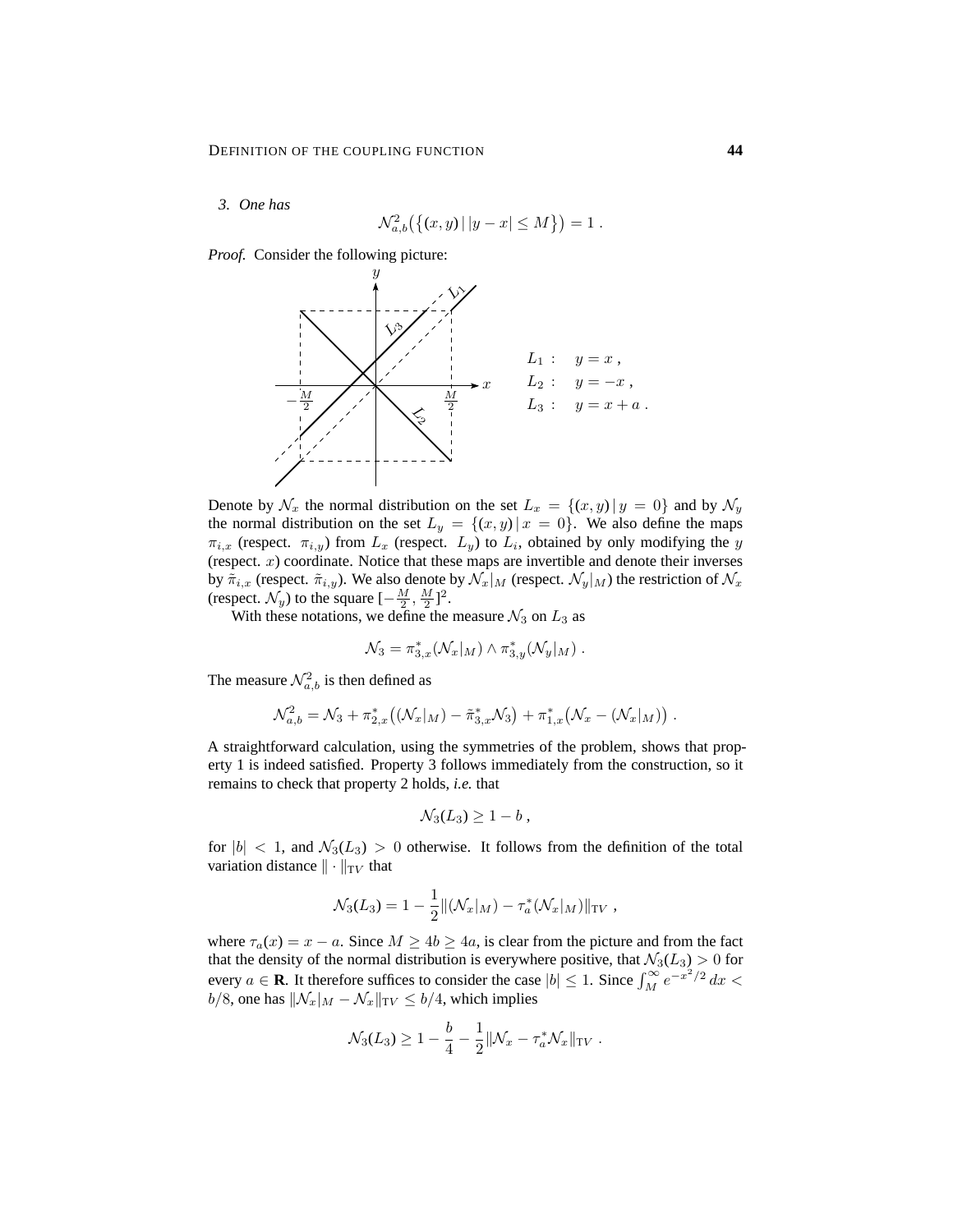A straightforward computation shows that, for  $|a| \leq 1$ ,

$$
\|\mathcal{N}_x - \tau_a^* \mathcal{N}_x\|_{\mathrm{TV}} \le \sqrt{e^{a^2} - 1} \le \sqrt{2}a,
$$

and the claim follows.

We will use the following corollary:

**Corollary 5.14** Let W be the Wiener measure on  $W_+$ , let  $g \in L^2(\mathbf{R}_+)$  with  $||g|| \leq b$ , *let*  $M = \max\{4b, 2\log(8/b)\}\$ , and define the map  $\Psi_g : \mathcal{W}_+ \to \mathcal{W}_+$  by

$$
(\Psi_g w)(t) = w(t) + \int_0^t g(s) ds.
$$

Then, there exists a measure  $\mathsf{W}^2_{g,b}$  on  $\mathcal{W}^2_+$  such that the following properties hold:

- 1. Both marginals of  $\mathsf{W}_{g,b}^2$  are equal to the Wiener measure W.
- 2. *If*  $b \leq 1$ *, one has the bound*

$$
\mathsf{W}_{g,b}^{2}\left(\left\{(\tilde{w}_{x}, \tilde{w}_{y}) \,|\, \tilde{w}_{y} = \Psi_{g}(\tilde{w}_{x})\right\}\right) \geq 1 - b. \tag{5.38}
$$

*Furthermore, at fixed* b > 0*, the above quantity is always positive and a decreasing function of*  $||g||$ *.* 

*3. The set*

$$
\left\{(\tilde{w}_x, \tilde{w}_y) \middle| \exists \kappa \,:\, \tilde{w}_y(t) = \tilde{w}_x(t) + \kappa \int_0^t g(s) \, ds \,, \, |\kappa| \|g\| \le M \right\}
$$

has full  $\mathsf{W}^2_{g,b}$ -measure.

*Proof.* This is an immediate consequence of the  $L^2$  expansion of white noise, using g as one of the basis functions and applying Lemma 5.13 on that component.  $\Box$ 

Given this result (and using the same notations as above), we turn to the construction of the coupling function  $\mathscr C$  for step 2. Given an initial condition  $Z =$  $(x_0, y_0, w_x, w_y)$ , remember that  $g_w$  is defined by (5.7). We furthermore define the function  $\tilde{g}_w : \mathbf{R}_+ \to \mathbf{R}^n$  by

$$
\tilde{g}_w(t) = C \int_{-\infty}^0 \frac{t^{\frac{1}{2} - H}(-s)^{H - \frac{1}{2}}}{t - s} g_w(s) \, ds \,, \tag{5.39}
$$

with C the constant appearing in (4.13). By (4.13),  $\tilde{g}_w$  is the only function that ensures that (5.30) holds if  $\tilde{w}_x$  and  $\tilde{w}_y$  are related by (5.31). (Notice that, although (5.36) seems to differ substantially from (5.39), they do actually define the same function.) Given Z as above and  $a \in \mathcal{A}$ , denote by  $g_{a,Z}$  the restriction of  $\tilde{g}_w$  to the interval  $[0, 2^N]$ (prolonged by 0 outside). It follows from Lemma 5.12 that there exists a constant  $K$ such that if the coupled process was in an admissible state at the beginning of step **1**, then the a-priori estimate

$$
||g_{a,Z}||^2 \equiv \int_0^{2^N} ||g_{a,Z}(s)||^2 ds \le C2^{-2\alpha N} \equiv b_N^2
$$
 (5.40)

 $\Box$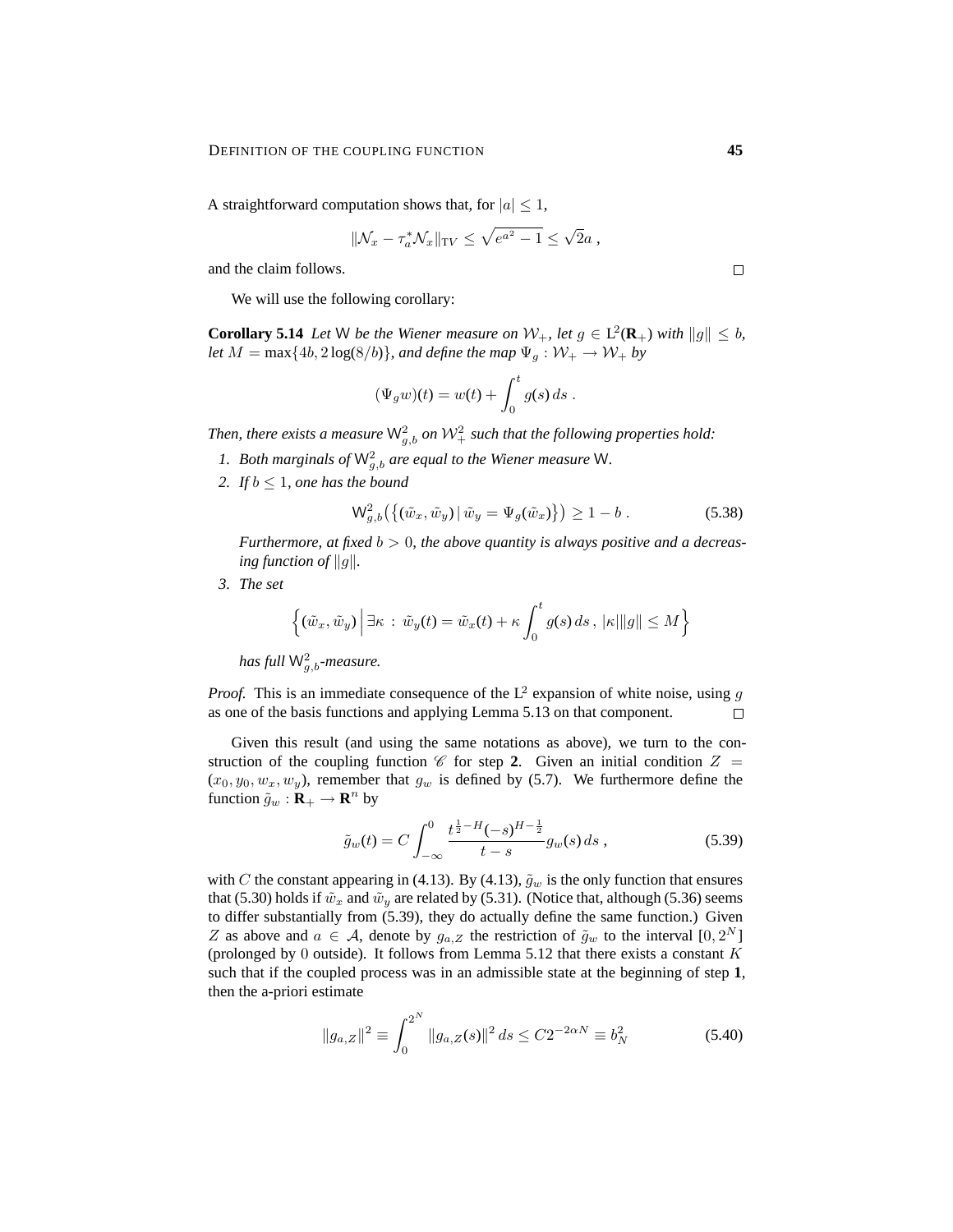holds for some constant C. We thus define  $b = \max\{b_N, \|g_{a,Z}\|\}$  and denote by  $\mathsf{W}_{Z,a}^2$ the restriction of  $\mathsf{W}_{g_a,z,b}^2$  to the "good" set (5.38) and by  $\tilde{\mathsf{W}}_{Z,a}^2$  its restriction to the complementary set.

We choose furthermore an arbitrary exponent  $\beta$  satisfying the condition

$$
\beta > \frac{1}{1 - 2\alpha} \,. \tag{5.41}
$$

With these notations at hand, we define the coupling function for step **2**:

$$
T(Z, a) = 2^N
$$
,  $W_2(Z, a) = W_{Z, a}^2 \times \delta_{a'} + \tilde{W}_{Z, a}^2 \times \delta_{a''}$ ,

where

$$
a' = (2, N+1, \tilde{N}, 0), \quad a'' = (3, 0, \tilde{N}+1, \tilde{t}_* 2^{\beta N} \tilde{N}^{4/(1-2\alpha)}), \tag{5.42}
$$

for some constant  $\tilde{t}_∗$  to be determined in the remainder of this section. The waiting time in (5.42) has been chosen in such a way that the following holds.

**Lemma 5.15** *Let*  $(Z_0, a_0) \in \mathcal{X}^2 \times \mathcal{W}^2 \times \mathcal{A}$  *with*  $Z_0$  *admissible and denote by*  $\mathcal{T}$  *the* measure on  $\mathcal{X}^2 \times \mathcal{W}^2$  obtained by evolving it according to the successful realisation *of step 1, followed by* N *successful realisations of step 2, one failed realisation of step* **2**, and one waiting period 3. There exists a constant  $\bar{t}_*$  *such that*  $\bar{T}$ *-almost every*  $Z = (x, y, w_x, w_y)$  *satisfies* 

$$
||x - y|| \le 1 + \frac{1 + C_4^{\mathbf{A1}}}{C_2^{\mathbf{A1}}}, \quad \mathcal{K}_{\alpha}(Z) \le \mathcal{K}_{\alpha}(Z_0) + \frac{1}{2\tilde{N}^2},
$$

*where*  $\tilde{N}$  *denotes the value of the corresponding component of*  $a_0$ *.* 

*Proof.* We first show the bound on the cost function. Given Z distributed according to T as in the statement, we define  $g_w$  by (5.33) as usual. The bounds we get on the function  $g_w$  are schematically depicted in the following figure, where the time interval  $[t_2, t_3]$  corresponds to the failed realisation of step 2.



Notice that, except for the contribution coming from times smaller than  $t_1$ , we are exactly in the situation of (4.12). Since the cost of a function is decreasing under time shifts, the contribution to  $\mathcal{K}_\alpha(Z)$  coming from  $(-\infty, t_1]$  is bounded by  $\mathcal{K}_\alpha(Z_0)$ . Denote by  $q$  the function defined by

$$
g(t) = \begin{cases} g_w(t+t_1) & \text{for } t \in [0, t_3 - t_1], \\ 0 & \text{otherwise.} \end{cases}
$$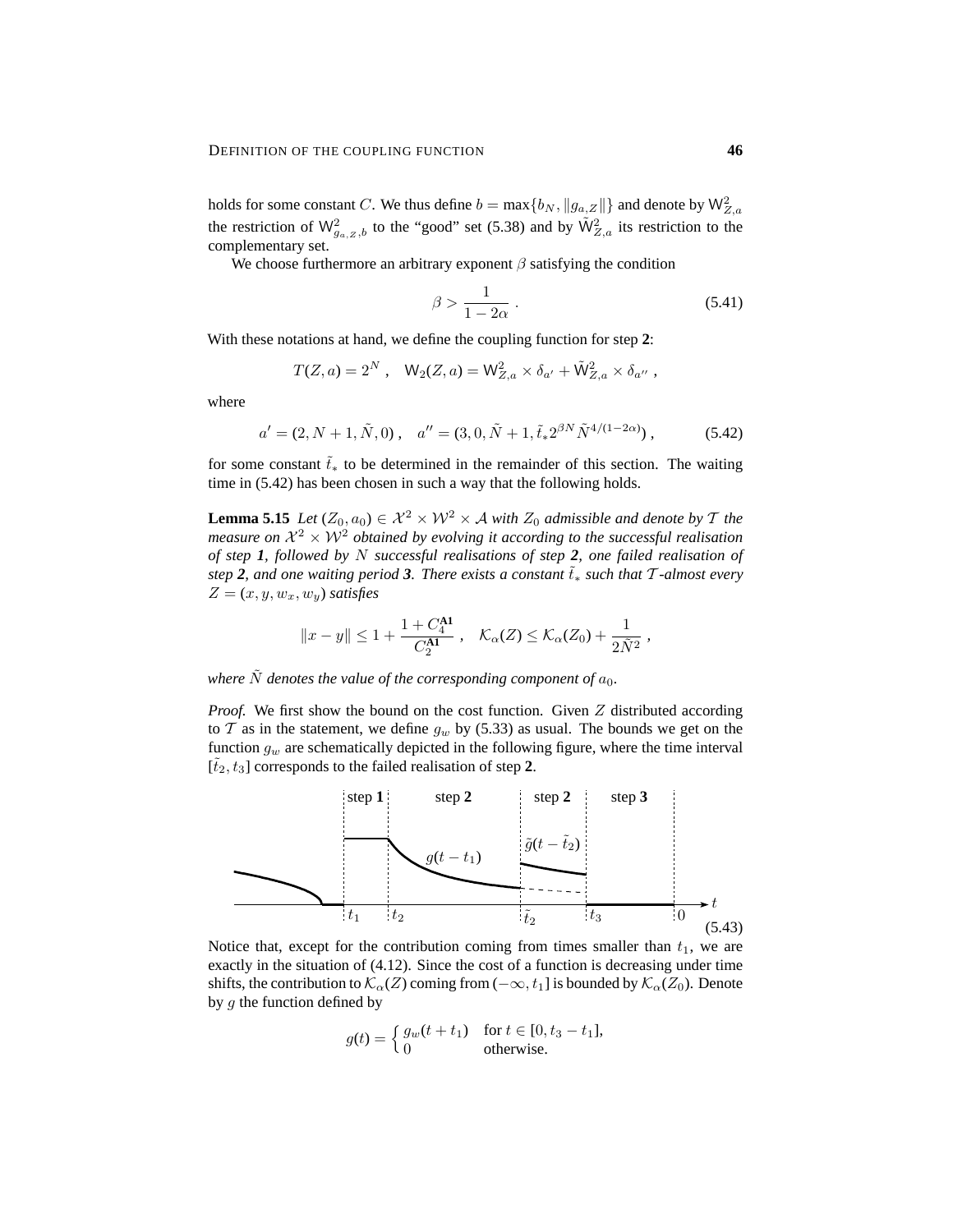Using the definition of the cost function together with Proposition 4.4 and the Cauchy-Schwarz inequality, we obtain for some constants  $C_1$  and  $C_2$  the bound

$$
\mathcal{K}_{\alpha}(Z) \leq \mathcal{K}_{\alpha}(Z_0) + C_1 \sqrt{|t_3|^{2H-2} - |t_1|^{2H-2}} \|g\| + C_2 \Big| \frac{t_1}{t_3 - t_1} \Big|^{\alpha - \frac{1}{2}} \|g\|_{\alpha} ,
$$

where  $\|\cdot\|$  denotes the L<sup>2</sup>-norm. Since step 1 has length 1 and the Nth occurrence of step 2 has length  $2^{N-1}$ , we have

$$
|t_3 - t_1| = 2^{N+1}, \quad |t_3| = \tilde{t}_* 2^{\beta N} \tilde{N}^{4/(1-2\alpha)}
$$

.

In particular, one has  $|t_3| > |t_3 - t_1|$  if  $\tilde{t}_*$  is larger than 1. Since

$$
\sqrt{|t_3|^{2H-2} - |t_1|^{2H-2}} \le |t_3|^{H-\frac{3}{2}} |t_3 - t_1|^{\frac{1}{2}} \le \left|\frac{t_3}{t_3 - t_1}\right|^{-\frac{1}{2}},
$$

this yields (for a different constant  $C_1$ ) the bound

$$
\mathcal{K}_{\alpha}(Z) \leq \mathcal{K}_{\alpha}(Z_0) + C_1 \Big| \frac{t_3}{t_3 - t_1} \Big|^{\alpha - \frac{1}{2}} \|g\|_{\alpha} \leq \mathcal{K}_{\alpha}(Z_0) + C_1 \frac{\tilde{t}_{*}^{\alpha - \frac{1}{2}} 2^{-\gamma N}}{\tilde{N}^2} \|g\|_{\alpha} ,
$$

where we defined  $\gamma = (\beta - 1)(\frac{1}{2} - \alpha)$ . Notice that (5.41) guarantees that  $\gamma > \alpha$ .

We now bound the  $\|\cdot\|_{\alpha}$ -norm of g. We know from Lemma 5.12 that the contribution coming from the time interval  $[t_1,\tilde{t}_2]$  is bounded by some constant K. Furthermore, by (5.40), we have for the contribution coming from the interval  $[\tilde{t}_2, t_3]$  a bound of the type

$$
\int_{\tilde{t}_2}^{t_3} \|\tilde{g}(s)\|^2 ds \le C(N+1)^2 ,
$$

for some positive constant  $C$ . This yields for  $g$  the bound

$$
||g||_{\alpha} \leq C(N+1)2^{\alpha N},
$$

for some other constant C. Since  $\gamma > \alpha$ , there exists a constant C such that

$$
\mathcal{K}_{\alpha}(Z) \leq \mathcal{K}_{\alpha}(Z_0) + C \frac{\tilde{t}_{*}^{\alpha - \frac{1}{2}}}{\tilde{N}^2}.
$$

By choosing  $\tilde{t}_∗$  sufficiently large, this proves the claim concerning the increase of the total cost.

It remains to show that, at the end of step **3**, the two realisations of (SDE) didn't drift to far apart. Define  $g_b$  by (5.34) as usual and notice that, by construction,  $x_t = y_t$ for  $t = \tilde{t}_2$ . Writing as before  $\rho_t = y_t - x_t$ , one has for  $t > \tilde{t}_2$  the estimate

$$
\|\varrho_t\| \le \frac{C_4^{\mathbf{A1}}}{C_2^{\mathbf{A1}}} + \int_{\tilde{t}_2}^t e^{-C_2^{\mathbf{A1}}(t-s)} \|g_b(s)\| \, ds \,. \tag{5.44}
$$

We first estimate the contribution coming from the time interval  $[\tilde{t}_2, t_3]$ . Denote by  $\tilde{g} : [\tilde{t}_2, t_3] \to \mathbf{R}^n$  the value  $g_w$  would have taken, had the last occurence of step 2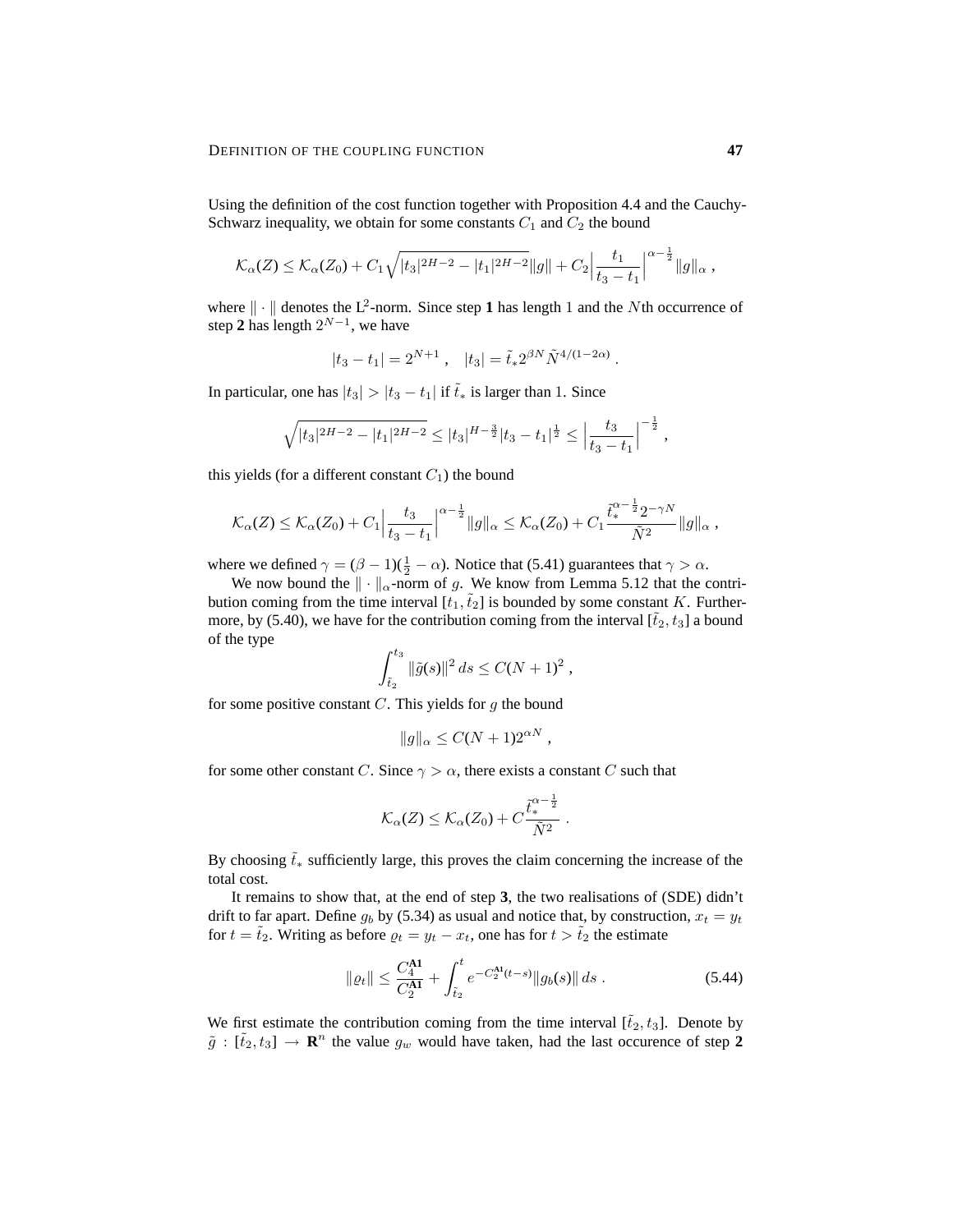succeeded and not failed (this corresponds to the dashed curve in (5.43)). Defining  $\hat{g} = g_w - \tilde{g}$ , we have by (4.11e) that, on the interval  $t \in [\tilde{t}_2, t_3]$ ,

$$
g_b(t) = C_1 \frac{\hat{g}(\tilde{t}_2)}{(t - \tilde{t}_2)^{\frac{1}{2} - H}} + C_2 \int_{\tilde{t}_2}^t \frac{\frac{d\hat{g}}{ds}(s)}{(t - s)^{\frac{1}{2} - H}} ds.
$$
 (5.45)

By Corollary 5.14 and the construction of the coupling function,  $\hat{g}$  is proportional to  $g_w$  and, by (5.40), we also have for  $\hat{g}$  a bound of the type  $\|\hat{g}\| \leq C(N+1)$  (the norm is the L<sup>2</sup>-norm over the time interval  $[\tilde{t}_2, t_3]$ ). Furthermore, (5.37) yields  $\|\frac{d\hat{g}}{ds}\| \leq$  $C(N+1)2^{-N}$ . Recall that every differentiable function defined on an interval of length  $L$  satisfies

$$
|f(t)| \le \frac{\|f\|}{\sqrt{L}} + \left\|\frac{df}{dt}\right\|\sqrt{L}.
$$

(The norms are  $L^2$ -norms.) Using this to bound the first term in (5.45) and the Cauchy-Schwarz inequality for the second term, we get a constant C such that  $g_b$  is bounded by

$$
||g_b(t)|| \le C(N+1)\left(1+2^{-\frac{N}{2}}(t-\tilde{t}_2)^{H-\frac{1}{2}}\right).
$$

From this and (5.44), we get an other constant C such that  $\|\varrho_t\| \leq C(N+1)$  at the time  $t = t_3$ . We finally turn to the interval [ $t_3$ , 0]. It follows from (4.11c) that, for some constant  $C$ , we have

$$
||g_b(t)|| \leq \frac{1}{2} + C|t - t_3|^{H-1}||g||,
$$

where the term  $\frac{1}{2}$  is the contribution from the times smaller than  $t_1$ . Since we know by (5.40) and Corollary 5.14 that the L<sup>2</sup>-norm of g is bounded by  $C(N + 1)$  for some constant C, we obtain the required estimate by choosing  $\tilde{t}_*$  sufficiently large.  $\Box$ 

**Remark 5.16** To summarise this subsection, we have shown the following, assuming that the coupled system was in an admissible state before performing step **1** and that step **1** succeeded:

- 1. There exists constants  $\delta' \in (0,1)$  and  $K > 0$  such that the Nth consecutive occurrence of step 2 succeeds with probability larger than  $\max\{\delta', 1 - K2^{-\alpha N}\}.$ This occurrence has length  $2^{N-1}$ .
- 2. If the Nth occurrence of step **2** fails and the waiting time for step **3** is chosen longer than  $\tilde{t}_* 2^{\beta N} \tilde{N}^{4/(1-2\alpha)}$ , then the state of the coupled system is again admissible after the end of step 3, provided that the cost  $\mathcal{K}_{\alpha}(Z)$  at the beginning of step **1** was smaller than  $1 - \frac{1}{2\tilde{N}^2}$ .
- 3. The increase in the cost given between the beginning of step **1** and the end of step **3** is smaller than  $\frac{1}{2\tilde{N}^2}$ .

Now that the construction of the coupling function  $\mathscr C$  is completed, we can finally turn to the proof of the results announced in the introduction.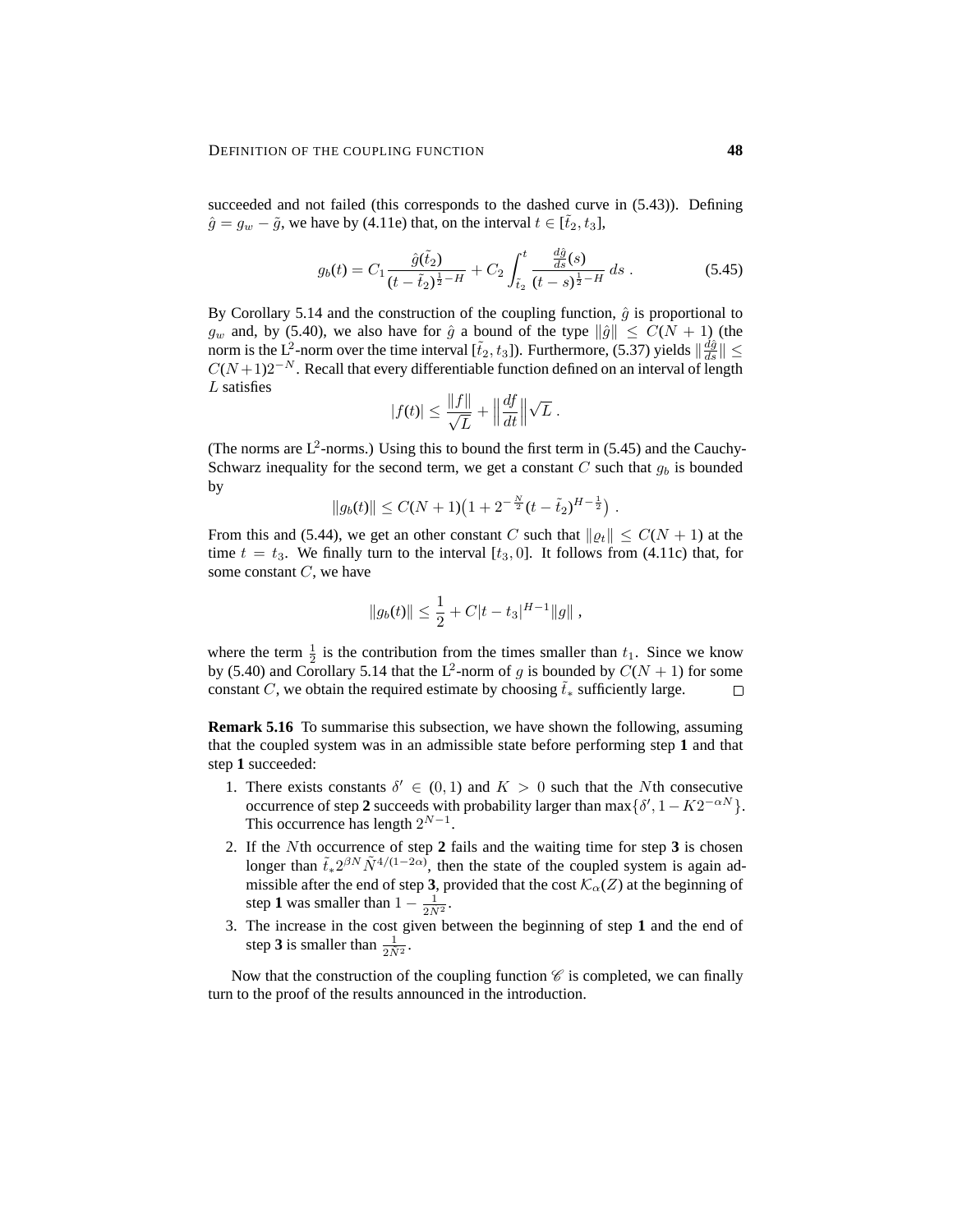# **6 Proof of the main result**

Let us first reformulate Theorems 1.2 and 1.3 in a more precise way, using the notations developed in this paper.

**Theorem 6.1** *Let*  $H \in (0, \frac{1}{2})$ *, let*  $f$  *and*  $\sigma$  *satisfy*  $A1-A3$  *if*  $H < \frac{1}{2}$  *and*  $A1$ *,*  $A2$ <sup>*'*</sup>,  $A3$  *if*  $H > \frac{1}{2}$ , and let  $\gamma < \max_{\alpha \leq H} \alpha(1 - 2\alpha)$ . Then, the SDS defined in Proposition 3.11 *has a unique invariant measure* µ∗*. Furthermore, there exist positive constants* C *and* δ *such that, for every generalised initial condition* µ*, one has*

$$
\|\mathcal{Q}\mathcal{Q}_t\mu - \mathcal{Q}\mu_*\|_{\text{TV}} \le 2\mu\big(\{\|x_0\| > e^{\delta t}\}\big) + Ct^{-\gamma} \tag{6.1}
$$

*Proof.* The existence of  $\mu_*$  follows from Proposition 3.12 and Lemma 2.20. Furthermore, the assumptions of Proposition 2.18 hold by the invertibility of  $\sigma$ , so the uniqueness of  $\mu_*$  will follow from (6.1).

Denote by  $\varphi$  the SDS constructed in Proposition 3.11, and consider the self-coupling  $\mathscr{Q}(\mu, \mu_*)$  for  $\varphi$  constructed in Section 5. We denote by  $(x_t, y_t)$  the canonical process associated to  $\mathcal{Q}(\mu, \mu_*)$  and we define a random time  $\tilde{\tau}_{\infty}$  by

$$
\tilde{\tau}_{\infty} = \inf \{ t > 0 \, | \, x_s = y_s \, \forall \, s \ge t \} .
$$

It then follows immediately from (4.2) that

$$
\|\mathscr{Q}\mathcal{Q}_t\mu-\mathscr{Q}\mu_*\|_{\mathrm{TV}}\leq 2\mathbf{P}(\tau_\infty>t)\ .
$$

Remember that  $\mathcal{Q}(\mu, \mu_*)$  was constructed as the marginal of the law of a Markov process with continuous time, living on an augmented phase space  $\mathscr{X}$ . Since we are only interested in bounds on the random time  $\tilde{\tau}_{\infty}$  and since we know that  $x_s = y_s$  as long as the coupled system is in the state 2, it suffices to consider the Markov chain  $(Z_n, \tau_n)$ constructed in (4.8). It is clear that  $\tilde{\tau}_{\infty}$  is then dominated by the random time  $\tau_{\infty}$ defined as

$$
\tau_{\infty} = \inf \{ \tau_n \, | \, S_m = 2 \, \forall \, m \geq n \},
$$

where  $S_n$  is the component of  $Z_n$  indicating the type of the corresponding step. Our interest therefore only goes to the dynamic of  $\tau_n$  and  $S_n$ . We define the sequence of times  $t(n)$  by

$$
t(0) = 1, \quad t(n+1) = \inf\{m > t(n) | S_m = 1\}, \tag{6.2}
$$

and the sequence of durations  $\Delta \tau_n$  by

$$
\Delta \tau_n = \tau_{t(n+1)} - \tau_{t(n)},
$$

with the convention  $\Delta \tau_n = +\infty$  if  $t(n)$  is infinite (*i.e.* if the set in (6.2) is empty). Notice that we set  $t(0) = 1$  and not 0 because we will treat step **0** of the coupled process separately. The duration  $\Delta \tau_n$  therefore measures the time needed by the coupled system starting in step 1 to come back again to step 1. We define the sequence  $\xi_n$  by

$$
\xi_0 = 0 \,, \quad \xi_{n+1} = \begin{cases} -\infty & \text{if } \Delta \tau_n = +\infty, \\ \xi_n + \Delta \tau_n & \text{otherwise.} \end{cases}
$$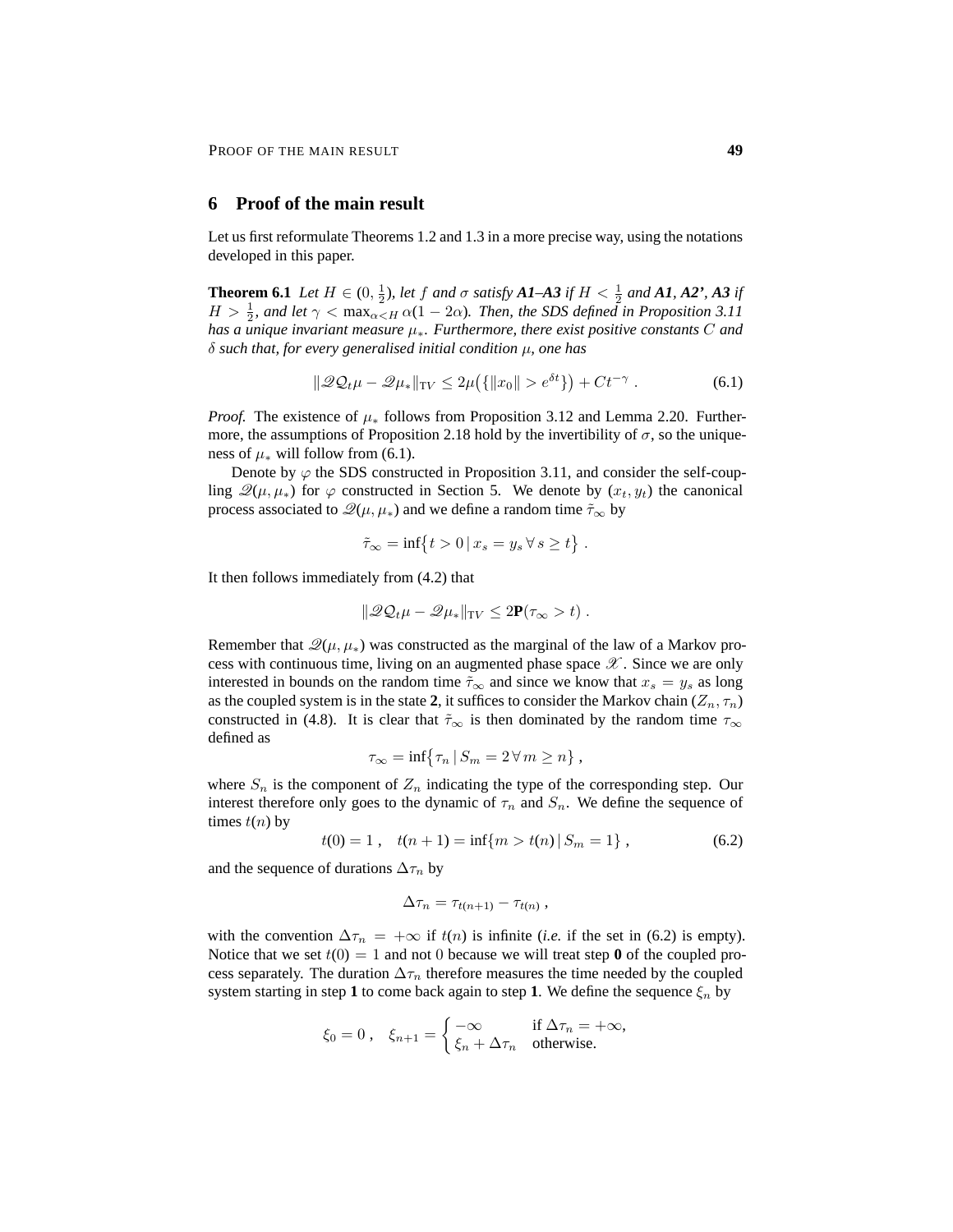By construction, one has

$$
\tau_{\infty} = \tau_1 + \sup_{n \ge 0} \xi_n , \qquad (6.3)
$$

so we study the tail distribution of the  $\Delta \tau_n$ .

For the moment, we leave the value  $\alpha$  appearing throughout the paper free, we will tune it at the end of the proof. Notice also that, by Remarks 5.11 and 5.16, the cost increases by less than  $\frac{1}{2N}$  every time the counter  $\tilde{N}$  is increased by 1. Since the initial condition has no cost  $\tilde{b}$  the choice (4.6) of its distribution), this implies that, with probability 1, the system is in an admissible state every time step **1** is performed.

Let us first consider the probability of  $\Delta \tau_n$  being infinite. By Remark 5.11, the probability for step 1 to succeed is always greater than  $\delta$ . After step 1, the Nth occurrence of step 2 has length  $2^{N-1}$ , and a probability greater than  $\max\{\delta', 1 - K2^{-\alpha N}\}\$ of succeeding. Therefore, one has

$$
\mathbf{P}(\Delta \tau_n \ge 2^N) \ge \delta \prod_{k=0}^N \max\{\delta', 1 - K 2^{-\alpha k}\}.
$$

This product always converges, so there exists a constant  $p_* > 0$  such that

$$
\mathbf{P}(\Delta \tau_n = \infty) \geq p_* \ ,
$$

for every  $n > 0$ . Since our estimates are uniform over all admissible initial conditions and the coupling is chosen in such a way that the system is always in an admissible state at the beginning of step **1**, we actually just proved that the conditional probability of **P**( $\Delta \tau_n = \infty$ ) on any event involving  $S_m$  and  $\Delta \tau_m$  for  $m < n$  is bounded from below by  $p_*$ .

For  $\Delta \tau_n$  to be finite, there has to be a failure of step 2 at some point (see (4.7)). Recall that if step 2 succeeds exactly N times, the corresponding value for  $\Delta \tau_n$  will be equal to  $2^N + \tilde{t}_* 2^{\beta N} (1+n)^{4/(1-2\alpha)}$  for  $N > 0$  and to  $t_*(1+n)^{4/(1-2\alpha)}$  for  $N = 0$ . This follows from (5.12b) and (5.42), noticing that  $\tilde{N}$  in those formulae counts the number of times step 1 occurred and is therefore equal to  $n$ . We also know that the probability of the Nth occurrence of step 2 to fail is bounded from above by  $K2^{-\alpha N}$ . Therefore, a very crude estimate yields a constant  $C$  such that

$$
\mathbf{P}\big((1+n)^{-4/(1-2\alpha)}\Delta\tau_n \ge C2^{\beta N} \text{ and } \Delta\tau_n \neq \infty\big) \le K \sum_{k>N} 2^{-\alpha k}.
$$

This immediately yields for some other constant C

$$
\mathbf{P}\big((1+n)^{-4/(1-2\alpha)}\Delta\tau_n \geq T \text{ and } \Delta\tau_n \neq \infty\big) \leq CT^{-\alpha/\beta}. \tag{6.4}
$$

As a consequence, the process  $\xi_n$  is stochastically dominated by the Markov chain  $\zeta_n$ defined by

$$
\zeta_0 = 0 \,, \quad \zeta_{n+1} = \begin{cases}\n-\infty & \text{with probability } p_*, \\
\zeta_n + (n+1)^{4/(1-2\alpha)} p_n & \text{with probability } 1 - p_*,\n\end{cases}
$$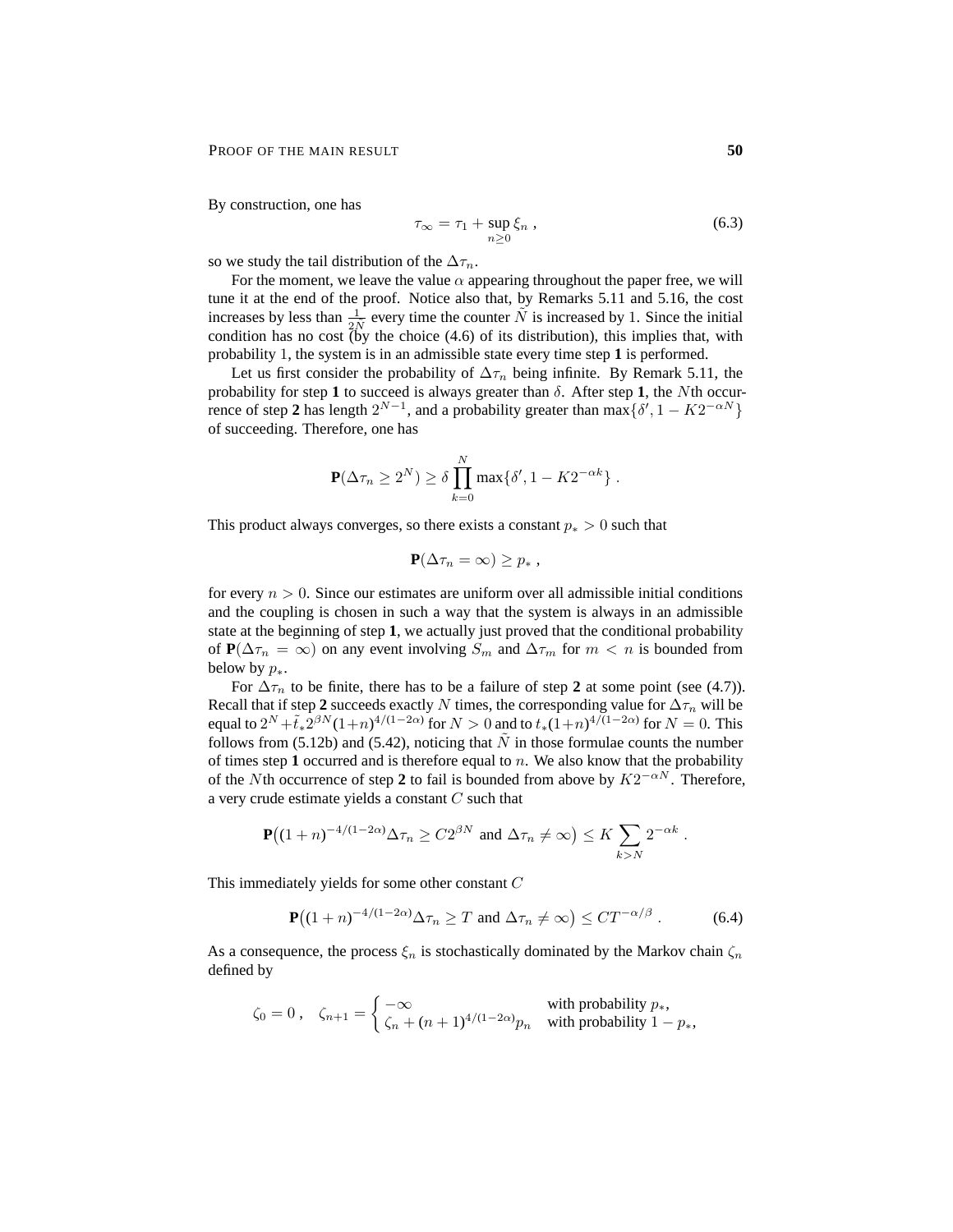where the  $p_n$  are positive i.i.d. random variables with tail distribution  $CT^{-\alpha/\beta}$ , *i.e.* 

$$
\mathbf{P}(p_n \ge T) = \begin{cases} CT^{-\alpha/\beta} & \text{if } CT^{-\alpha/\beta} < 1, \\ 1 & \text{otherwise.} \end{cases}
$$

With these notations and using the representation (6.3),  $\tau_{\infty}$  is bounded by

$$
\mathbf{P}(\tau_{\infty} > t) \le \mathbf{P}(\tau_1 > t/2) + \mathbf{P}\Big(\sum_{n=0}^{n_*} (n+1)^{4/(1-2\alpha)} p_n > t/2\Big) ,\qquad (6.5)
$$

where  $n_*$  is a random variable independent of the  $p_n$  and such that

$$
\mathbf{P}(n_{*}=k) = p_{*}(1-p_{*})^{k} . \tag{6.6}
$$

In order to bound the second term in (6.5), it thus suffices to estimate terms of the form  $\sum_{n=0}^{k} (n+1)^{4/(1-2\alpha)} p_n$  for fixed values of k. Using the Cauchy-Schwartz inequality, one obtains the existence of positive constants C and N such that

$$
\mathbf{P}\Bigl(\sum_{n=0}^k (n+1)^{4/(1-2\alpha)}p_n > t/2\Bigr) \le C(k+1)^N t^{-\alpha/\beta} .
$$

Combining this with  $(6.6)$  and  $(6.5)$  yields, for some other constant  $C$ ,

$$
\mathbf{P}(\tau_{\infty} > t) \leq \mathbf{P}(\tau_1 > t/2) + Ct^{-\alpha/\beta}.
$$

By the definition of step  $\mathbf{0}$  (5.4), we get for  $\tau_1$ :

$$
\mathbf{P}(\tau_1 > t/2) \le \mu\big(\{\|x_0\| > e^{C_2^{\mathbf{A} \mathbf{1}}t/2}/2\}\big) + \mu_*\big(\{\|y_0\| > e^{C_2^{\mathbf{A} \mathbf{1}}t/2}/2\}\big) .
$$

Since, by Proposition 3.12, the invariant measure  $\mu_*$  has bounded moments, the second term decays exponentially fast. Since  $\alpha < \min\{\frac{1}{2}, H\}$  and  $\beta > (1 - 2\alpha)^{-1}$  are arbitrary, one can realise  $\gamma = \alpha/\beta$  for  $\gamma$  as in the statement.

This concludes the proof of Theorem 6.1.

 $\Box$ 

We conclude this paper by discussing several possible extensions of our result. The first two extensions are straightforward and can be obtained by simply rereading the paper carefully and (in the second case) combining its results with the ones obtained in the references. The two other extensions are less obvious and merit further investigation.

## **6.1 Noise with multiple scalings**

One can consider the case where the equation is driven by several independent fBm's with different values of the Hurst parameter:

$$
dx_t = f(x_t) dt + \sum_{i=1}^{m} \sigma_i dB_{H_i}^i(t) .
$$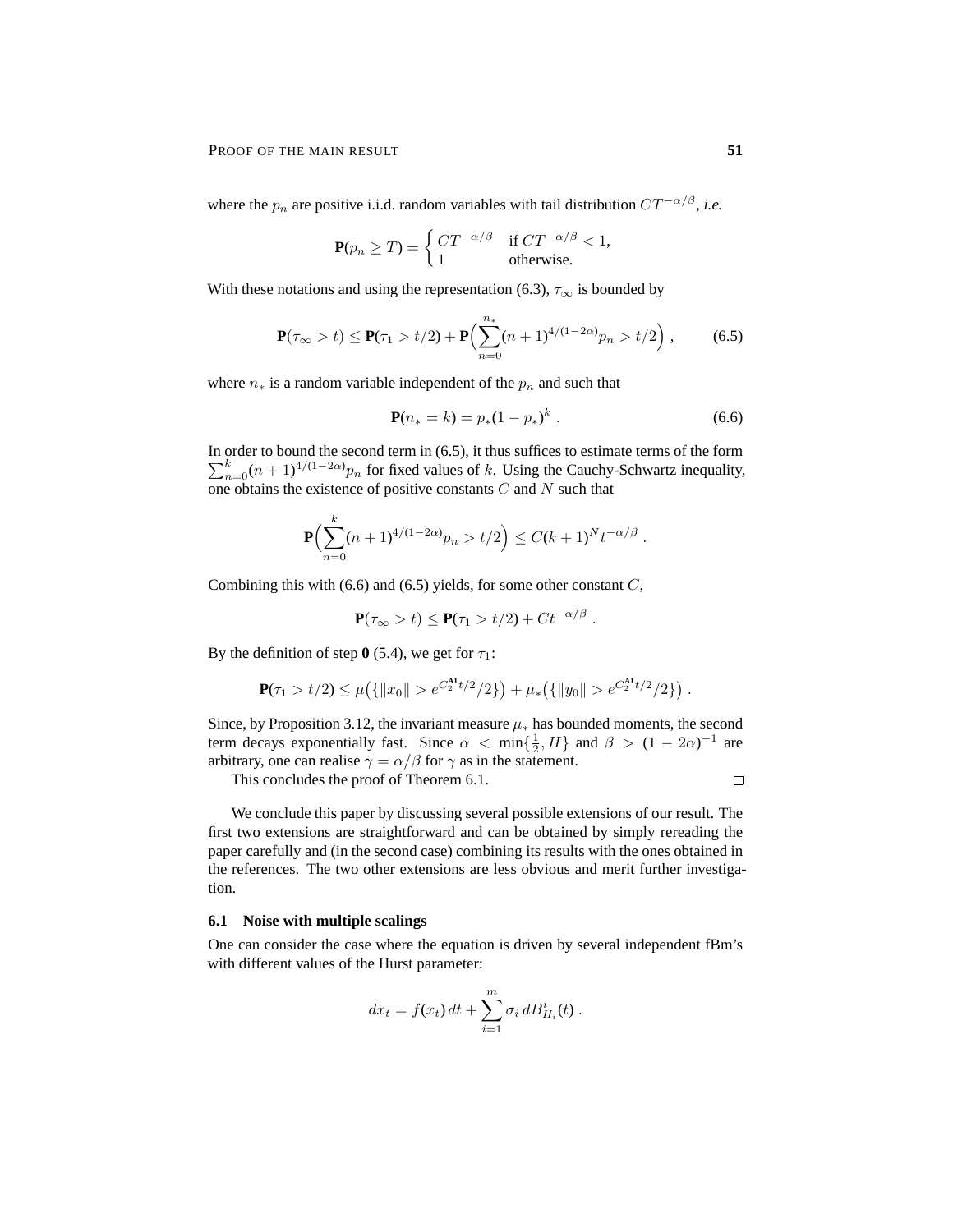It can be seen that in this case, the invertibility of  $\sigma$  should be replaced by the condition that the linear operator

$$
\sigma = \sigma_1 \oplus \sigma_2 \oplus \ldots \oplus \sigma_m : \mathbf{R}^{mn} \to \mathbf{R}^n ,
$$

has rank n. The condition on the convergence exponent  $\gamma$  then becomes

 $\gamma < \min\{\gamma_1, \ldots, \gamma_m\},$ 

where  $\gamma_i = \max_{\alpha < H_i} \alpha(1 - 2\alpha)$ .

#### **6.2 Infinite-dimensional case**

In the case where the phase space for (SDE) is infinite-dimensional, the question of global existence of solutions is technically more involved and was tackled in [MN02]. Another technical difficulty arises from the fact that one might want to take for  $\sigma$  an operator which is not boundedly invertible, so **A3** would fail on a formal level. One expects to be able to overcome this difficulty at least in the case where the equation is semilinear and parabolic, *i.e.* of the type

$$
dx = Ax dt + F(x) dt + Q dB_H(t),
$$

with the domain of  $F$  "larger" (in a sense to be quantified) than the domain of  $A$ and  $B_H$  a cylindrical fBm on some Hilbert space  $H$  on which the solution is defined, provided the eigenvalues of  $A$  and of  $Q$  satisfy some compatibility condition as in [DPZ92, Cer99, EH01].

On the other hand, it is possible in many cases to split the phase space into a finite number of "unstable modes" and an infinite number of "stable modes" that are slaved to the unstable ones. In this situation, it is sufficient to construct step **1** in such a way that the unstable modes meet, since the stable ones will then automatically converge towards each other. A slight drawback of this method is that the convergence towards the stationary state no longer takes place in the total variation distance. We refer to [Mat02, KS01, Hai02] for implementations of this idea in the Markovian case.

#### **6.3 Multiplicative noise**

In this case, the problem of existence of global solutions can already be hard. In the case  $H > 1/2$ , the fBm is sufficiently regular, so one obtains pathwise existence of solutions by rewriting (SDE) in integral form and interpreting the stochastic integral pathwise as a Riemann-Stieltjes integral. In the case  $H \in (\frac{1}{4}, \frac{1}{2})$ , it has been shown recently [Lyo94, Lyo98, CQ02] that pathwise solutions can also be obtained by realising the fBm as a geometric rough path. More refined probabilistic estimates are required in the analysis of step **1** of our coupling construction. The equivalent of equation (5.18) then indeed contains a multiplicative noise term, so the deterministic estimate (5.20) fails.

# **6.4 Arbitrary Gaussian noise**

Formally, white noise is a centred Gaussian process  $\xi$  with correlation function

$$
\mathbf{E}\xi(s)\xi(t) = C_w(t-s) = \delta(t-s).
$$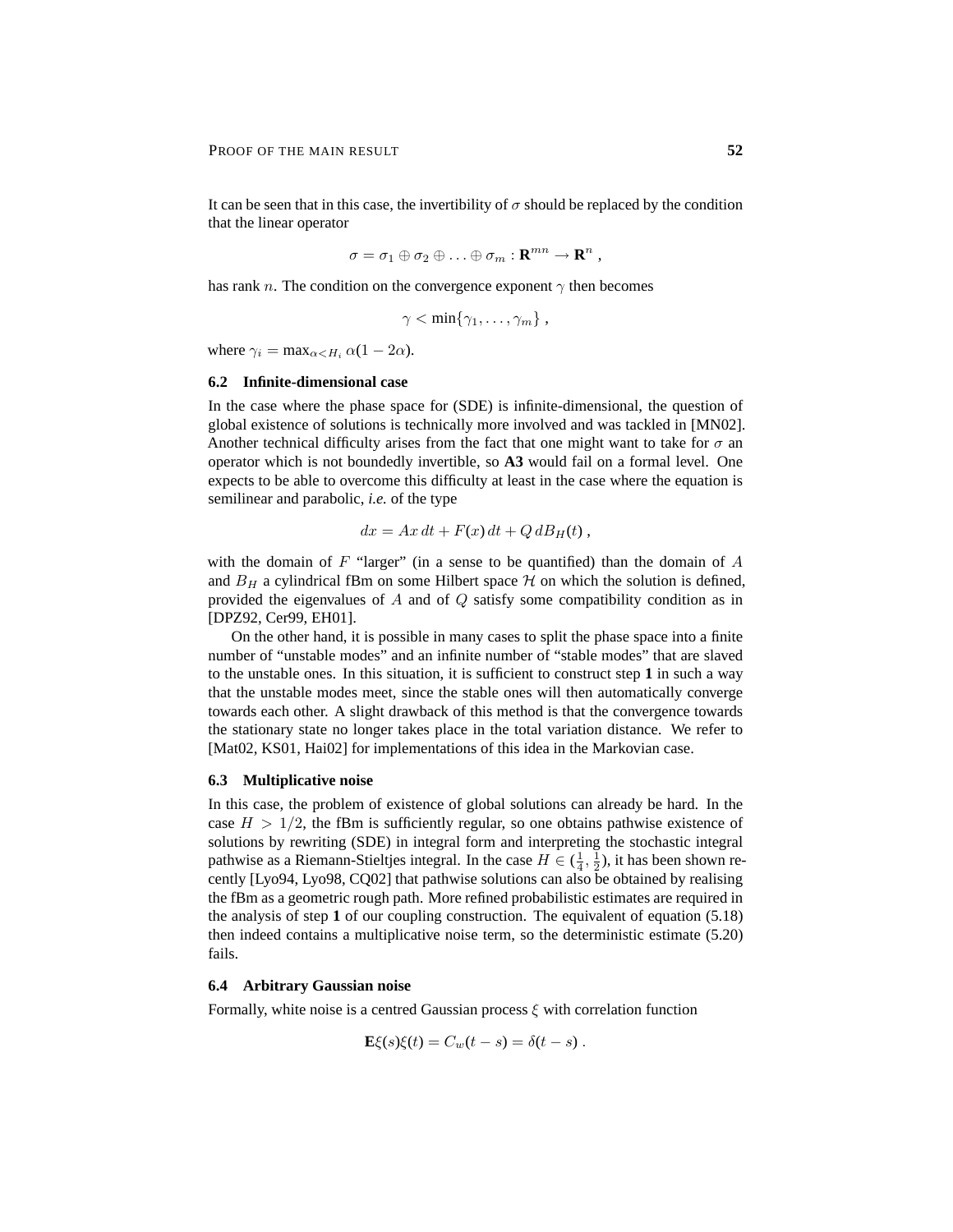The derivative of the fractional Brownian motion with Hurst parameter  $H$  is formally also a centred Gaussian process, but its correlation function is proportional to

$$
C_H(t - s) = |t - s|^{2H - 2}
$$

,

which should actually be interpreted as the second derivative of  $|t - s|^{2H}$  in the sense of distributions.

A natural question is whether the results of the present paper also apply to differential equations driven by Gaussian noise with an arbitrary correlation function  $C(t - s)$ . There is no conceptual obstruction to the use of the method of proof presented in this paper in that situation, but new estimates are required. It relies on the fact that the driving process is a fractional Brownian motion only to be able to explicitly perform the computations of Section 5.

## **References**

- [Arn98] L. ARNOLD. *Random Dynamical Systems*. Springer Monographs in Mathematics. Springer-Verlag, Berlin, 1998.
- [Cer99] S. CERRAI. Smoothing properties of transition semigroups relative to SDEs with values in Banach spaces. *Probab. Theory Relat. Fields* **113**, (1999), 85–114.
- [CQ02] L. COUTIN and Z. QIAN. Stochastic analysis, rough path analysis and fractional Brownian motions. *Probab. Theory Related Fields* **122**, no. 1, (2002), 108–140.
- [Cra91] H. CRAUEL. Markov measures for random dynamical systems. *Stochastics Stochastics Rep.* **37**, no. 3, (1991), 153–173.
- [Cra02] H. CRAUEL. Invariant measures for random dynamical systems on the circle. *Arch. Math. (Basel)* **78**, no. 2, (2002), 145–154.
- [DHPD00] T. E. DUNCAN, Y. HU, and B. PASIK-DUNCAN. Stochastic calculus for fractional Brownian motion. I. Theory. *SIAM J. Control Optim.* **38**, no. 2, (2000), 582–612 (electronic).
- [DPZ92] G. DA PRATO and J. ZABCZYK. *Stochastic Equations in Infinite Dimensions*. University Press, Cambridge, 1992.
- [EH01] J.-P. ECKMANN and M. HAIRER. Uniqueness of the invariant measure for a stochastic pde driven by degenerate noise. *Commun. Math. Phys.* **219**, no. 3, (2001), 523–565.
- [EK86] S. N. ETHIER and T. G. KURTZ. *Markov Processes*. Wiley Series in Probability and Mathematical Statistics. John Wiley & Sons Inc., New York, 1986.
- [GS77] P. GÄNSSLER and W. STUTE. *Wahrscheinlichkeitstheorie*. Springer-Verlag, Berlin, 1977.
- [Hai02] M. HAIRER. Exponential mixing properties of stochastic PDEs through asymptotic coupling. *Probab. Theory Related Fields* **124**, no. 3, (2002), 345–380.
- [JP97] V. JAKŠIĆ and C.-A. PILLET. Ergodic properties of the non-Markovian Langevin equation. *Lett. Math. Phys.* **41**, no. 1, (1997), 49–57.
- [JP98] V. JAKŠIĆ and C.-A. PILLET. Ergodic properties of classical dissipative systems. I. *Acta Math.* **181**, no. 2, (1998), 245–282.